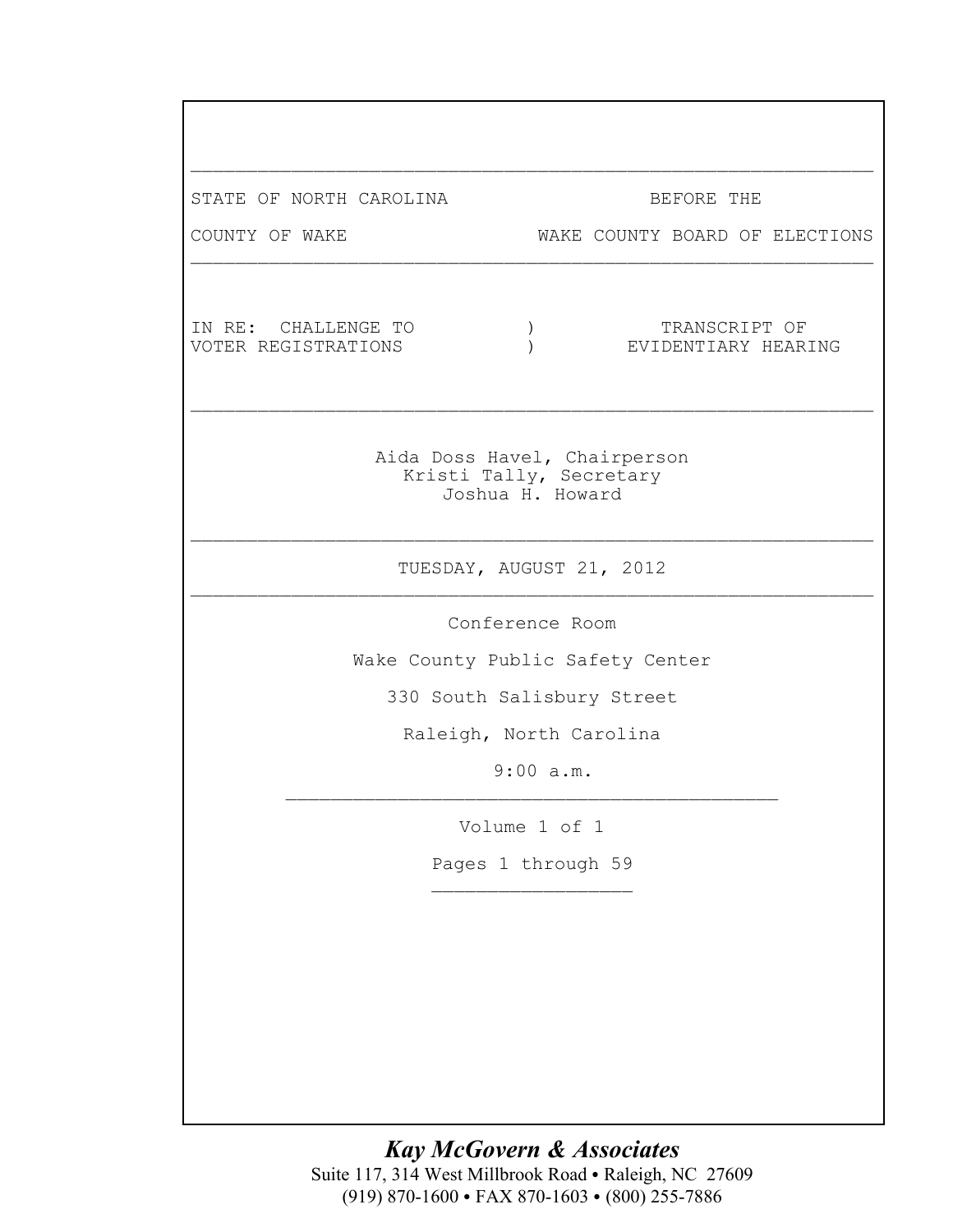## **A P P E A R A N C E S**

ON BEHALF OF THE CHALLENGER:

Jay N. DeLancy, *pro se* Challenger Executive Director Voter Integrity Project 4441 Six Forks Road, Suite 106-233 Raleigh, North Carolina 27609 (919) 332-4129 jay@VoterIntegrityProject.com

ON BEHALF OF THE WAKE COUNTY BOARD OF ELECTIONS:

Scott W. Warren Wake County Attorney Post Office Box 550 Raleigh, North Carolina 27602-0550 (919) 856-5500 swarren@wakegov.com

Also Present:

Cherie Poucher, Director Gary Sims, Deputy Director Jennifer Montgomery, Clerk Wake County Board of Elections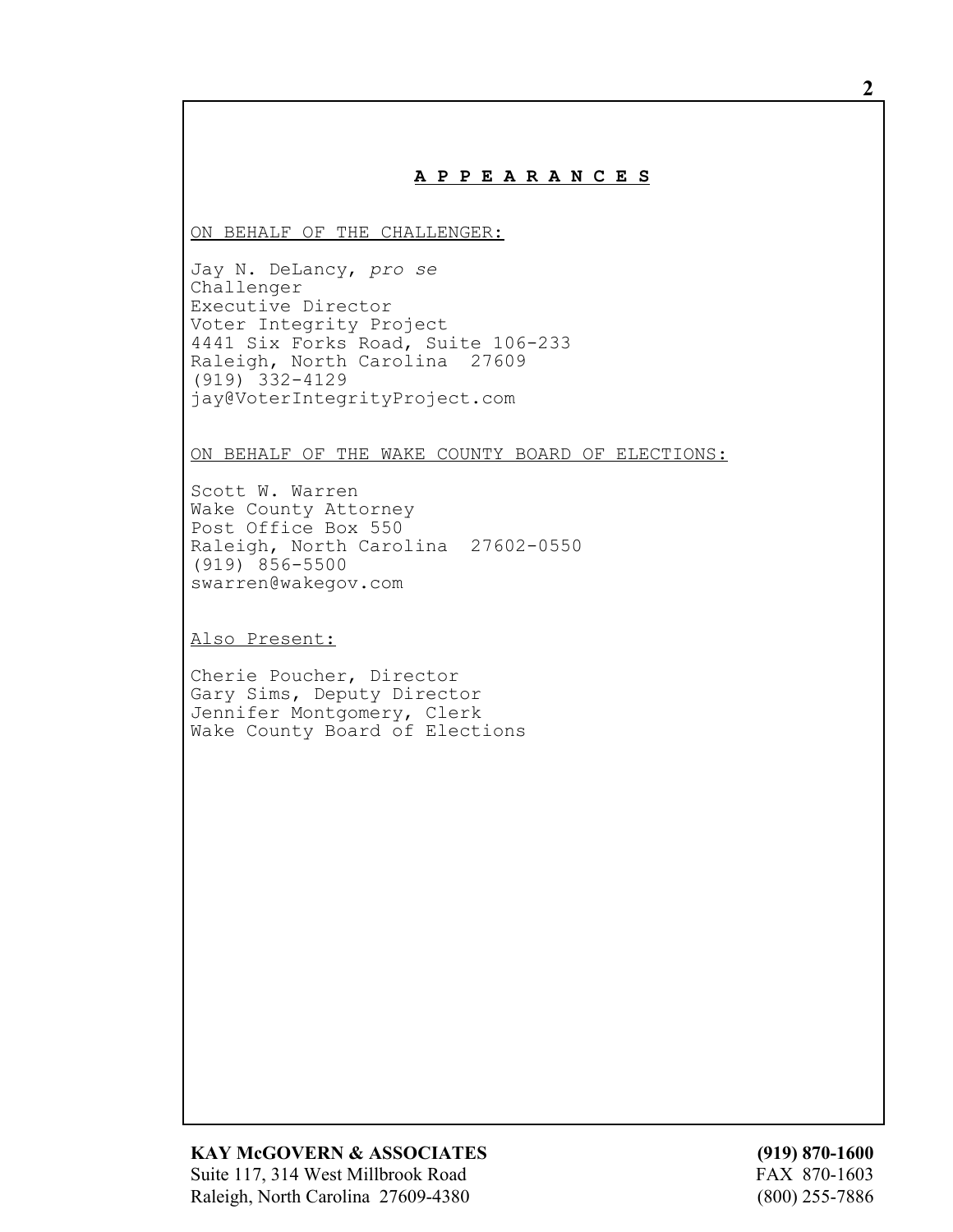| TABLE OF CONTENTS                                                                                                                                                                                                                                                                                                                                                                                                                                                                                                                                                                                           |                                                                                                                                                                                                                                                                                 |
|-------------------------------------------------------------------------------------------------------------------------------------------------------------------------------------------------------------------------------------------------------------------------------------------------------------------------------------------------------------------------------------------------------------------------------------------------------------------------------------------------------------------------------------------------------------------------------------------------------------|---------------------------------------------------------------------------------------------------------------------------------------------------------------------------------------------------------------------------------------------------------------------------------|
| PRELIMINARY MATTERS                                                                                                                                                                                                                                                                                                                                                                                                                                                                                                                                                                                         | $5 - 7$                                                                                                                                                                                                                                                                         |
| OPENING STATEMENT                                                                                                                                                                                                                                                                                                                                                                                                                                                                                                                                                                                           |                                                                                                                                                                                                                                                                                 |
|                                                                                                                                                                                                                                                                                                                                                                                                                                                                                                                                                                                                             |                                                                                                                                                                                                                                                                                 |
| Chairperson Havel                                                                                                                                                                                                                                                                                                                                                                                                                                                                                                                                                                                           | $7 - 8$                                                                                                                                                                                                                                                                         |
| PRESENTATION BY MR. DeLANCY                                                                                                                                                                                                                                                                                                                                                                                                                                                                                                                                                                                 | $9 - 23$                                                                                                                                                                                                                                                                        |
| PRESENTATION BY MS. POUCHER                                                                                                                                                                                                                                                                                                                                                                                                                                                                                                                                                                                 |                                                                                                                                                                                                                                                                                 |
| Voter 1<br>Discussion/Questions<br>Motion and Vote<br>Voter <sub>2</sub><br>Discussion/Questions<br>Motions and Vote<br>Voter 3<br>Discussion/Questions<br>Motion and Vote<br>Voter 4<br>Discussion/Questions<br>Motion and Vote<br>Voter 5<br>Discussion/Questions<br>Motion and Vote<br>Voter 6<br>Discussion/Questions<br>Motion and Vote<br>Voter 7<br>Discussion/Questions<br>Motion and Vote<br>Voter 8<br>Discussion/Questions<br>Motion and Vote<br>Voter 9<br>Motion and Vote<br>Voter 10<br>Discussion/Questions<br>Motion and Vote<br>Voter 11<br>Motion and Vote<br>Voter 12<br>Motion and Vote | $25 - 26$<br>26<br>26<br>$26 - 27$<br>$27 - 32$<br>$32 - 37$<br>38<br>38<br>38<br>39<br>39<br>39<br>$39 - 40$<br>$40 - 44$<br>44<br>$44 - 45$<br>45<br>$45 - 46$<br>46<br>$46 - 49$<br>49<br>49<br>49<br>$49 - 50$<br>50<br>51<br>51<br>51<br>$51 - 52$<br>52<br>52<br>52<br>52 |

Г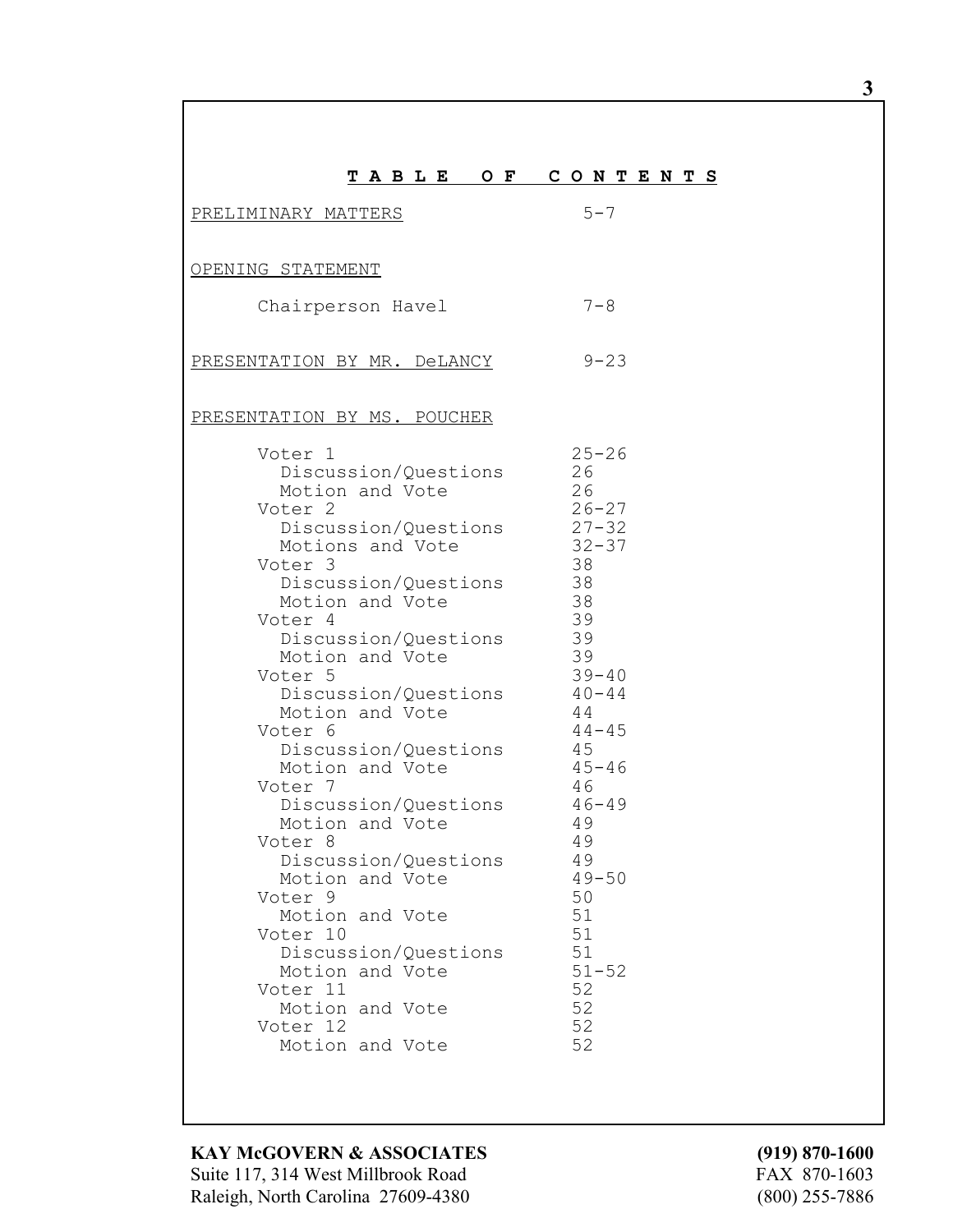## **T A B L E O F C O N T E N T S** (continued)

| Voter 13        |  | 52        |  |
|-----------------|--|-----------|--|
| Motion and Vote |  | $52 - 53$ |  |
| Voter 14        |  | 53        |  |
| Motion and Vote |  | 53        |  |
| Voter 15        |  | $53 - 54$ |  |
| Motion and Vote |  | 54        |  |
| Voter 16        |  | 54        |  |
| Motion and Vote |  | $54 - 55$ |  |
| Voter 17        |  | $55 - 56$ |  |
| Motion and Vote |  | 56        |  |
| Voter 18        |  | 56        |  |
| Motion and Vote |  | 56        |  |
|                 |  |           |  |

CONCLUSORY MATTERS 56-58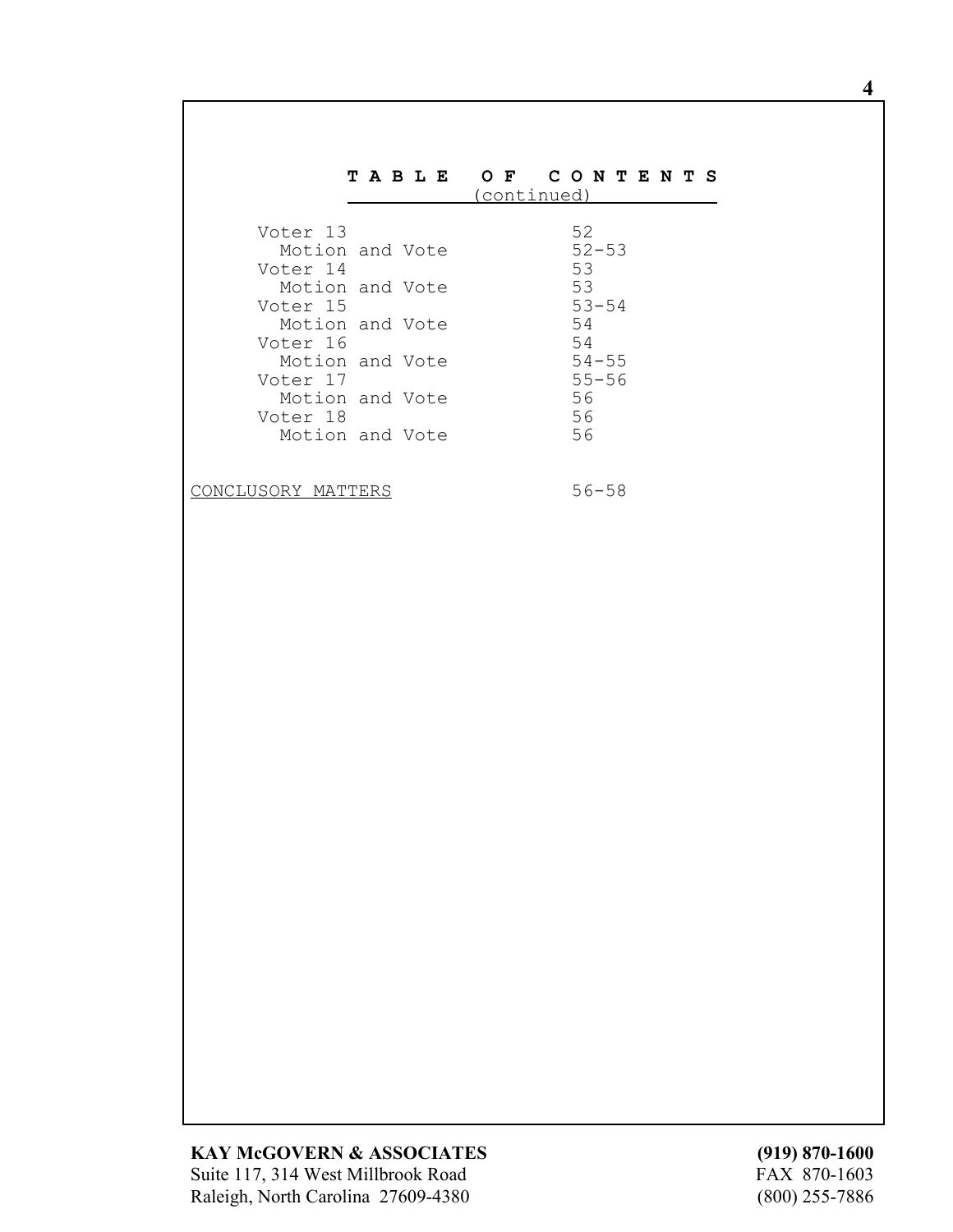**1 P R O C E E D I N G S** 9:00 a.m. 2 Chairperson Havel: Okay. By my cell phone, it's **3** 9 o'clock, so I would like to call this meeting of the Wake **4** County Board of Elections to order. **5** (Interruption by telephone ringing.) **6** Ms. Poucher: Good morning. Now I'm going **7** to try to put you on speakerphone. Can you hear me? 8 Mr. Howard: Yes, ma'am. **9** Ms. Poucher: Let's see how I turn this up. 10 | Mr. Warren: Can you hear him? 11 Mr. Howard: I'm there. **12** Chairman Havel: Good morning, Josh. This is  $13$  Aida. 14 Mr. Howard: Thank you for taking my call 15 and letting me attend this way. **16** Chairman Havel: You're welcome. I have just **17** called the meeting to order. And I want to explain to 18 everybody who is on the speakerphone and something that the 19 county attorney just advised me about that. **20** Our member of the Wake County Board of Elections **21** had an unavoidable conflict in court in Wilmington this **22** morning, and so he is participating by speakerphone. The **23** county attorney, who is sitting to my left, has just told me 24 that there is really no procedure or rule that allows someone 25 to participate in votes by phone without being physically

**KAY McGOVERN & ASSOCIATES (919) 870-1600** Suite 117, 314 West Millbrook Road FAX 870-1603 Raleigh, North Carolina 27609-4380 (800) 255-7886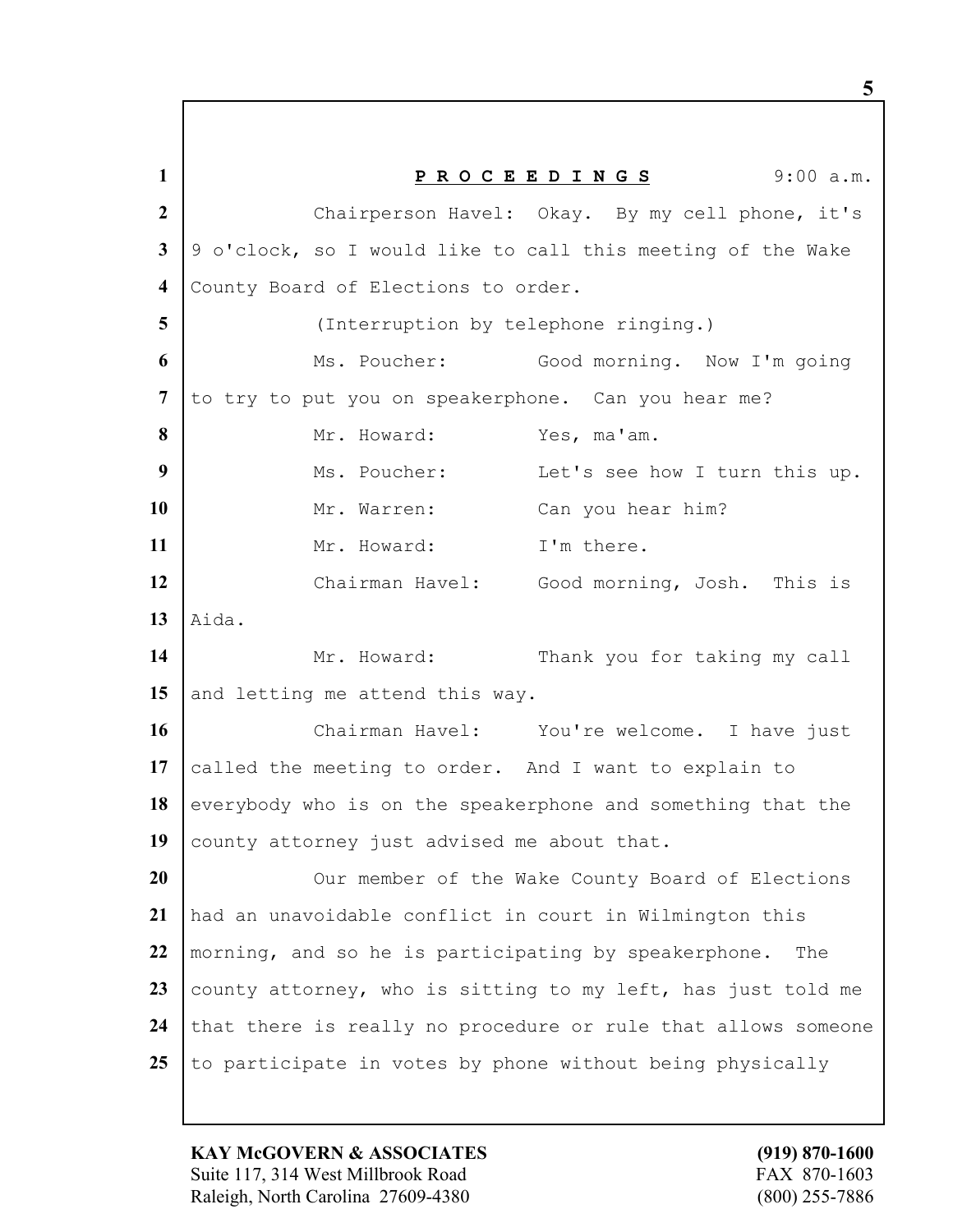present.

| $\overline{2}$          | I shared with the county attorney that in the past            |
|-------------------------|---------------------------------------------------------------|
| 3                       | I have been out of town on a couple of occasions and have     |
| $\overline{\mathbf{4}}$ | called in and have voted over the phone with no problem, and  |
| 5                       | that seems to be the prior practice of this board. However,   |
| 6                       | there is no rule either allowing it or prohibiting it, so I'm |
| 7                       | just going to ask the challenger, Mr. DeLancy, if he has any  |
| 8                       | objection to Mr. Howard voting by telephone, and if you do,   |
| 9                       | then we'll deal with it, but---                               |
| <b>10</b>               | Mr. DeLancy: (interposing) Okay. That                         |
| 11                      | will be fine. Good morning, Josh. Yeah, that'd be fine.       |
| 12                      | Mr. Warren:<br>And let me clarify. There is                   |
| 13                      | authorization in certain circumstances for state government,  |
| 14                      | but--and--but that may or may not apply here, but since       |
| 15                      | everyone is in agreement and this has been the practice of    |
| <b>16</b>               | the board, I think we're good to go with Mr. Howard           |
| 17                      | participating.                                                |
| 18                      | Chairman Havel: Did you get all that, Mr.                     |
| 19                      | Howard?                                                       |
| <b>20</b>               | Mr. Howard:<br>I couldn't hear Scott<br>Yeah.                 |
| 21                      | very well.                                                    |
| 22                      | Mr. Warren:<br>We're good to go.                              |
| 23                      | Mr. Howard:<br>Okay, great.                                   |
| 24                      | Chairman Havel: Okay. So I will just briefly                  |
| 25                      | introduce everybody. My name is Aida Doss Havel. I am the     |

**KAY McGOVERN & ASSOCIATES** (919) 870-1600<br>Suite 117, 314 West Millbrook Road FAX 870-1603 Suite 117, 314 West Millbrook Road Raleigh, North Carolina 27609-4380 (800) 255-7886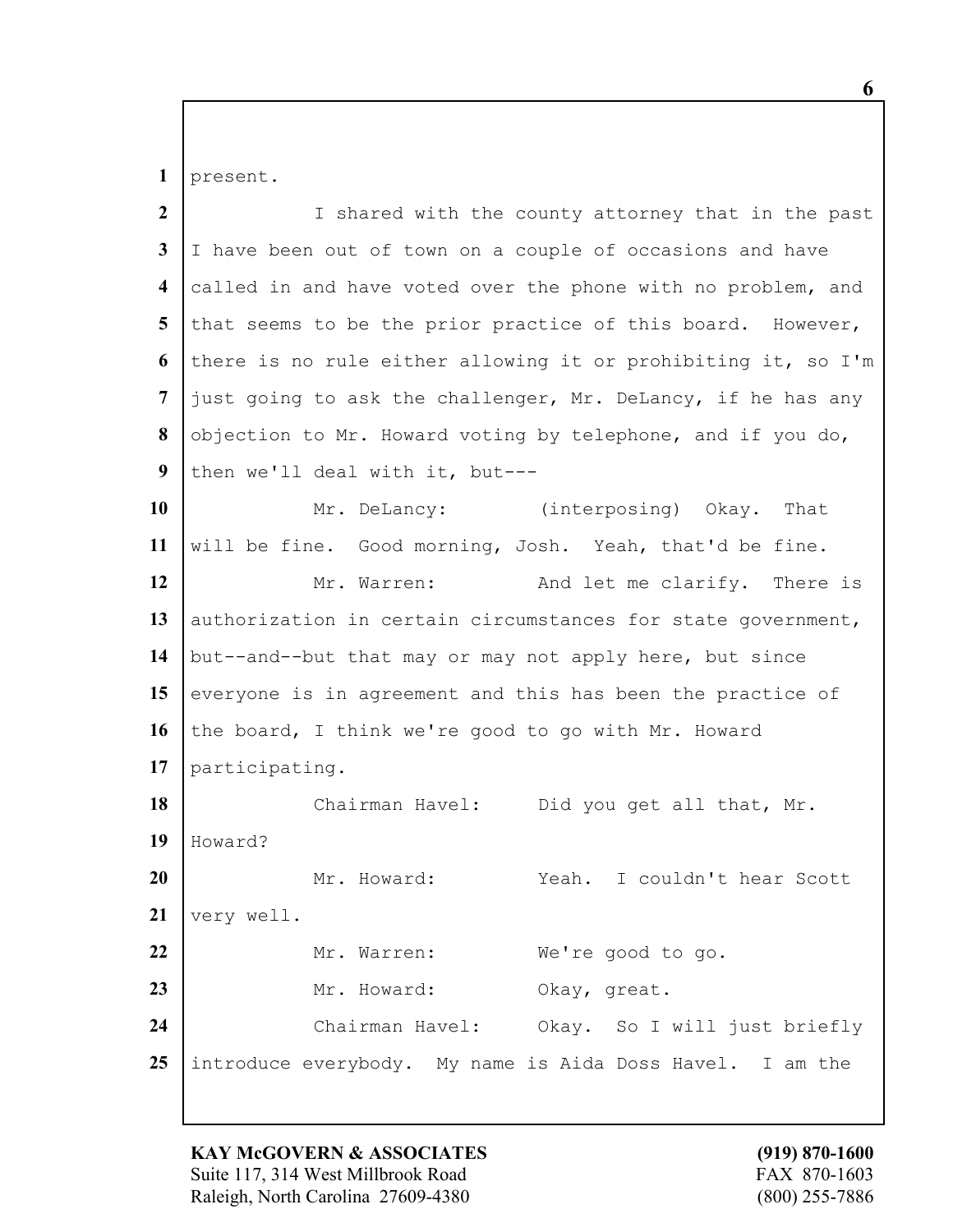chair of the Wake County Board of Elections. To my right is Kristi Tally, the secretary of the Board of Elections, and participating by speakerphone is Josh Howard, the member of 4 the Board of Elections.

 To my left is Cherie Poucher, the director of the Board of Elections. Sitting to her right is Scott Warren, the county attorney. Over here is--to my right is Gary Sims, the deputy director of the Wake County Board of Elections, and Jennifer Montgomery, clerk to the board. Over here to 10 their right is Kay McGovern, the court reporter. And Mr. DeLancy is here as the challenger.

12 A brief opening statement as to how we got where 13 we are here. This is essentially the second half of a two 14 step process that started on June 26, 2012. On June 26, **15** 2012, we had a preliminary hearing on approximately 550 16 challenges that were brought by the challenger, Mr. DeLancy, 17 to the register of Wake County voters on the grounds that 18 they were not U.S. citizens.

19 | At the end of that hearing, this board determined **20** that there was probable cause to move forward to this **21** hearing, which is known as a full hearing, on 18 of those 22 challenged voters. And we are here for this full hearing on 23 the registration of those 18 Wake County voters. **24** The burden of proof at that hearing was on the 25 challenger. The burden of proof at this hearing remains on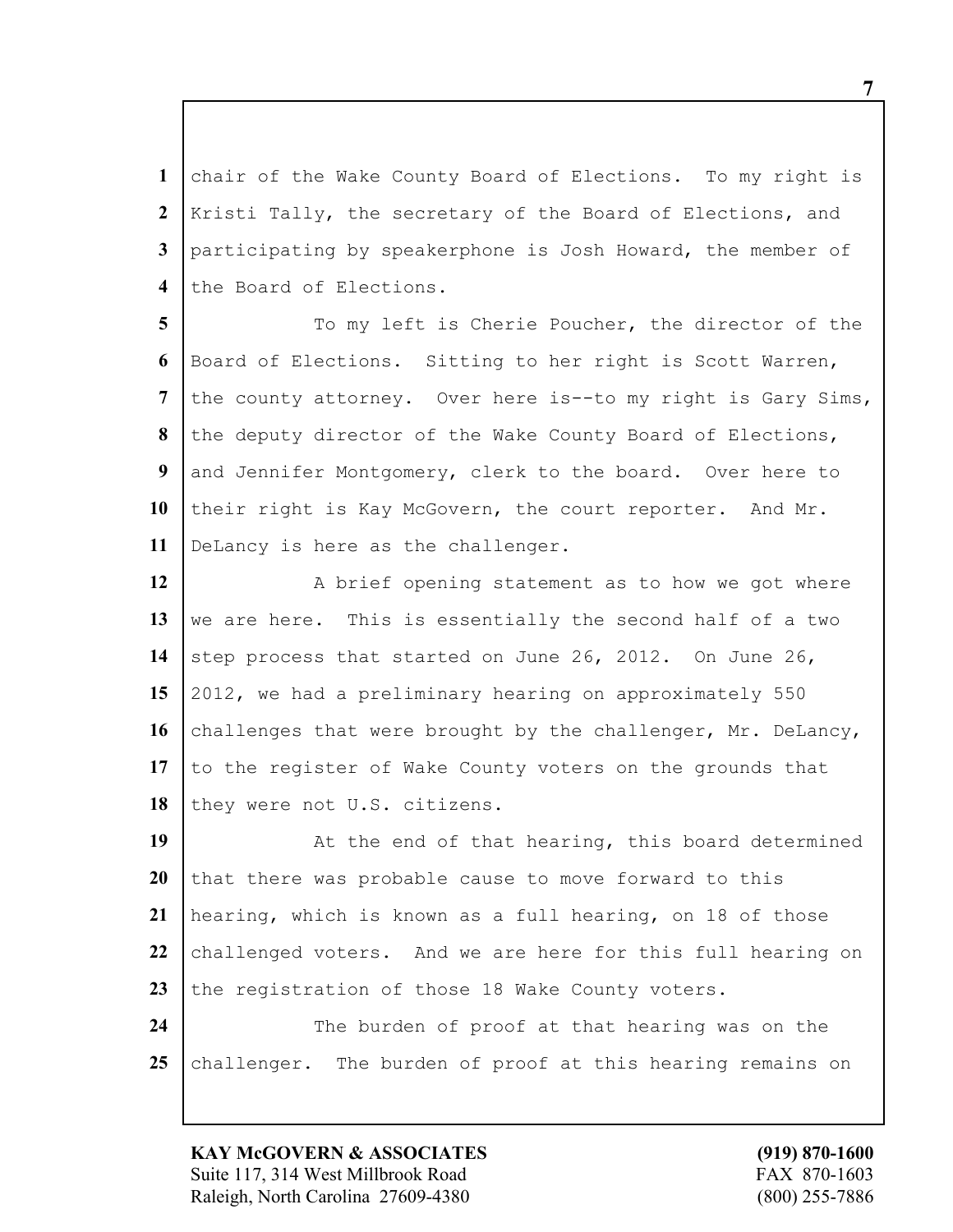the challenger. And we are conducting this hearing pursuant to Section 163-86 of the North Carolina General Statutes.

 **Following the preliminary hearing, this board**  directed the director of the Wake County Board of Elections 5 to send letters to the 18 challenged voters requesting that they either provide proof that they were U.S. citizens or asking that they--or to send back a form stating that their names should be removed from the rolls. And I believe the director will be testifying later as to what contact she has 10 or has not had from those various registered voters.

11 The procedure at this hearing will be similar to 12 the last hearing. Mr. DeLancy will present his evidence. 13 | Ms. Tally and I, and to the extent that Mr. Howard wishes to, will ask any questions of him. Ms. Poucher will then present 15 evidence on behalf of the county Board of Elections. Ms. Tally and I and Mr. Howard will ask any questions. Mr. DeLancy will then have an opportunity to ask questions.

18 | And then we will proceed to vote on each individual challenged voter and make a decision as to whether they are--whether the challenger has met his burden of proof or failed to meet his burden of proof. And that will be the 22 substance of the hearing. Any comments or questions? (No response.) Chairman Havel: All right. At this time I would ask the court reporter to please administer the oath to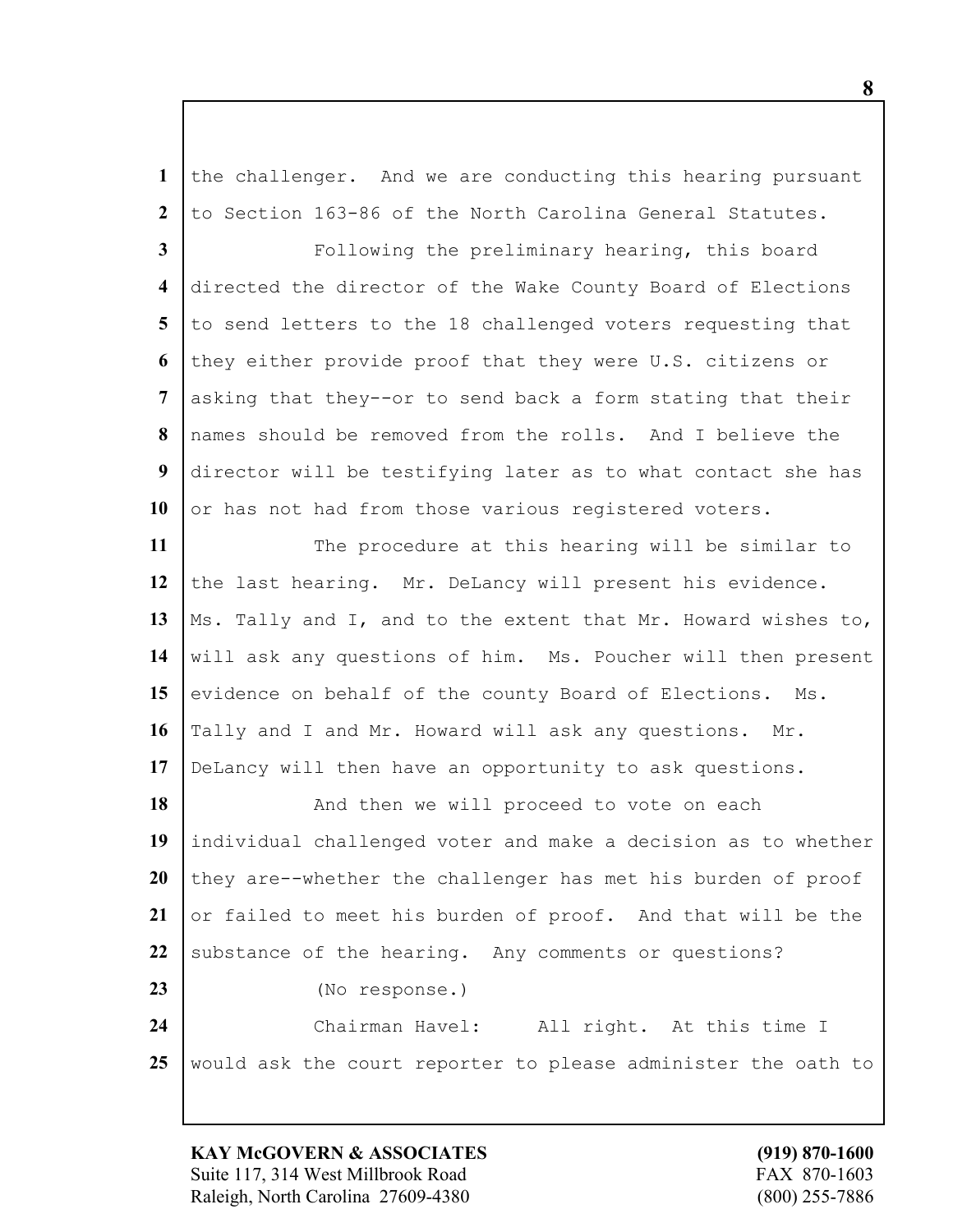anyone who's going to testify. I believe that's Mr. DeLancy 2 and Ms. Poucher. Ms. Poucher: Are there any challenged voters--- Chairman Havel: (interposing) Are there any challenged voters present, anybody who received a notice 7 today for today's hearing? (No response.) Chairman Havel: All right. (Whereupon, **CHERIE POUCHER JAY N. DeLANCY** 13 were sworn collectively.) 14 | Chairman Havel: Mr. DeLancy, you may proceed. 15 Mr. DeLancy: Okay. Good morning. 16 | Chairman Havel: Good morning. 17 Mr. DeLancy: The--part of what I need to do 18 is refer back to and get it on the record about the previous hearing, because the burden of proof we have--the only proof we ever had was the actual information that people provided 21 to Ms. Lorrin Freeman, the clerk of courts. And as you recall in the previous hearing, she testified that they proved to her that they were not citizens in their getting out of jury duty. And so that was the basis of our challenge. We did not provide anything beyond that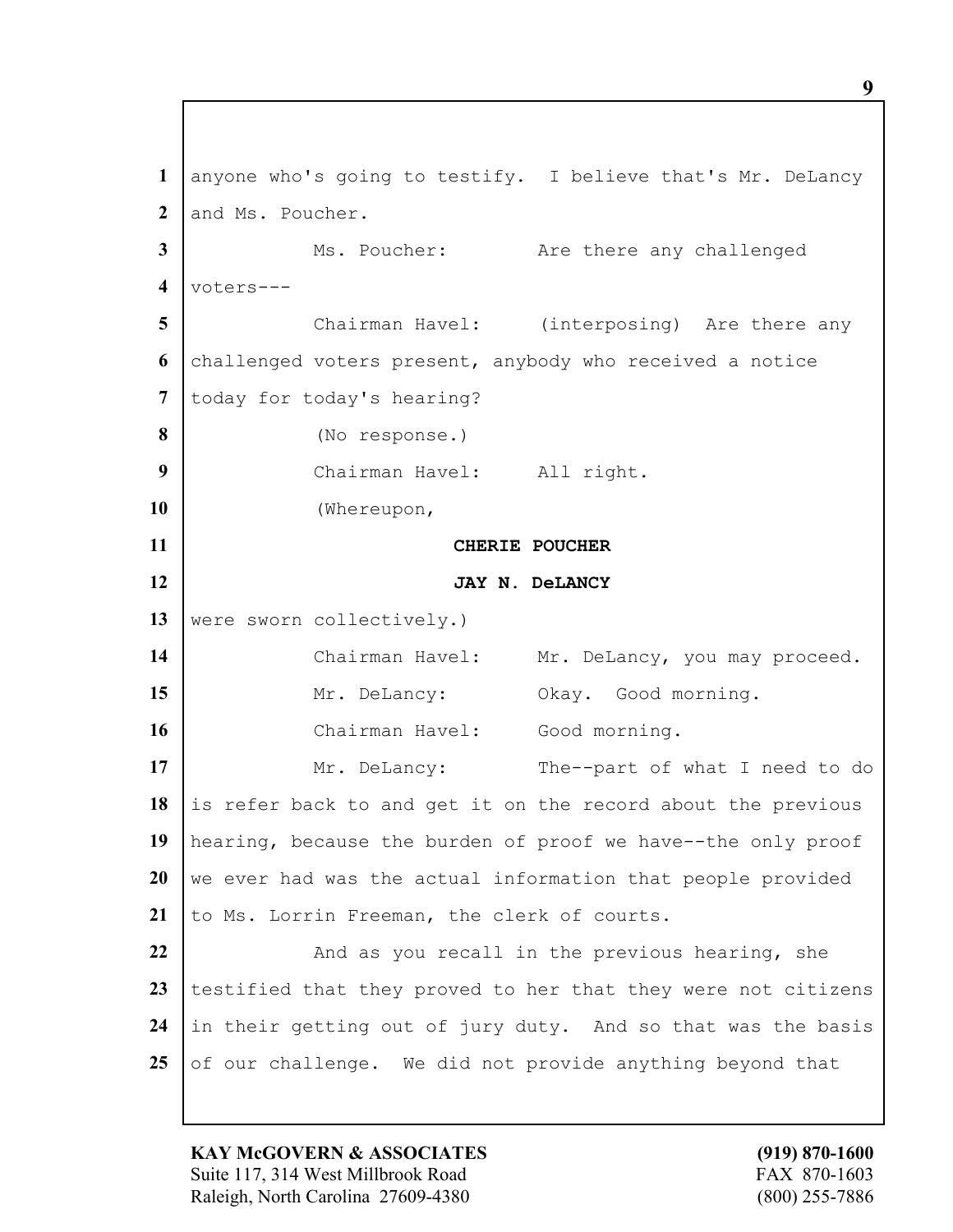because we felt that one government agency testifying that 2 they were not citizens was enough.

 And so I realize that sadly in the court--you know, I'm not a lawyer, and we don't have lawyers working with us. We--to us that seemed good enough evidence right there, and then to turn around and for the DMV testimony to claim that all those people were citizens was unfortunate because they didn't--they weren't at the hearing in order to actually be asked about people who got licenses before the 10 Technical Corrections Act of 2006, which I've subsequently learned anyone who got a license before then is assumed a citizen.

13 | Actually, she said that at the hearing, Ms. DeGraffenreid said that, and yet they were all assumed to be citizens even though we know some of them were not because there are people who have licenses that were issued prior to 2006 who are not citizens. And also those licenses are still 18 | not expired.

19 | So we find it unfortunate that the people who did not obey the law and snuck through actually were not prosecuted and the people who did obey the law and have actually obtained a legal presence license that we have gone forward on them. I understand that's the way it is, but 24 that's the only proof I have really is the testimony of Ms. 25 Freeman from the previous hearing.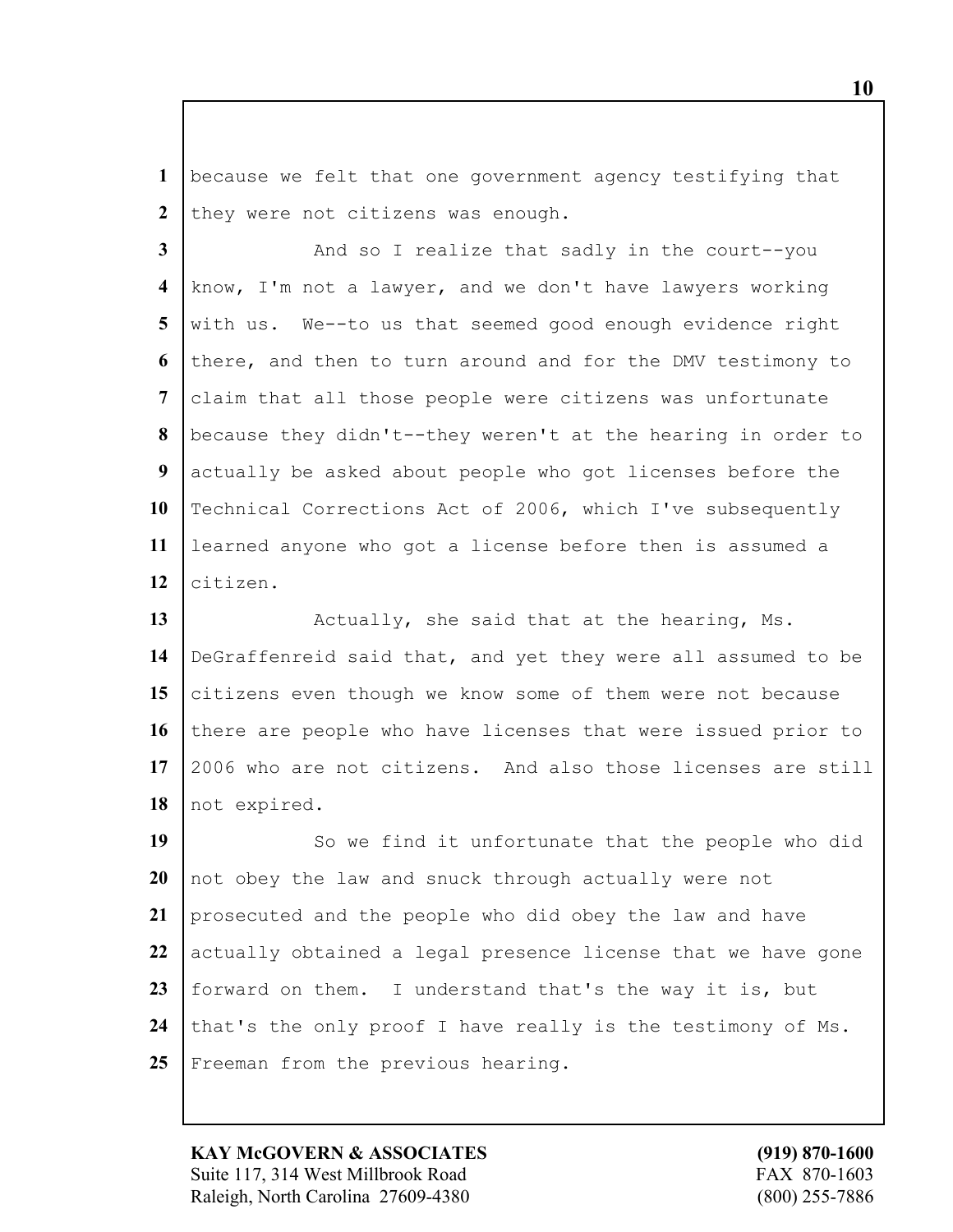**1** Chairman Havel: Mr. DeLancy, we're here on a **2** full hearing today just on these 18 challenged voters, so  $3$   $\frac{1}{1}$   $\frac{1}{1}$ **4** Mr. DeLancy: (interposing) Okay, fair 5 enough. **6** Chairman Havel: ---limit your testimony to 7 that, please. 8 Mr. DeLancy: Okay. **9** Chairman Havel: Thank you. **10** Mr. DeLancy: All right. So what I'm **11** prepared to do is just go through--from looking at your 12 evidence, it looks like quite a few of them have presented **13** proof, and we'll sustain--I mean I'll agree with all of **14** those. And there's only one I don't see you have evidence on 15 that I do, that she actually mailed me her naturalization **16** papers, and so I'll be happy to share that with you too. So **17** I'll proceed. 18 | Chairman Havel: Well, this is your opportunity 19 to present whatever you have. 20 Mr. DeLancy: Okay. 21 | Chairman Havel: I have not looked at this,  $22 \mid \text{so---}$ 23 | Mr. DeLancy: (interposing) Okay. All **24** right. Well--- **25** Chairman Havel: ---you and Ms. Poucher have to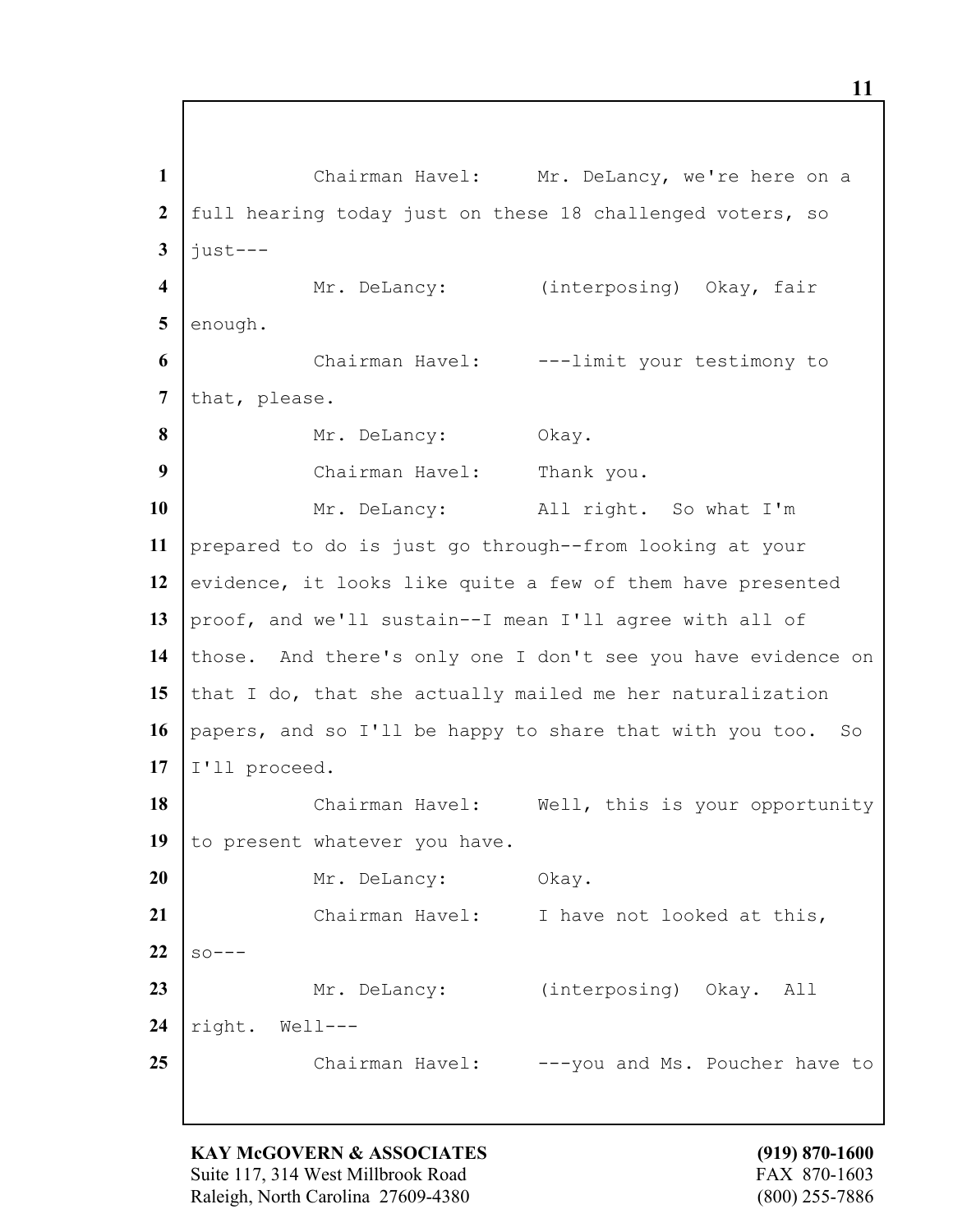**1** present whatever you wish to present at this time. 2 Mr. DeLancy: Okay. All right. Then what **3** I'd like to do is just go through these, I guess, one by one **4** unless--I thought y'all were going to. **5** Ms. Poucher: That's what I'm going to. **6** Mr. DeLancy: Okay. And then will I be able 7 to testify--or to comment on them then, or do I need to say **8** it all now and be done with it? **9** Chairman Havel: This is a fairly informal **10** proceeding, I think. As long as Ms. Tally doesn't have any **11** objection, if you want to comment as she is--- 12 Mr. DeLancy: (interposing) It would be **13** more efficient. 14 | Chairman Havel: Well, the only problem I have, 15 and I would defer to the county attorney, is that the burden 16 of proof is on you. So you may need to present--I think you **17** probably need to present your evidence first, whatever your 18 evidence is of any voter that is not a registered---19 Mr. Warren: Do you want me to read the 20 statute, Madam Chair, about the burden of proof? 21 | Chairman Havel: Right, I'm happy to do that. **22** Mr. Warren: Or do you want to go ahead--23 and that might be good for the people listening as well, **24** 163-90.1. Do you--- **25** Chairman Havel: (interposing) If you'll read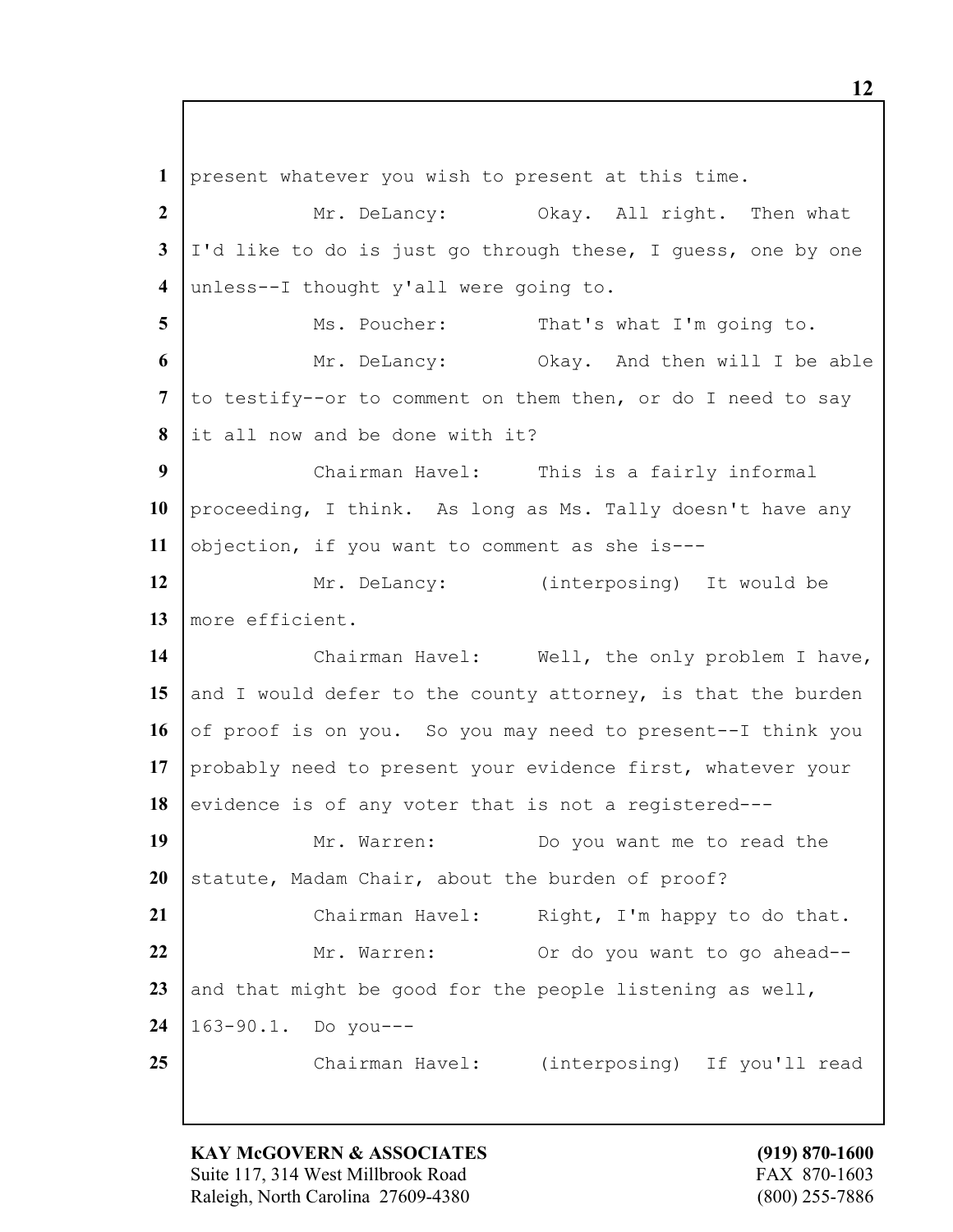it, that's fine.

| $\overline{2}$          | This is G.S. 163-90.1, burden<br>Mr. Warren:                  |  |  |  |  |
|-------------------------|---------------------------------------------------------------|--|--|--|--|
| $\mathbf{3}$            | of proof. It's two paragraphs. The first one has some         |  |  |  |  |
| $\overline{\mathbf{4}}$ | application but not much here. "Challenges shall not be made  |  |  |  |  |
| 5                       | indiscriminately and may only be made if the challenger       |  |  |  |  |
| 6                       | knows, suspects or reasonably believes such a person not to   |  |  |  |  |
| 7                       | be qualified and entitled to vote."                           |  |  |  |  |
| 8                       | The second paragraph states that "No challenge                |  |  |  |  |
| 9                       | shall be sustained unless the challenge is substantiated by   |  |  |  |  |
| 10                      | affirmative proof. In the absence of such proof, the          |  |  |  |  |
| 11                      | presumption shall be that the voter is properly registered or |  |  |  |  |
| 12                      | affiliated." So the burden is on the challenger, but that's   |  |  |  |  |
| 13                      | not to say that what you hear from Ms. Poucher can't be       |  |  |  |  |
| 14                      | subsumed into that to get to your result.                     |  |  |  |  |
| 15                      | Chairman Havel: Do you have any advice on the                 |  |  |  |  |
| 16                      | most expeditious way of going about this?                     |  |  |  |  |
| 17                      | It sounds like that Mr.<br>Mr. Warren:                        |  |  |  |  |
| 18                      | DeLancy and Ms. Poucher are in agreement for the most part on |  |  |  |  |
| 19                      | this (indicating), this document.                             |  |  |  |  |
| 20                      | Ms. Poucher:<br>He just got this today.                       |  |  |  |  |
| 21                      | Just got it ---<br>Mr. Warren:                                |  |  |  |  |
| 22                      | (interposing) All I have is<br>Mr. DeLancy:                   |  |  |  |  |
| 23                      | the book. I don't have---                                     |  |  |  |  |
| 24                      | (interposing) He's got a<br>Mr. Warren:                       |  |  |  |  |
| 25                      | book.                                                         |  |  |  |  |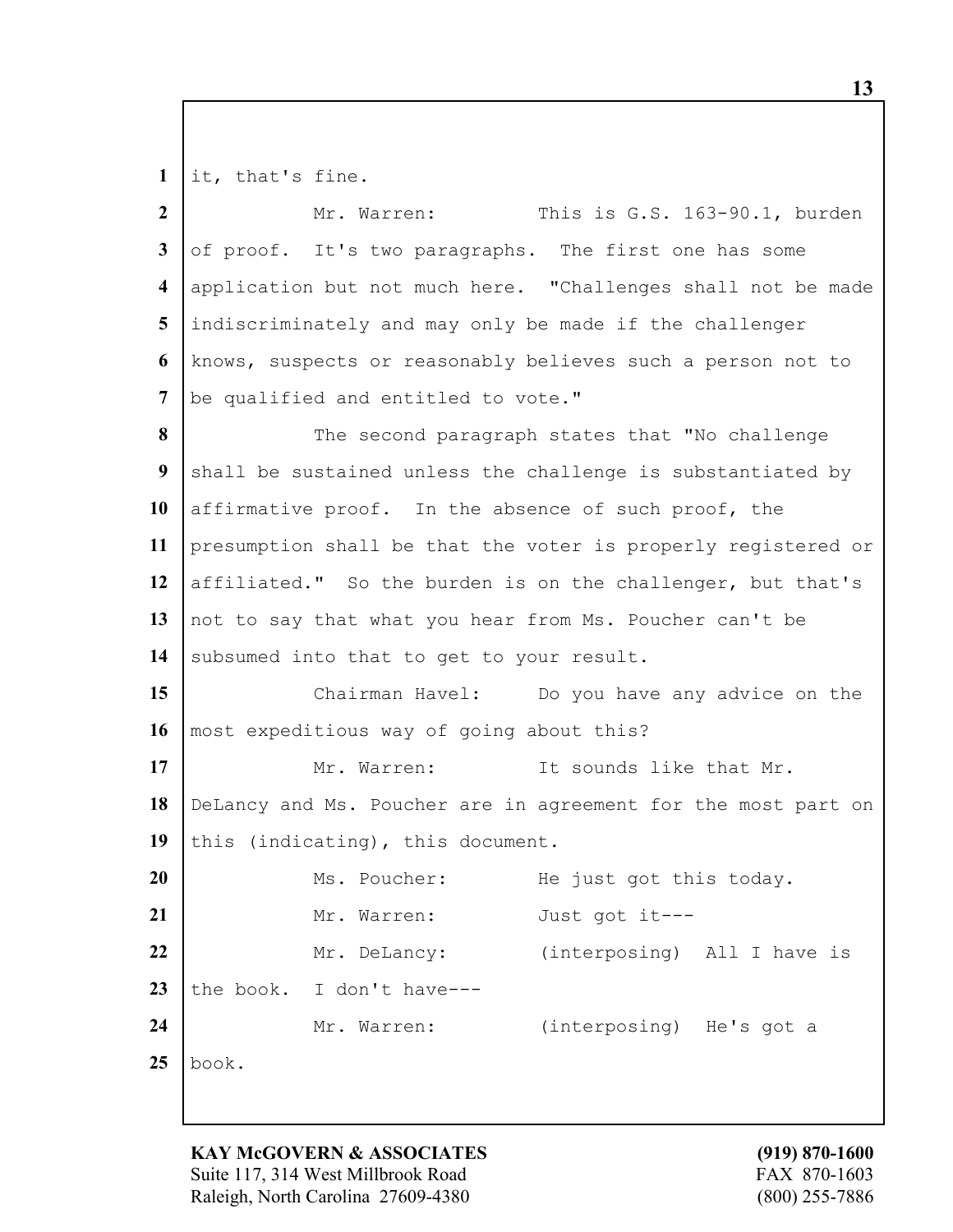1 Mr. DeLancy: ---anything but the book. **2** Ms. Poucher: He has the book. It's the **3** same book we have, but we've redacted the confidential **4** information. I do not have whatever Mr. DeLancy is referring  $5$  to. **6** Ms. Tally: But just for clarification, 7 the book--the information in the book, does align with what's  $8$  on the---**9** Ms. Poucher: (interposing) Correct. 10 Ms. Tally: ---spreadsheet. **11** Ms. Poucher: Yes. **12** Ms. Tally: This does? 13 Mr. Warren: Okay. That's all in that---14 Ms. Tally: (interposing) It's a succinct **15** version--- 16 Ms. Poucher: (interposing) Correct. 17 Ms. Tally:  $--of what's in the book,$ **18** right? 19 Ms. Poucher: Yes. 20 | Mr. Warren: Right. 21 Ms. Tally: So he actually has more **22** information--- 23 | Ms. Poucher: (interposing) If he---**24** Ms. Tally:  $--$  to support what is---25 Mr. Poucher: (interposing) If he has---

**KAY McGOVERN & ASSOCIATES (919) 870-1600** Suite 117, 314 West Millbrook Road FAX 870-1603 Raleigh, North Carolina 27609-4380 (800) 255-7886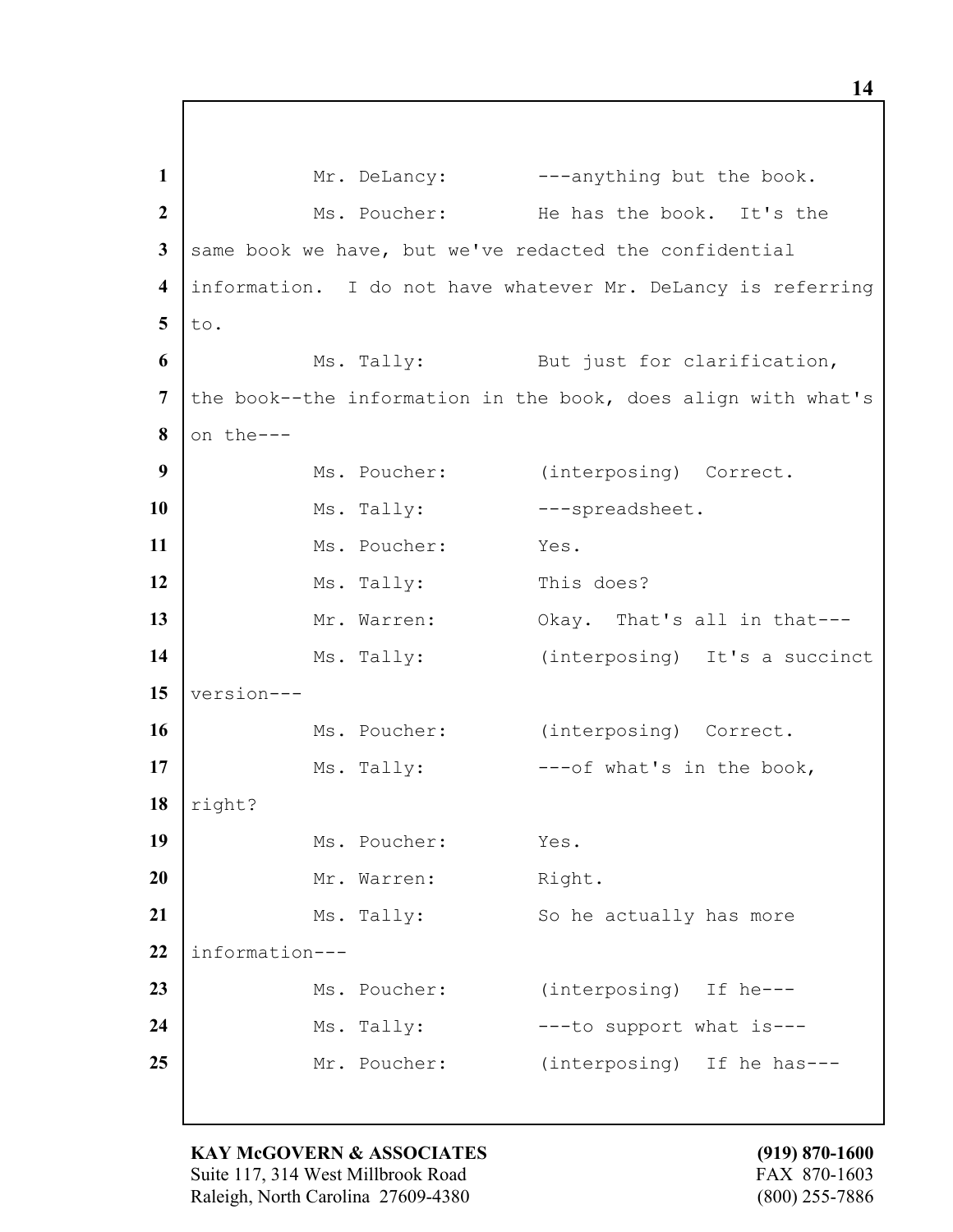1 Ms. Tally:  $-$ --this spreadsheet? **2** Ms. Poucher: If he has received something **3** from a voter that we have not. **4 I** Ms. Tally: Okay. 5 | Mr. Warren: I would recommend, **6** particularly as a precedent, that Mr. DeLancy go forward **7** voter by voter--there's only 18 of them--say what he wants to 8 say, and then let it go to Ms. Poucher. **9** Mr. DeLancy: May I ask---10 | Ms. Tally: (interposing) I think that's 11 the best way. 12 | Mr. DeLancy: Part of the problem I'm **13** having, though, is that this burden of proof--I didn't go to **14** law school, and this burden of proof is a problem for me. **15** Would y'all agree--I mean, Ms. Doss, you actually recorded **16** the meeting last time, but I never heard the recording of it. **17** And I'm wondering would you--would anyone in this 18 room agree that the clerk of courts did testify that all the 19 people we submitted were people who had gotten out of jury **20** duty by claiming they were noncitizens? **21** Chairperson Havel: First of all, I did not record 22 the hearing last time. It was recorded by the staff of the **23** Board of Elections. My understanding is there was an equip-**24** ment malfunction--- 25 Mr. DeLancy: (interposing) Okay.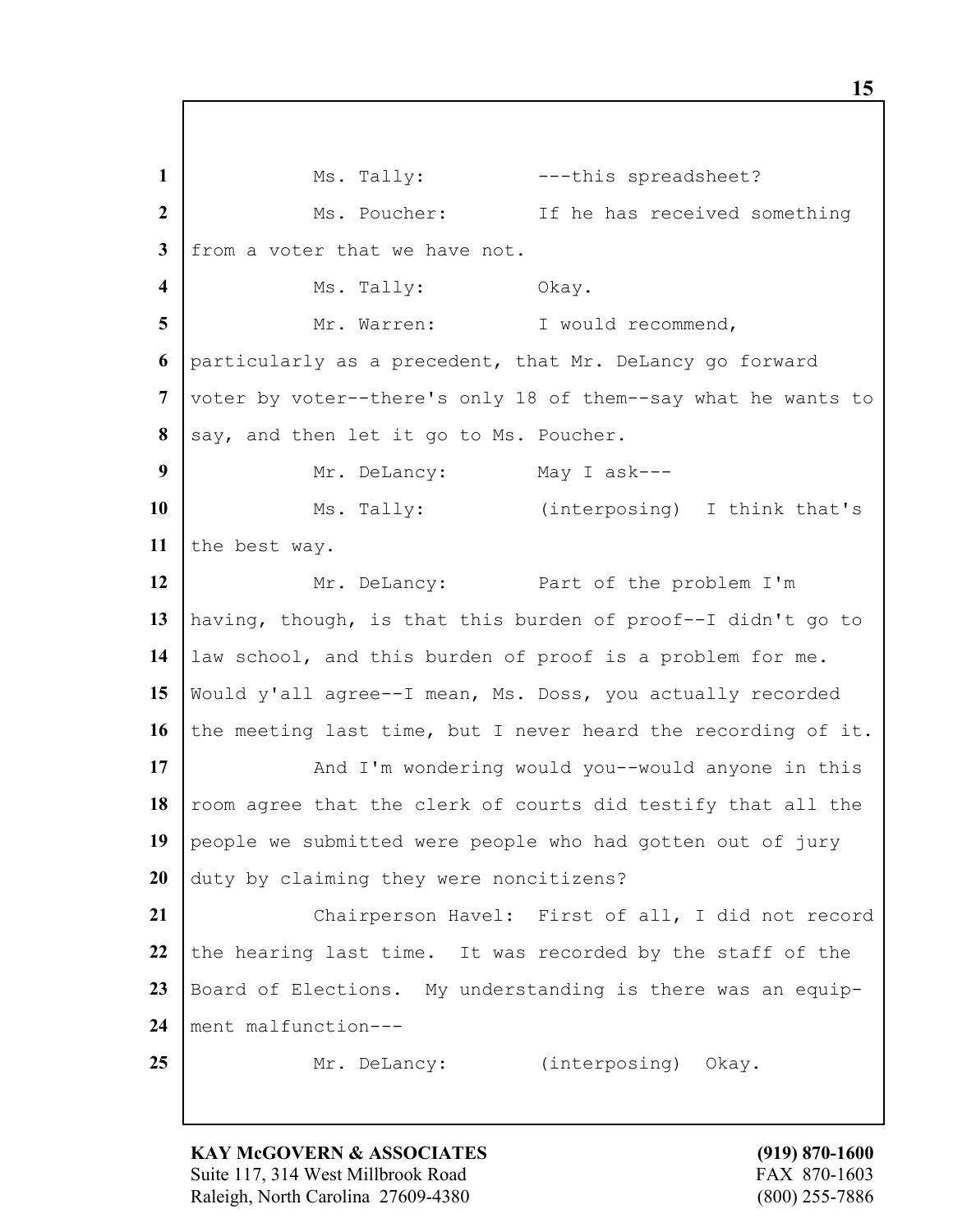Chairperson Havel: ---and we do not have that 2 recording.

3 Mr. DeLancy: Okay.

 Chairperson Havel: Therefore, we all have to rely on our recollection and the findings of fact and conclusions of law in the order that was drafted.

 We're here solely on a full challenge to these 18 voters. And so the burden of proof again is on you to present any evidence that you have as to whether these 18 voters are or are not U.S. citizens. If they are not U.S. citizens, then they are not qualified to register to vote or to vote.

13 Mr. Warren: And let me interject too, Mr. DeLancy, for your benefit, the burdens--the standard of proof 15 in these two hearings may not necessarily be the same. There is a lesser burden at the preliminary stage, and the burden here is higher. So does that help? They'll take notice-- 18 they certainly have notice of what transpired before.

19 Mr. DeLancy: Yes. Okay. Well, I under- stand that. It's--okay. The idea of our submission of all 21 these was based on state evidence from the beginning that was 22 submitted in the previous hearing, which is why I refer to it. And I didn't bring--I didn't summon Ms. Freeman to come here and testify because we know this from the previous hearing what she said. Does that evidence count in this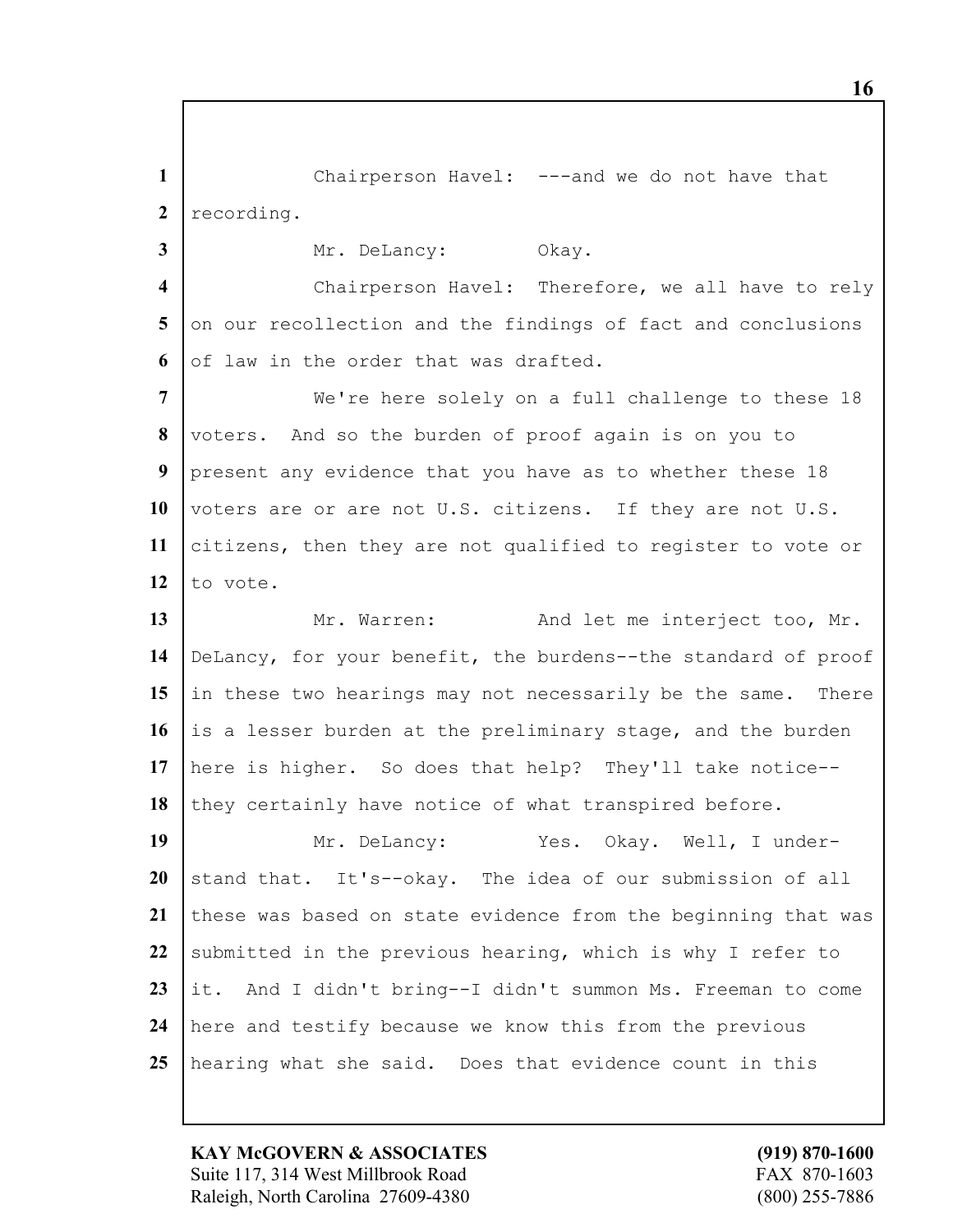hearing is all I'm wondering.

 Mr. Warren: The board takes notice of what has happened before. But again, the burden is different for this hearing, and it's got to be affirmative proof. Now, how 5 that proof gets upon the board is partly up to you and partly to county staff.

 So I'd recommend going ahead and proceeding, going ahead and going through it, give them what you want to--you know, what you have, what you want to talk about, and then let it shift to Ms. Poucher, and hopefully we'll get to the right place in---

 Mr. DeLancy: (interposing) Well, the problem I have here now is I would prefer that we not go today if this is the way it'll be because I don't have any additional--I don't have the witnesses. I didn't summon people here, and it looks like I should have. So that's---

17 | Mr. Warren: (interposing) Right. I'm not 18 sure what we're missing here.

 Ms. Poucher: Well, I---20 | Mr. Warren: (interposing) It's just for 21 these 18 that are--- Ms. Tally: (interposing) The 18. 23 Mr. DeLancy: I mean if I have to prove something--- Chairperson Havel: (interposing) Is it my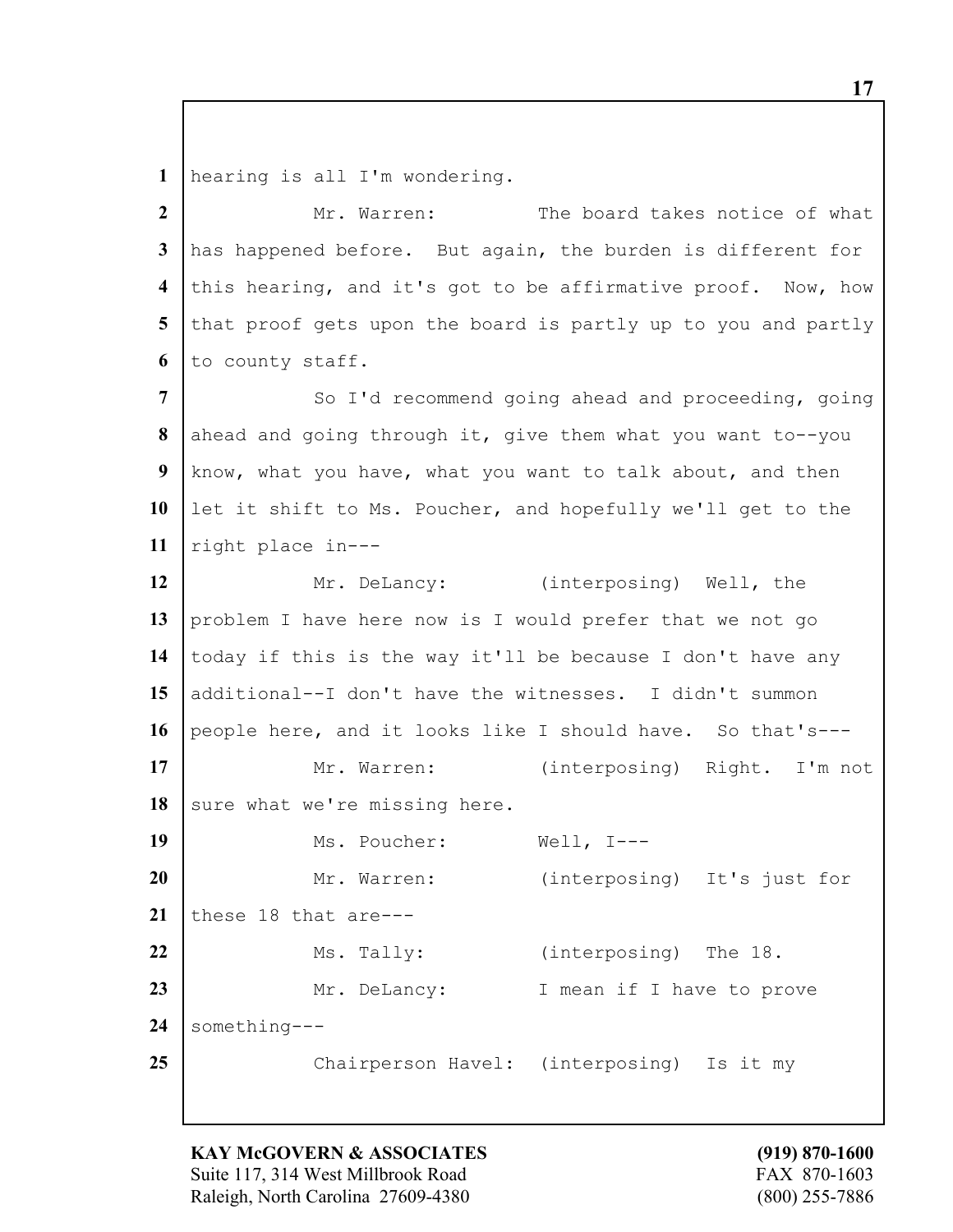**1** understanding---

 Mr. DeLancy: ---from a previous hearing--- Chairperson Havel: (interposing) I don't want to put words in your mouth, but do you have any additional evidence regarding these--- Mr. DeLancy: (interposing) No. 7 | Chairperson Havel: ---18 voters? Mr. DeLancy: Other than one in the affirmative that I---10 | Chairperson Havel: (interposing) Okay. 11 | Mr. DeLancy: ---that I'm supporting her--12 sustaining her staying on the roll, no, I don't. And yeah, that's the bare truth to it--- Chairperson Havel: (interposing) Do you--- 15 Mr. DeLancy: ---because I didn't bring the witness here and--- Chairperson Havel: Do you want to present 18 evidence on that one witness? 19 Mr. DeLancy: Sure, that would be fine, or could we--- Chairperson Havel: (interposing) You may 22 proceed. 23 Mr. DeLancy: Could we do it another way? Could we--- Chairperson Havel: (interposing) Sure.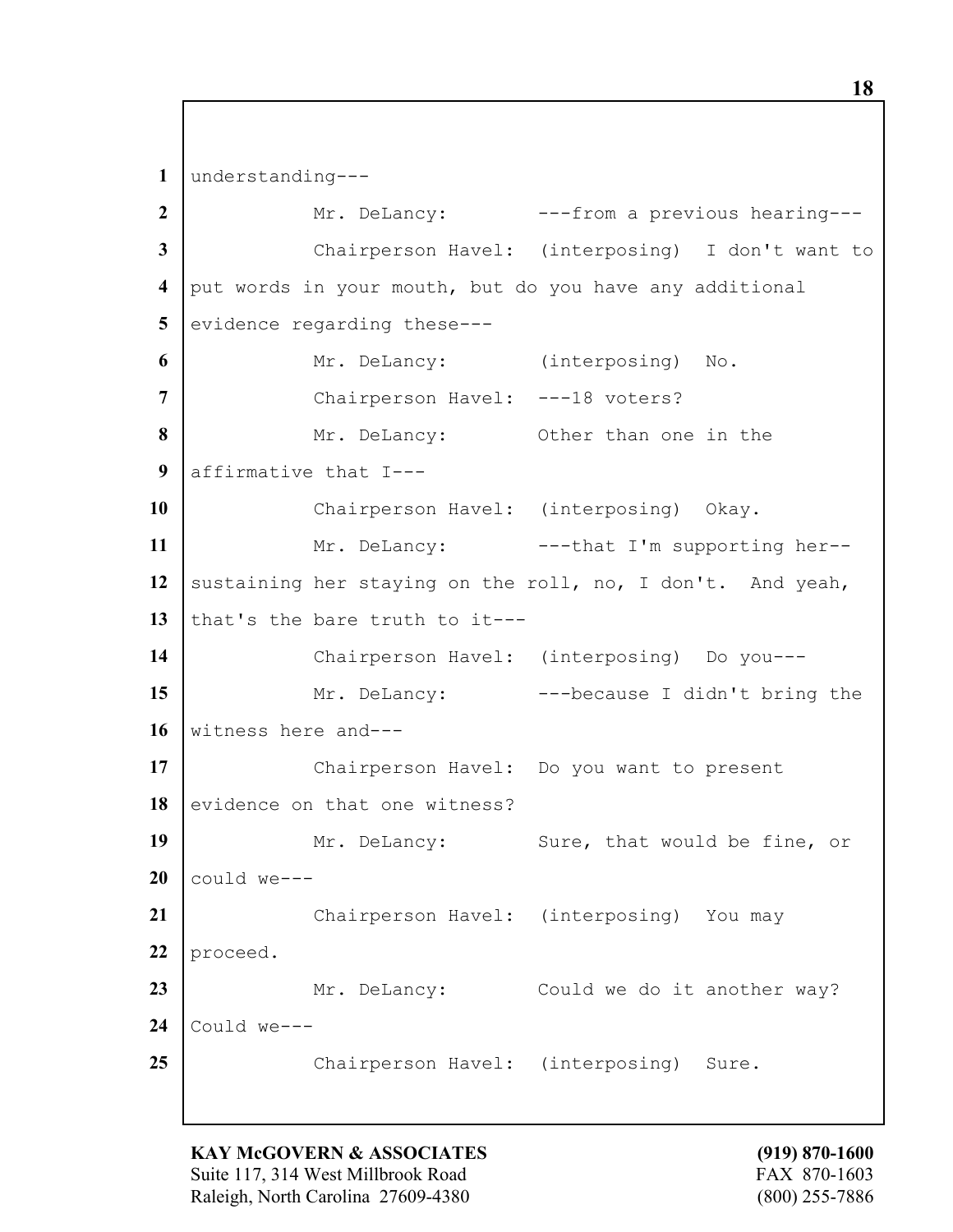1 Mr. DeLancy: Let's go to the ones that are **2** not disputed because there's a whole bunch of them I agree **3** with you just let them go, and then the ones that we don't, **4** perhaps maybe we just carry over the ones that you feel I **5** need to make--I--- **6** Chairperson Havel: (interposing) Well, let me be **7** clear. We're--- 8 Mr. DeLancy: (interposing) Yeah. **9** Chairperson Havel: ---not carrying anything over **10** unless--- 11 | Mr. DeLancy: (interposing) Okay. **12** Chairperson Havel: ---I'm on the losing side of a 13 vote between my three colleagues---14 | Mr. DeLancy: (interposing) Yeah. **15** Chairperson Havel: ---or my two colleagues. This **16** hearing was properly noticed and--- 17 | Mr. DeLancy: (interposing) All right. 18 | Mr. Warren: Right. 19 Chairperson Havel: ---scheduled, and we're going 20 to proceed today. 21 | Mr. DeLancy: All right. Let's just go. **22** Ms. Tally: I think we need to move 23 | forward with (inaudible). **24** Chairperson Havel: Well, yeah. I'm a little 25 concerned about the---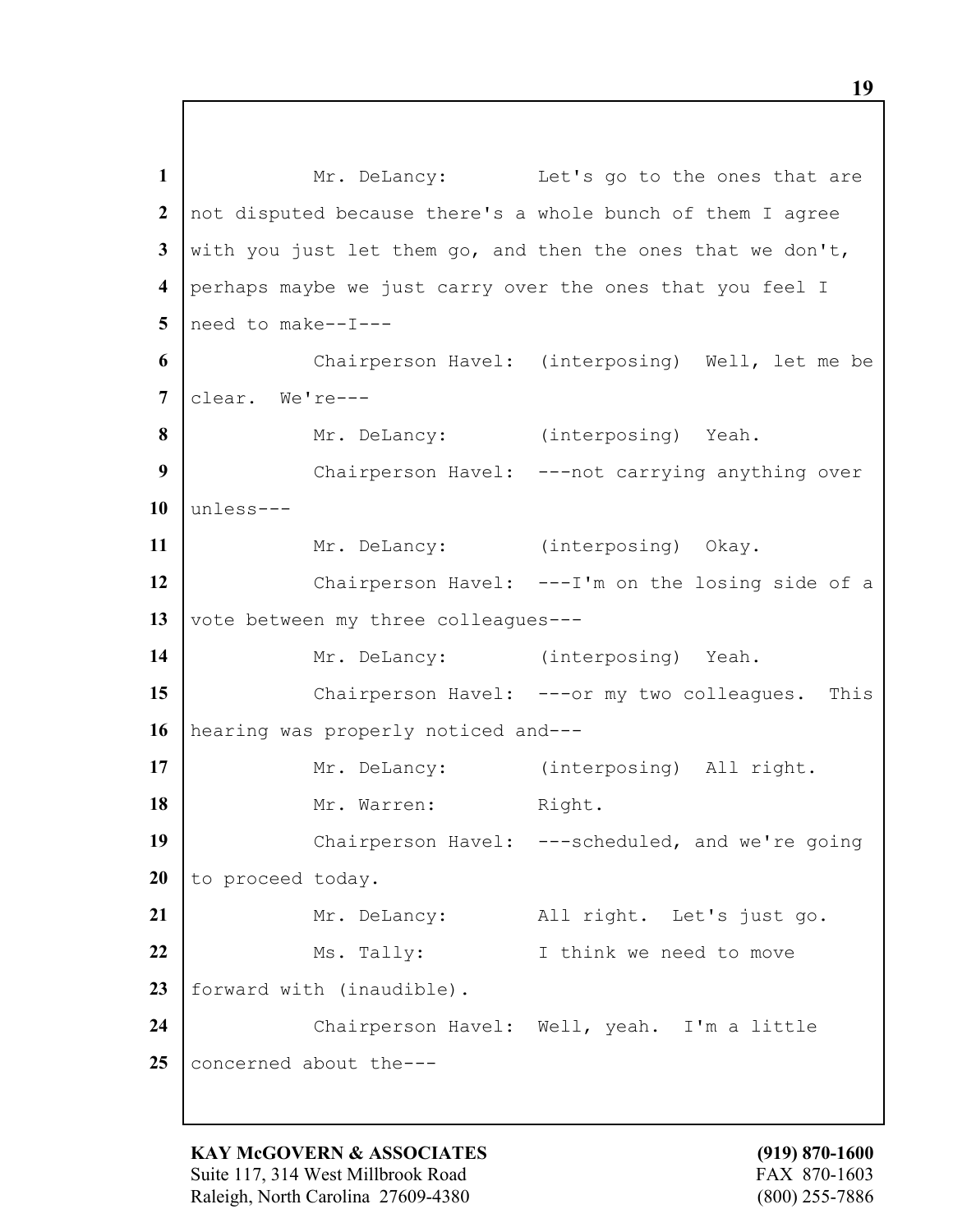1 The Reporter: (interposing) I'm sorry, I didn't hear you. What did you just say? Ms. Tally: I said I would say we need to move forward with Cherie's testimony so that she can break down the information that has been supplied--supplied to us, or submitted. Chairperson Havel: And I would respectfully disagree just because I think the burden of proof is on Mr. DeLancy, and I think he needs to go first and then Ms. Poucher can go. 11 Ms. Tally: 0h, I was under the under-12 standing that he didn't have anything beyond--- Chairperson Havel: (interposing) I think there's 14 one voter that he---15 Ms. Tally: (interposing) Oh. Chairperson Havel: ---wants to present some 17 evidence on. 18 Mr. DeLancy: All right. It frustrates me 19 that I'm going to lose all these because of not having a burden of proof. It doesn't surprise me, but I was under the mistaken assumption that a government agency saying-- 22 reporting out that they were not citizens was good enough information. And if that's not a burden of proof, then I have nothing else to add to this, so go ahead. Mr. Warren: Can I---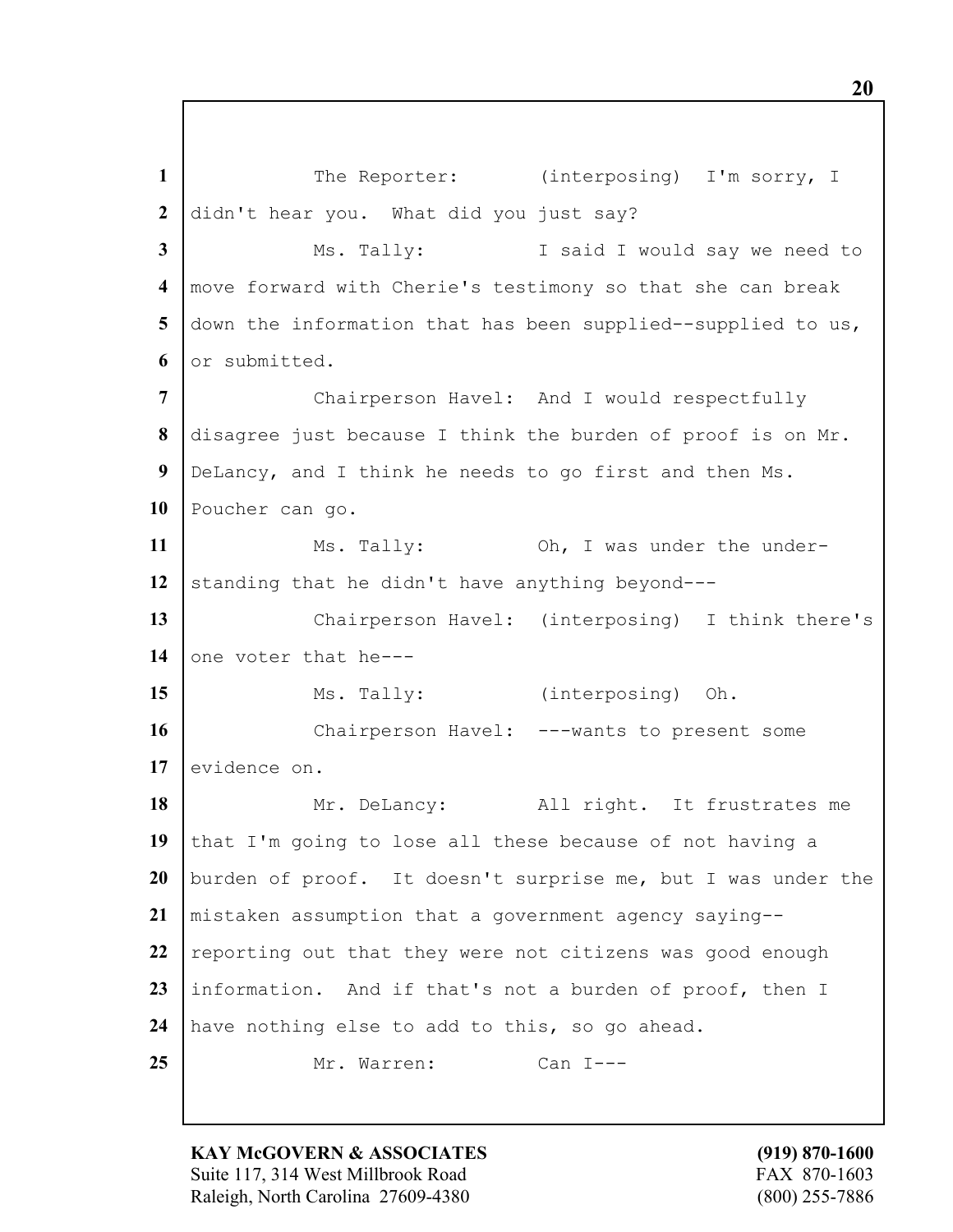**1** Chairperson Havel: (interposing) Do you want to **2** present--go ahead.

 Mr. Warren: Can I interrupt again? I think--I think you're conflating two things. One is the burden of proof, which falls to you as the challenger, but the statute here states affirmative proof, and what is affirmative proof is up to the board. So this is your opportunity. It doesn't necessarily mean that they won't find affirmative proof to stay the challenges.

10 Mr. DeLancy: Okay. 11 Mr. Warren: Is that okay? 12 Mr. DeLancy: All right. Well, what I will 13 say on the record, then, about this evidence is that each of **14** these people who are still being--who have been carried over **15** to today, I--you know, under oath I will affirm to you that 16 they were--their names appeared to us from evidence given **17** from the Wake County clerk of courts in a process where we 18 asked Lorrin Freeman--and there is an e-mail trail and public **19** record of this.

**20** I Lorrin Freeman actually provided the data to us 21 that affirmed that these people were not--they had claimed 22 they were not U.S. citizens as part of their proceedings that **23** got them out of jury duty. They gave us a list of--the 24 clerk's office gave us a list of 6,000 people over the last **25** two years who had gotten out of jury duty under that excuse,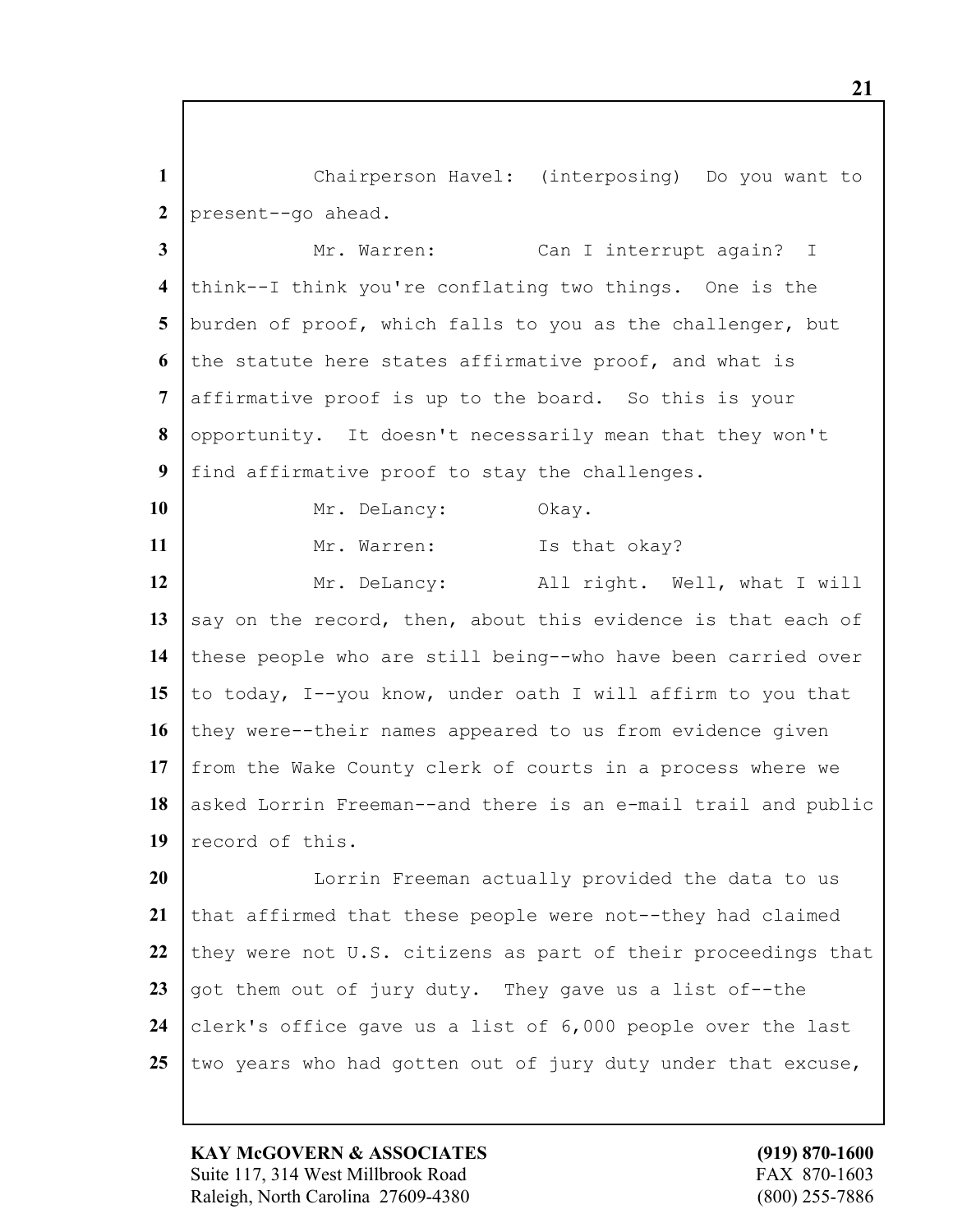if you will. And so they were disqualified for jury duty for being noncitizens.

 And we asked Ms. Freeman to provide us a list of all the people who were provided--who were disqualified for jury duty as being noncitizens, and she did. I do not have that list with me. I'd say poor lawyering here, but the bottom line to it is the fact that we have these names. Those are the names that were left over. And Ms. Freeman made public statements to that effect at a previous hearing, but I don't have Ms. Freeman here with me either. So each of 11 these, that's the reason they're here. Chairperson Havel: What evidence, if any, do you

have on these 18 names?

14 | Mr. DeLancy: Okay. The only evidence I have on any of them is--thank you for helping me focus on 16 that--is one I'd like to enter as--apparently if I'm reading this binder correctly, you did not have the certificate of naturalization for Ms. Ana Zamfira Muresian (phonetic), Muresan. I can't pronounce it. It starts with an M and then  $20 \mid \text{goes---}$  Chairperson Havel: (interposing) We do. Mr. DeLancy: ---u-r-e-s-a-n. You do? Okay. She called me and was very concerned that just in case

don't have it in this book, so I didn't know if you got that.

you didn't get it and wanted me to be sure you had it. And I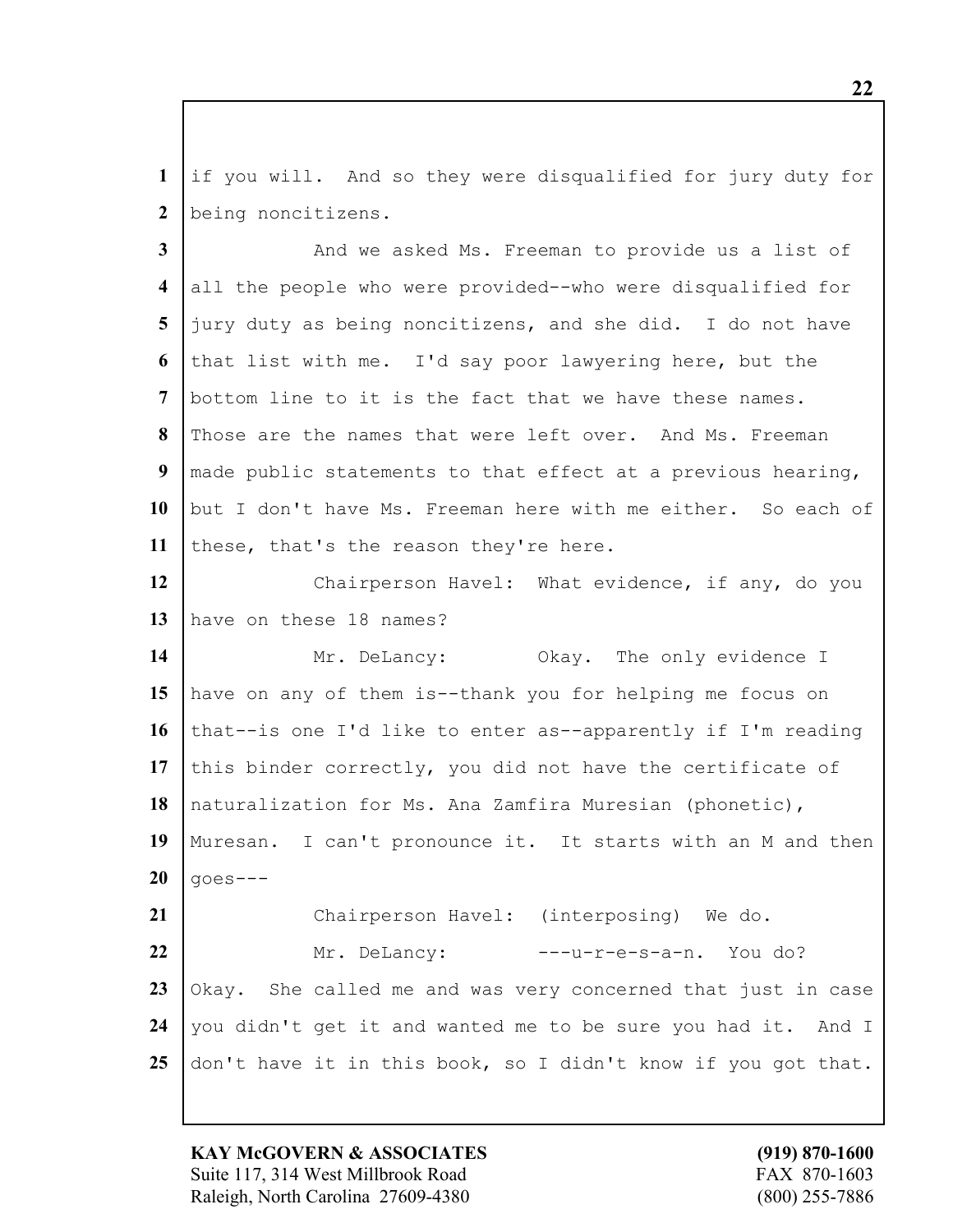**1** And I would ask you not to--not to take her off the roll. **2** Ms. Poucher: We have that. The names are **3** in alphabetical order. It should be in the book unless it **4** was misfiled. 5 Chairperson Havel: Yes, I see that. And so, Mr. **6** DeLancy, your request is that she not be removed from the **7** rolls? 8 Mr. DeLancy: Correct, yes, that y'all keep **9** her on there. She strikes me as a law abiding type. **10** Chairperson Havel: All right. Mr. DeLancy, do **11** you have any further evidence on any of these 18 voters? 12 | Mr. DeLancy: Ms. Havel, I'm afraid not. 13 Chairperson Havel: That's fine. 14 Mr. DeLancy: Okay. **15** Chairperson Havel: All right. Ms. Tally, do you 16 have any questions for Mr. DeLancy? 17 Ms. Tally: No further questions. 18 | Chairperson Havel: Okay. Mr. Howard, do you have 19 any questions for Mr. DeLancy? **20** Mr. Howard: None for me. **21** Chairperson Havel: Thank you. Ms. Poucher? 22 Ms. Poucher: Okay. First of all, if the **23** noise gets too loud with jackhammering in there, let us know. **24** We have explained to the guard that there is a meeting going 25 on, and they'll see if they can stop.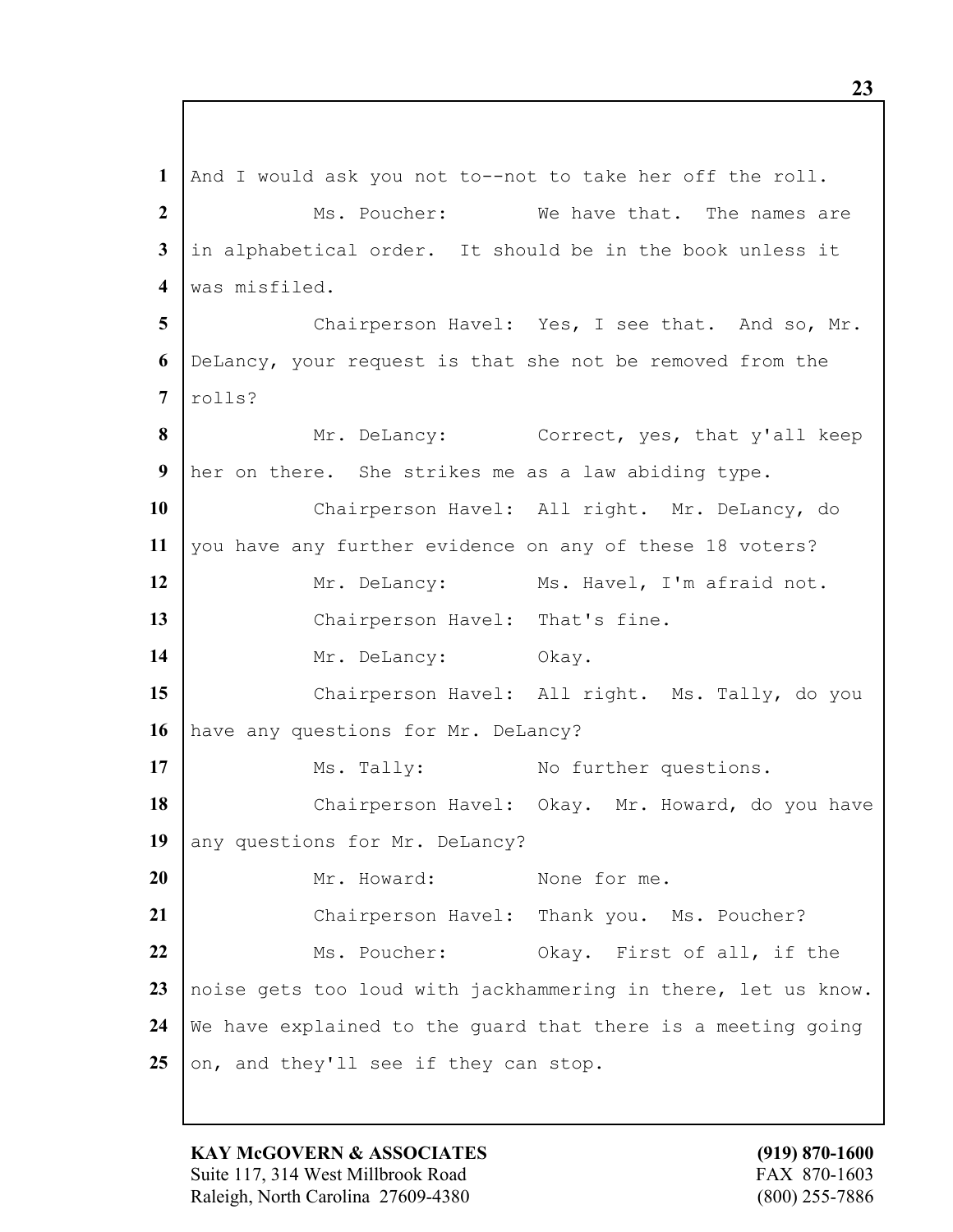Each of the board members does have a book in front of them. Your books do have the confidential informa- tion in it which relates to the voter's date of birth, signa- ture, driver's license number, et cetera. I have given the complete book to Mr. DeLancy and one for the court reporter. Both of those the confidential information has been redacted. So if you are going to put documents into evidence, the court reporter already does have a copy and a book. If I may go name by name and the board may make a decision with name by name, I do think that would be the most efficient way to do it. Chairperson Havel: All right. 13 Ms. Poucher: The--and if I can--I have numbered the report on the challenge. And I do have additional copies that if the board allows me to have them distributed, they can be distributed now. 17 | Chairperson Havel: Do my colleagues have any 18 objection to distributing copies of the report on the challenged voters? 20 Ms. Tally: I do not. 21 | Mr. Howard: No objection. 22 Chairperson Havel: And I think people are going 23 | to be--need to begin to start speaking up based on that jackhammer. 25 Ms. Poucher: And if you don't mind, because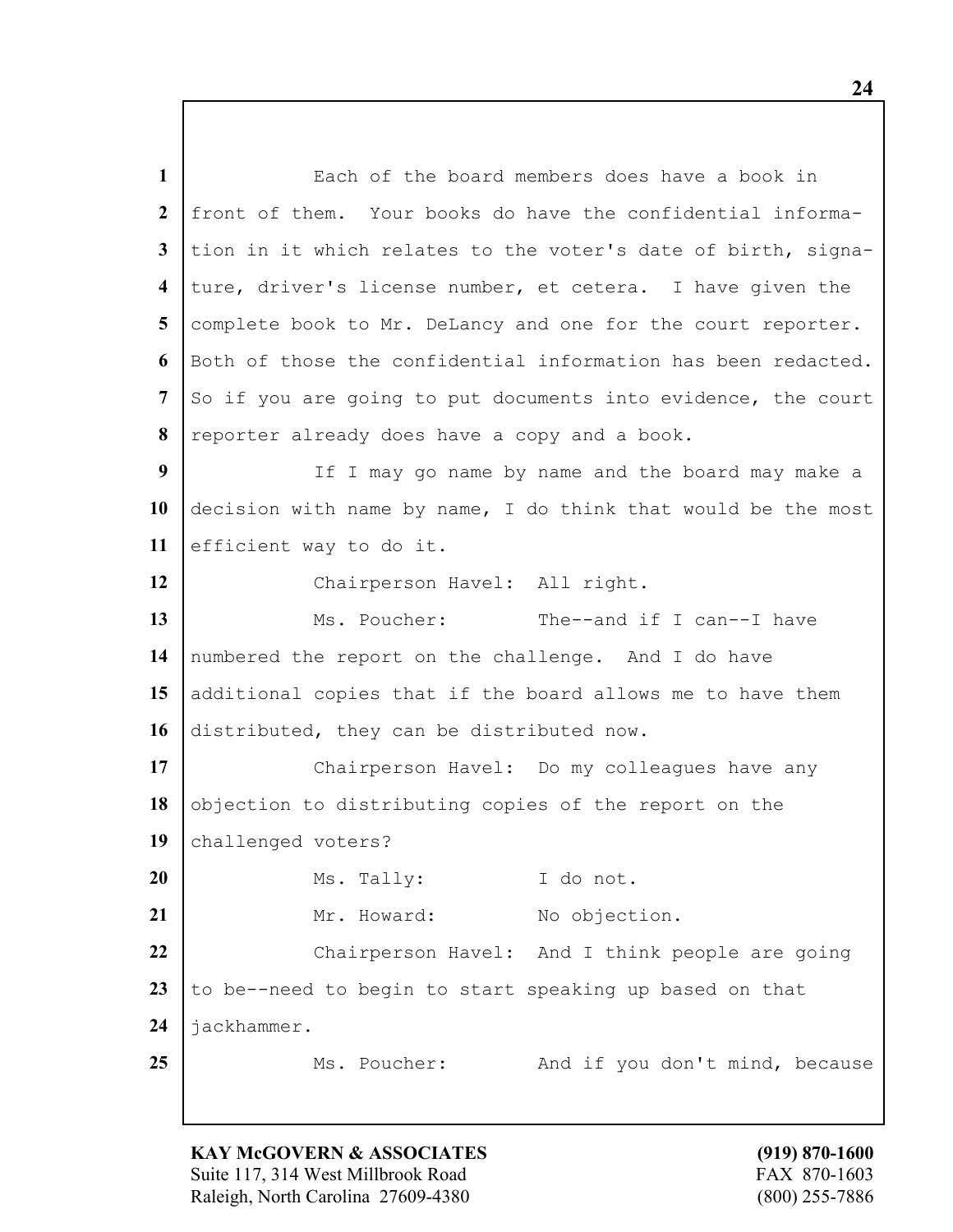**1** I do hate mispronouncing names, if we can go by numbers, it **2** would be very much appreciated. **3** Chairperson Havel: All right. The VRN, is that 4 what you are referencing? **5** Ms. Poucher: Pardon me? **6** Chairperson Havel: The VRN number? 7 | Ms. Poucher: No, there's a--I gave you a **8** new sheet that has numbers on the side. **9** Chairperson Havel: Oh, oh, just 1 through--- 10 | Ms. Poucher: (interposing) Yeah, 1 through **11** 18. **12** Chairperson Havel: Okay, I've got it. 13 Ms. Poucher: Okay. 14 Ms. Tally: Yeah, I thought you meant the **15** VRN too. **16** Ms. Poucher: No. Voter number 1--as the **17** board has already mentioned, after the preliminary hearing a **18** letter was sent to each of the 18 challenges--challengers-- 19 regarding the meeting today. **20** They received a copy of the notice of challenge, **21** notice of the hearing, and also a form, "Please use this form 22 to advise us whether you are a United States citizen," and 23 then a spot on the bottom if they were not. 24 | For number 1, I have received--he was--the 25 gentleman was naturalized in June 2011. I have received a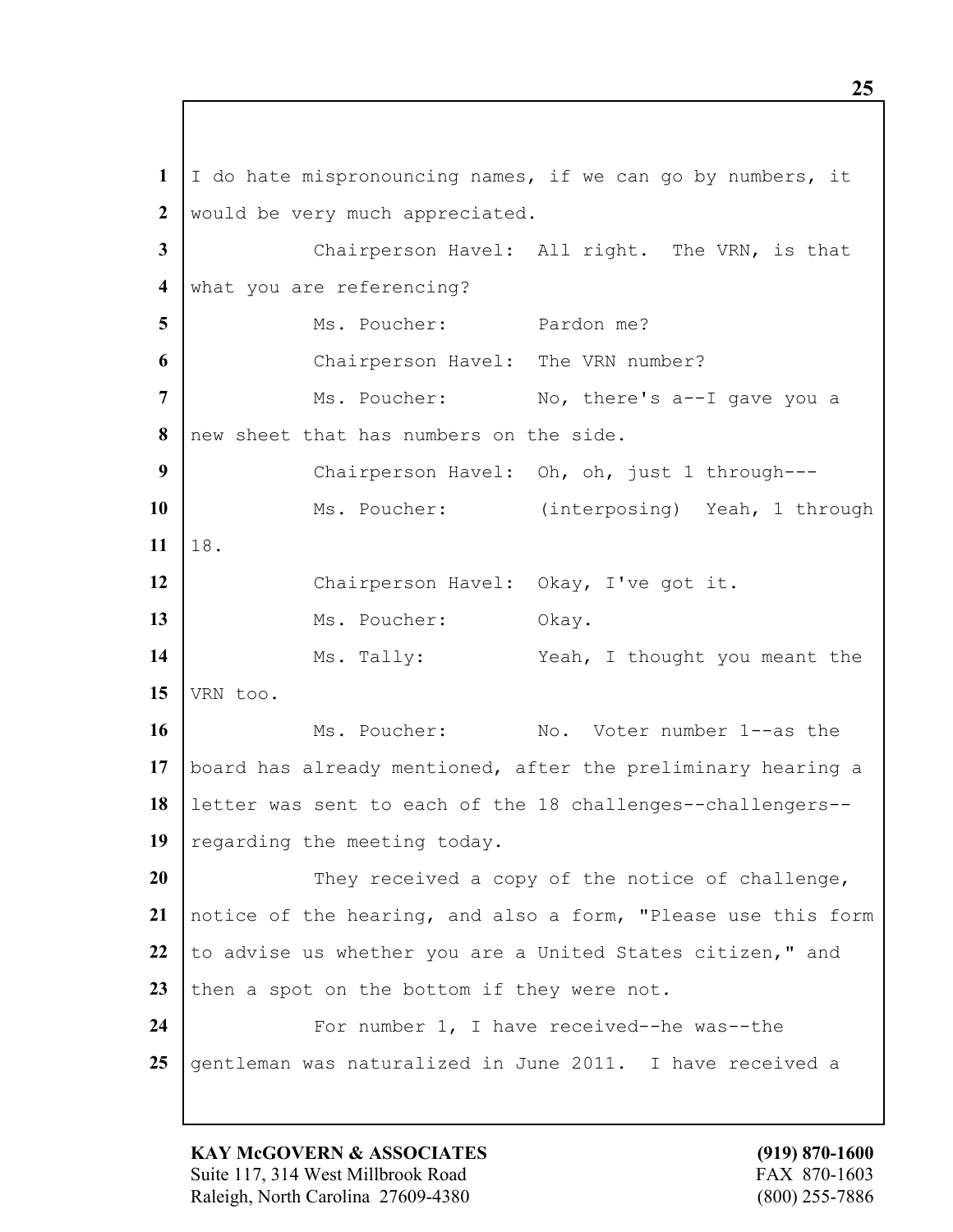**1** copy of his passport. And he registered to vote in 2012. **2** Therefore, he was a citizen at the time that he registered to  $3$  vote. **4** Chairperson Havel: Thank you. Do my board **5** members--do my board colleagues have any questions for Ms. **6** Poucher? 7 Ms. Tally: No. It's clear. 8 Chairperson Havel: Mr. DeLancy, do you have any **9** questions? 10 Mr. DeLancy: No questions. 11 Ms. Poucher: Do we have a motion on---**12** Chairperson Havel: (interposing) May I have a **13** motion on voter number 1? **14** Ms. Tally: I move to dismiss the 15 challenge based on the fact that Mr.--that voter number 1 **16** provided appropriate documentation that they are a valid **17** voter. 18 | Chairperson Havel: Is there a second? 19 Mr. Howard: Second. 20 | Chairperson Havel: And I agree. 21 Ms. Poucher: The second one is a little bit **22** more complicated. Both of the--I mailed a letter that was 23 returned undeliverable. I did a second mailing to the same 24 address or to a different address if the post office gave us 25 an updated address. Both of those were returned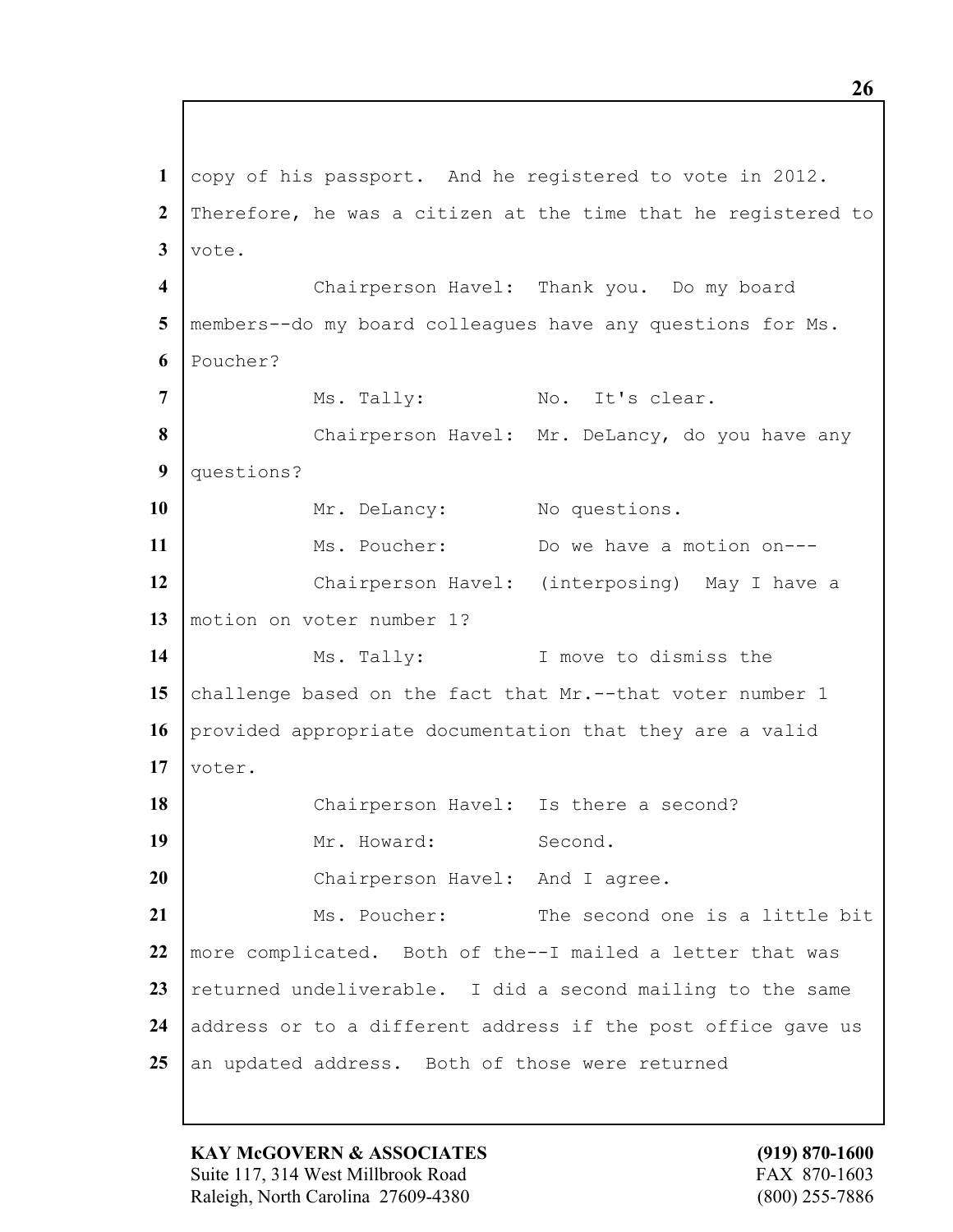1 undeliverable.

| $\overline{2}$          | That voter through the normal list maintenance                |
|-------------------------|---------------------------------------------------------------|
| $\mathbf{3}$            | procedures has been listed as inactive since May 2009. The    |
| $\overline{\mathbf{4}}$ | person registered and requested an absentee ballot via the    |
| $\overline{5}$          | federal post card application in 2004 as a citizen living     |
| 6                       | overseas. On the federal postcard she does list the state of  |
| $\overline{7}$          | birth as New Jersey, and it does have her passport number.    |
| 8                       | She did vote in 2004, but due to the fact that her            |
| 9                       | mailings have been returned, that is all the information I    |
| 10                      | have on her except, as I said, the federal postcard           |
| 11                      | application where she did list her social security number and |
| 12                      | her full passport number and state of birth as New Jersey.    |
| 13                      | Chairperson Havel: Has she already been removed?              |
| 14                      | Ms. Poucher:<br>No, she is in the inactive                    |
| 15                      | status since 2009.                                            |
| 16                      | Ms. Tally:<br>Would you mind reminding us of                  |
| 17                      | the process to make a voter inactive on the roll?             |
| 18                      | Ms. Poucher:<br>If we mail a voter card to a                  |
| 19                      | voter and it is returned undeliverable, that voter will be    |
| 20                      | mailed a forwardable confirmation mailing. If we get a new    |
| 21                      | address, it's sent to--it's mailed to the new address.<br>It  |
| 22                      | has a postage--prepaid postcard that they can update their    |
| 23                      | address or let us know they moved out of county.              |
| 24                      |                                                               |
|                         | If that also is returned undeliverable, they are              |

**KAY McGOVERN & ASSOCIATES** (919) 870-1600<br>Suite 117, 314 West Millbrook Road FAX 870-1603 Suite 117, 314 West Millbrook Road Raleigh, North Carolina 27609-4380 (800) 255-7886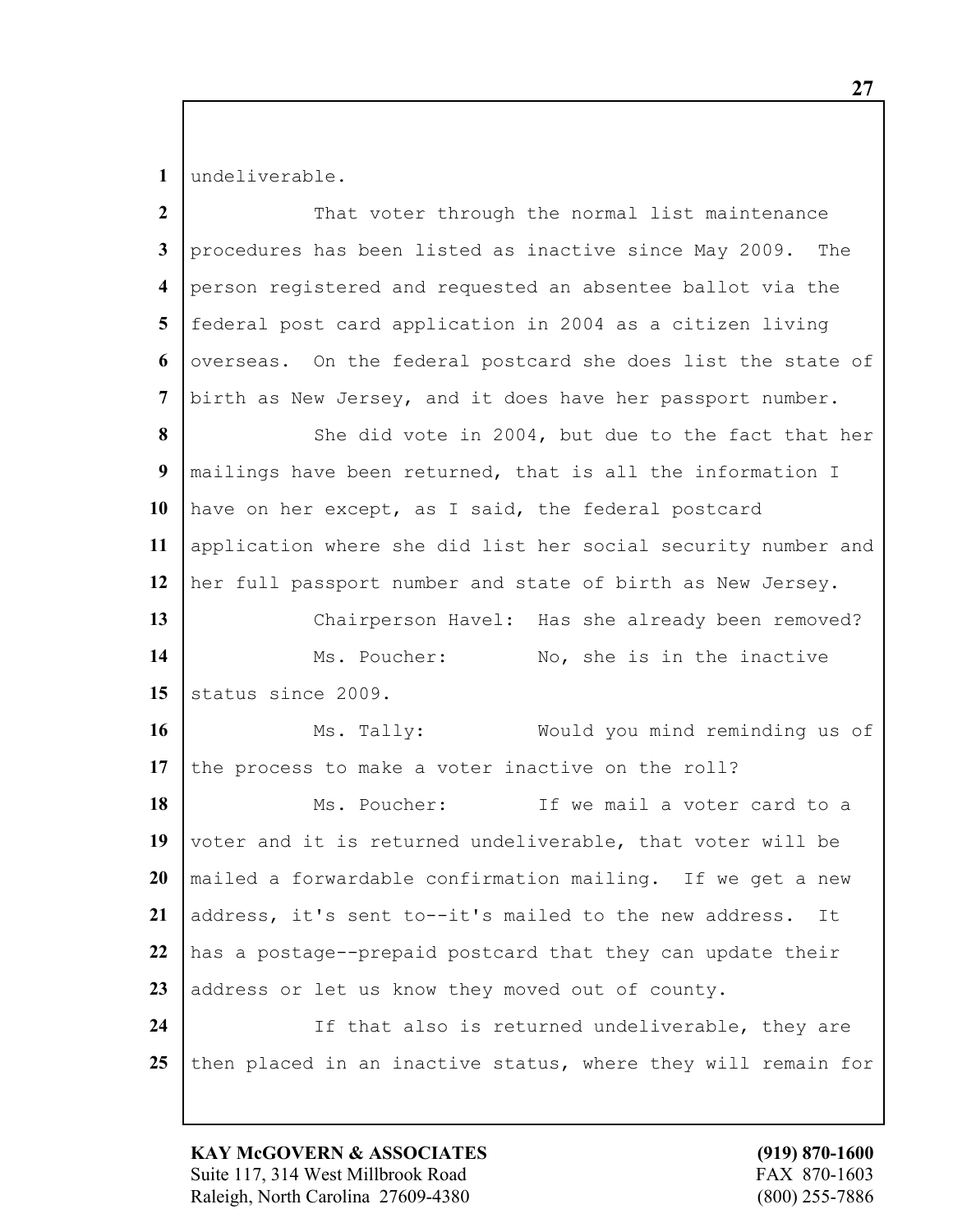two general elections, federal elections. If after those two federal elections we still have not heard from them, then it will be at that time they are removed.

 Ms. Tally: So how does--how does a voter reinstate? If they are inactive, how do they reinstate to become a fully--full-fledged, eligible voter?

 Ms. Poucher: Any type of contact with our office, whether it be updating our address or voting again, will--they will update their address at early voting, et 10 cetera, or if they vote a provisional ballot, it is with the--there is a statement on there that they sign stating that they have not moved out of Wake County. Now, this 13 person we know was overseas.

14 | Chairperson Havel: So we have received nothing to 15 counteract the evidence that Mr. DeLancy brought forward at the preliminary hearing?

17 Ms. Poucher: Except for her--the FPCA, the 18 application that she sent, the federal application that she 19 sent listing her place of birth as New Jersey, and her passport number.

 Chairperson Havel: But we have not seen a passport or any other proof that she is a citizen? 23 Ms. Poucher: That's correct. And she would be one that would be removed after the next cycle. Ms. Tally: So after the 2012, she will be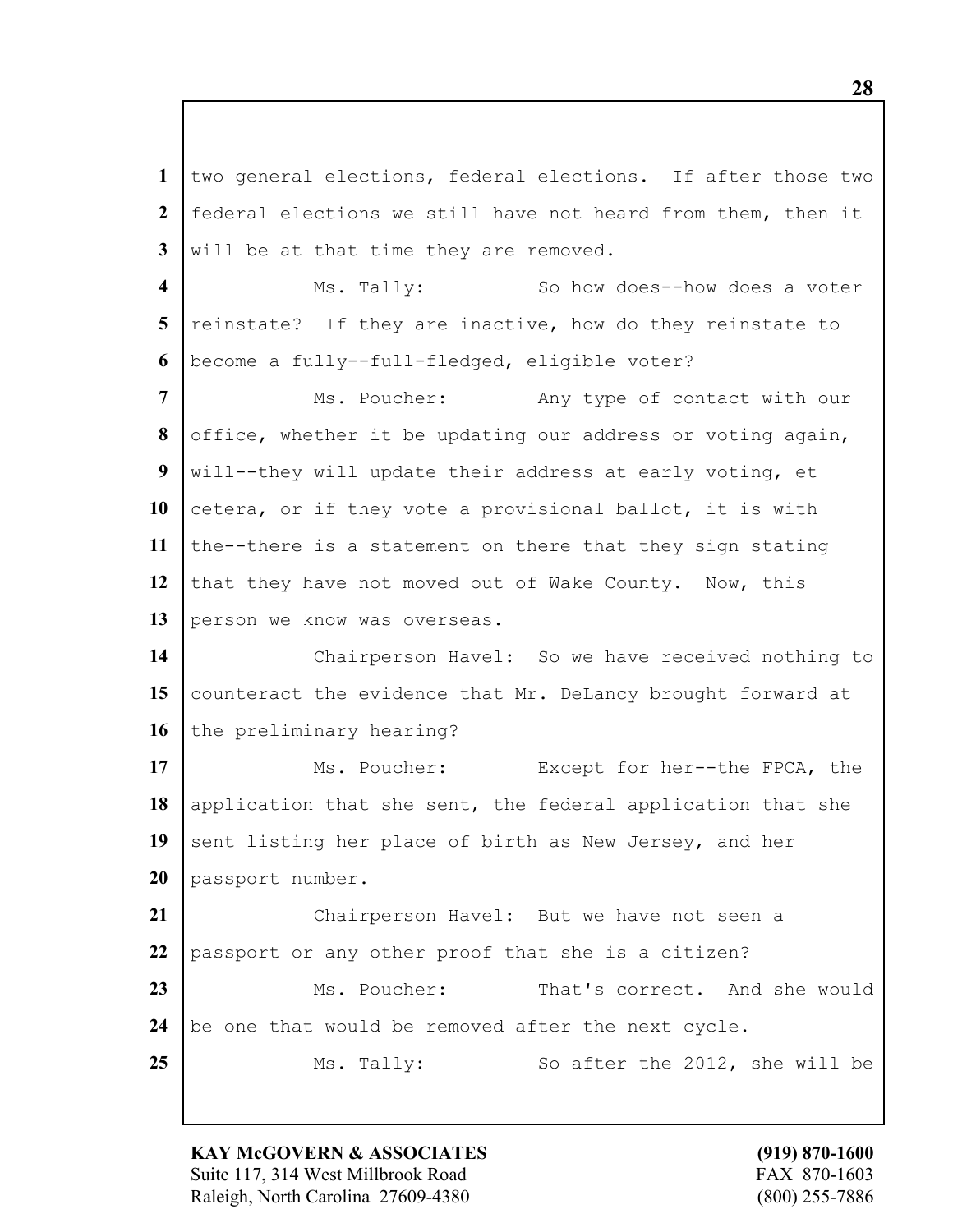totally removed from the roll? Ms. Poucher: Being that she did not vote in 2010 and presumably will not vote in 2012--- Ms. Tally: (interposing) Right, and so you're saying--- Ms. Poucher: ---then--- Ms. Tally: ---that she didn't vote in the 2008 presidential--- Ms. Poucher: (interposing) Correct. 10 | Ms. Tally: ---election, so--- Ms. Poucher: (interposing) But she didn't---13 Ms. Tally:  $--$ -she didn't vote until---14 Ms. Poucher: (interposing) She did not become inactive until 2009. 16 Ms. Tally: Okay. I've got you. Okay. 17 | Chairperson Havel: May I have a motion regarding number 2? 19 Mr. DeLancy: May I ask a question? Chairperson Havel: Oh, I'm sorry, Mr. DeLancy, of 21 | course. Mr. DeLancy: If--okay, so she's an inactive 23 voter. If she shows up to vote early, would there be--would 24 she just walk in, anyone present in her name and get to vote even though she's inactive, or would there be any burden for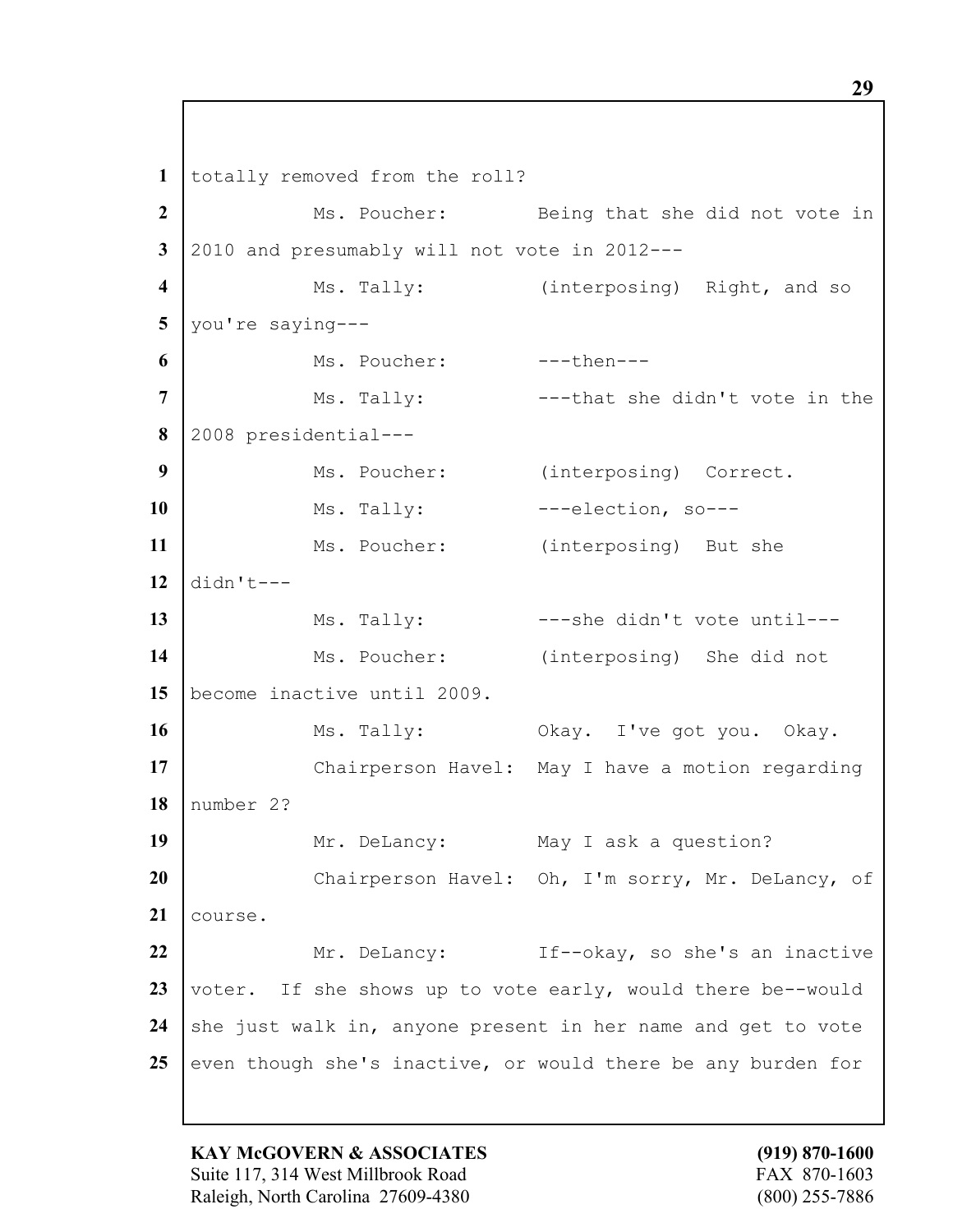her to confirm her identity or anything, ID of any sort? Ms. Poucher: Anytime a voter goes to the polls to vote or early voting, they are signing the authorization to vote or the address change form, which is an affirmation that they are that person. Mr. DeLancy: So no ID required, anybody could walk in there and claim to be her? Ms. Poucher: We follow the law. Mr. DeLancy: And she would sign a piece of paper. I just want to be sure I understand that process. 11 Mr. Warren: Well, let me go, if I could jump in, to 163-90.2(a), "When [a] challenge is sustained for 13 any cause...under 163.85..., the board shall cancel or correct the voter registration." So if the challenge is 15 sustained, her voter registration is canceled. Does that--- Mr. DeLancy: Well, no. I'm wondering if it's not sustained and she's still listed as an inactive 18 voter until 2013, until after this election, what would be the--what would be the likelihood of someone getting caught if they walked in and signed--on the last day, or even on 21 election day, if they walked in and signed--signed in saying 22 they were her? 23 Ms. Poucher: The Wake County Board of Elections follows all of the procedures as detailed in North Carolina General Statutes 163. That is all that we can do

**KAY McGOVERN & ASSOCIATES (919) 870-1600** Suite 117, 314 West Millbrook Road FAX 870-1603 Raleigh, North Carolina 27609-4380 (800) 255-7886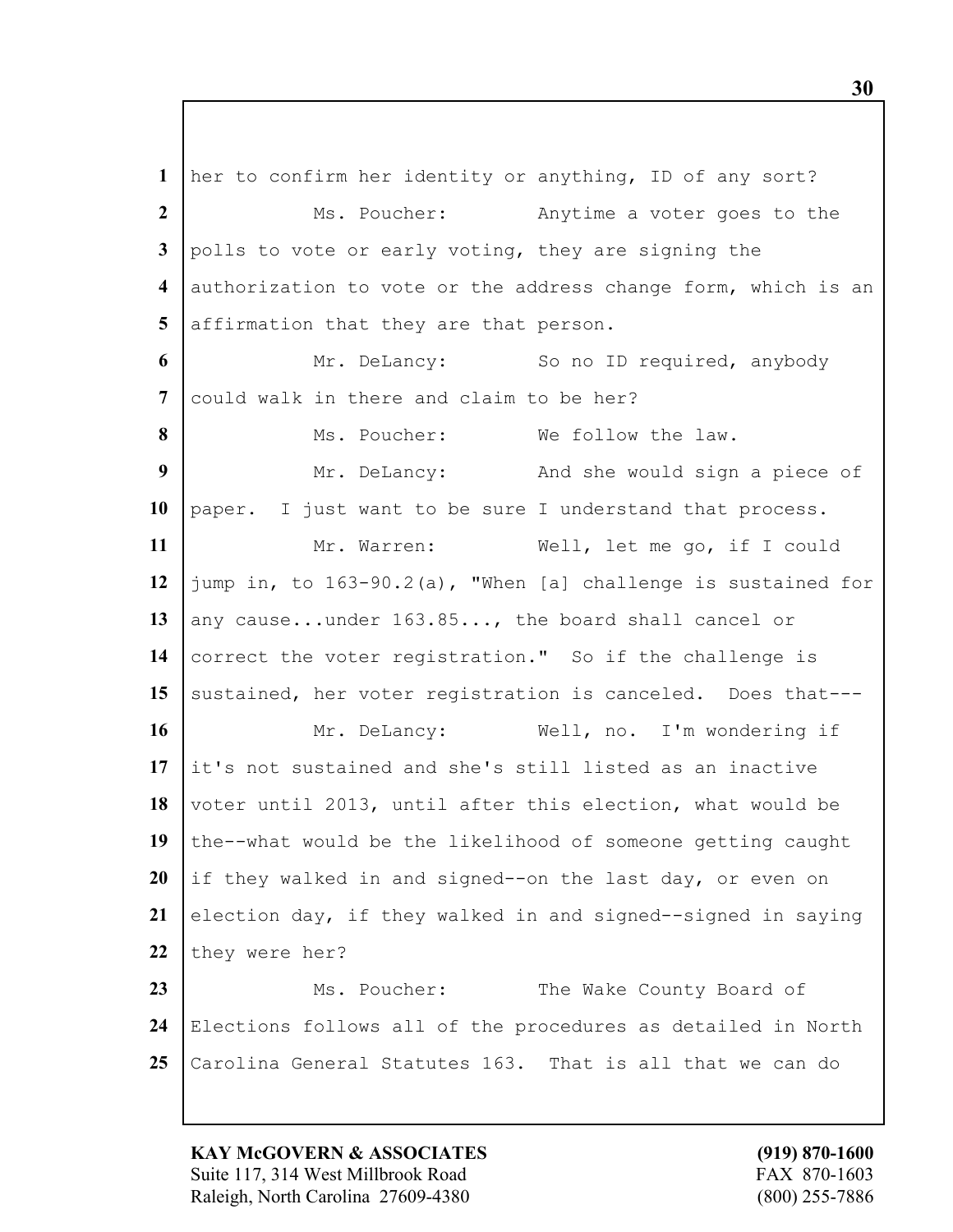when it comes to people entering a polling place or an early 2 voting site to vote.

 Signature is not required. ID is only required if when they originally registered to vote their driver's license number or the last four digits of their social security number were not validated. That is the extent of what all 100 county board of elections can do in the state of North Carolina.

 Mr. DeLancy: Okay. So the number would be validated. They wouldn't have to show their ID. Okay. I just wanted to be sure I understood that. Also since you have the social security number and you work for the state, 13 were you able to confirm either the social security number or 14 the passport number belonging to this person?

15 Ms. Poucher: I do not work for the state of North Carolina. I work for the county of Wake.

17 Mr. DeLancy: Fair enough. Ms. Poucher: I sent the information to the 19 state. I have gotten no response. I do not have access to contact--counties do not have access to contact Social 21 Security or even DMV individually. It all goes through the 22 State Board of Elections. Mr. DeLancy: So the only evidence we have

 that she is a citizen is she wrote some numbers down on a piece of paper and mailed it to you in 2000 and---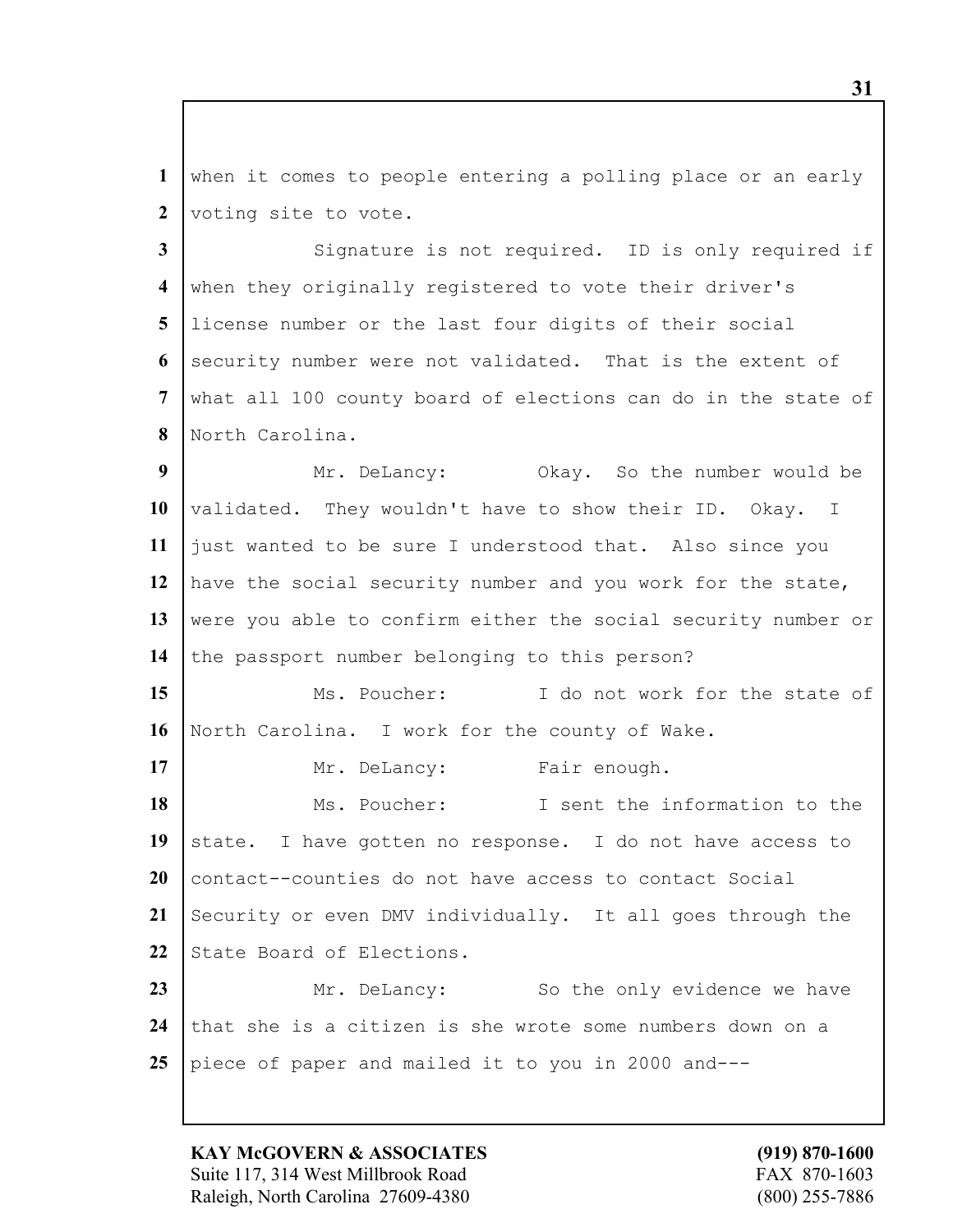1 | Ms. Poucher: (interposing) In 2004; it was 2 sent electronically through the federal form. **3** Mr. DeLancy: All right. And the only thing **4** I have is her getting out of jury duty by claiming she was **5** not a citizen. Okay. I have no further questions. **6** Chairperson Havel: Any questions or comments by 7 either of my colleagues? **8** Ms. Tally: I don't have any. **9** Mr. Howard: None for me. **10** Ms. Tally: Oh, did he have a comment? **11** Chairperson Havel: I'm sorry. What did you say, 12 Mr. Howard? 13 Mr. Howard: None for me, thank you. 14 | Chairperson Havel: Okay. May I have a motion 15 regarding this voter? **16** Ms. Tally: I move that we dismiss the **17** challenge for voter number 2, particularly given that we've 18 already done our due diligence from the BOE's standpoint and 19 rendered this voter inactive on the voter rolls since May  $20 \mid 2009$ . 21 Ms. Poucher: Number 3---**22** Chairperson Havel: (interposing) Is there a  $23$  second? 24 | Mr. Warren: All right. Hang on. **25** (Pause.)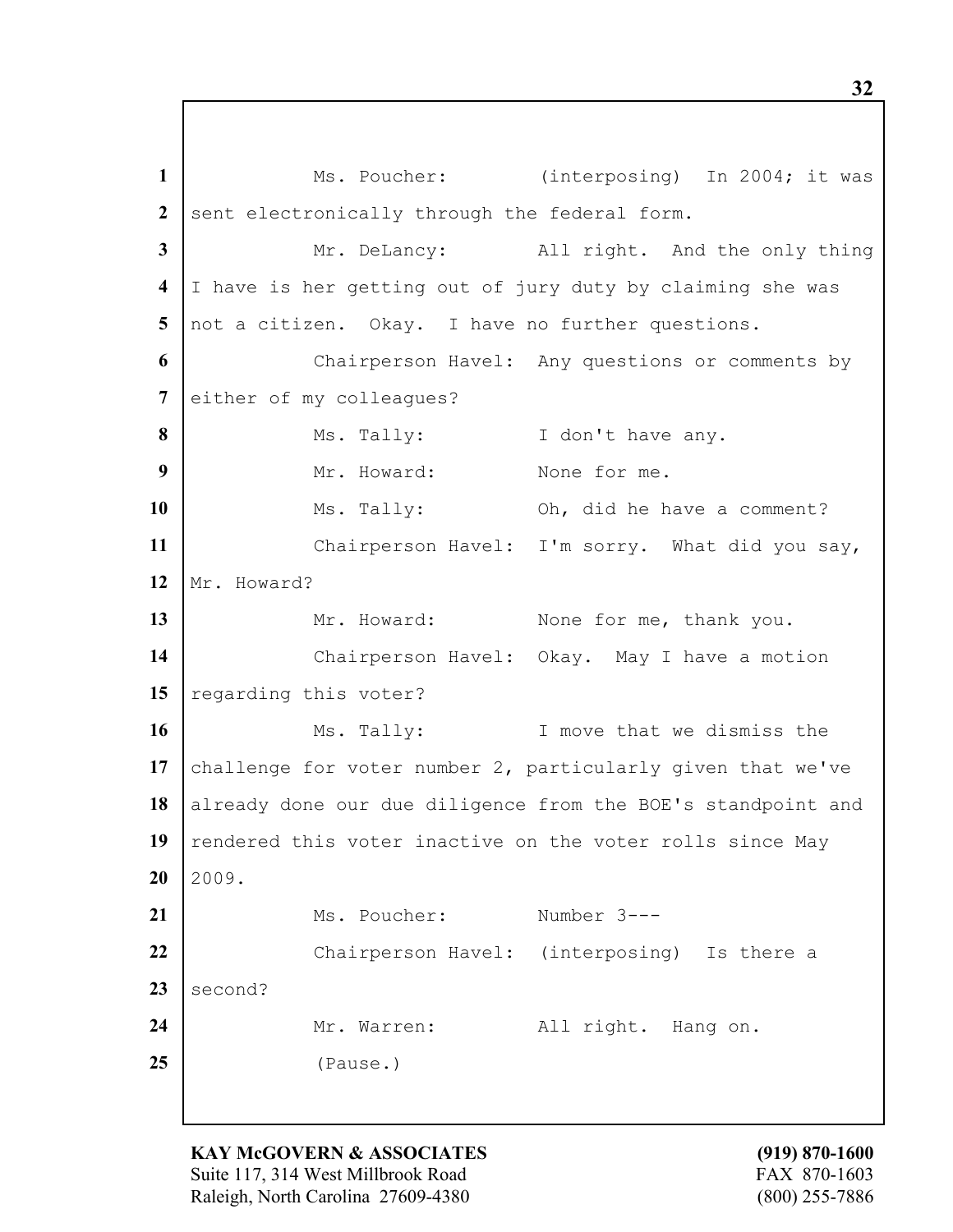**1** Chairperson Havel: Mr. Howard, you're not **2** inclined to second that motion? **3** Mr. Howard: I'm not. I think we should **4** actually do--take a little more action on that. **5** Chairperson Havel: Yeah, I'm really--honestly, **6** I'm on the fence about this one. You know, Mr. DeLancy **7** provided evidence that she swore she was not a U.S. citizen 8 on her jury summons. **9** And I believe she's swearing on this federal **10** postcard thing that she is a U.S. citizen and she's given a **11** passport number, but we don't have any affirmative proof of 12 that. And given that the mail has been returned as **13** undeliverable, I'm inclined to think that the challenger has 14 carried his burden of proof on this one. 15 Ms. Poucher: Madam Chair? 16 | Mr. Howard: I agree. 17 | Ms. Poucher: May I speak also? 18 | Chairperson Havel: Yes, Ms. Poucher. 19 Ms. Poucher: If you refer to the documents **20** that I gave you, which is 163-85, Section (e) where it comes  $21$  | to: 22 **The Studence That** [the] Voter No Longer **23** Resides in [the] Precinct - The presentation of a **24** letter mailed by returnable first-class mail to 25 the voter at the address listed on the voter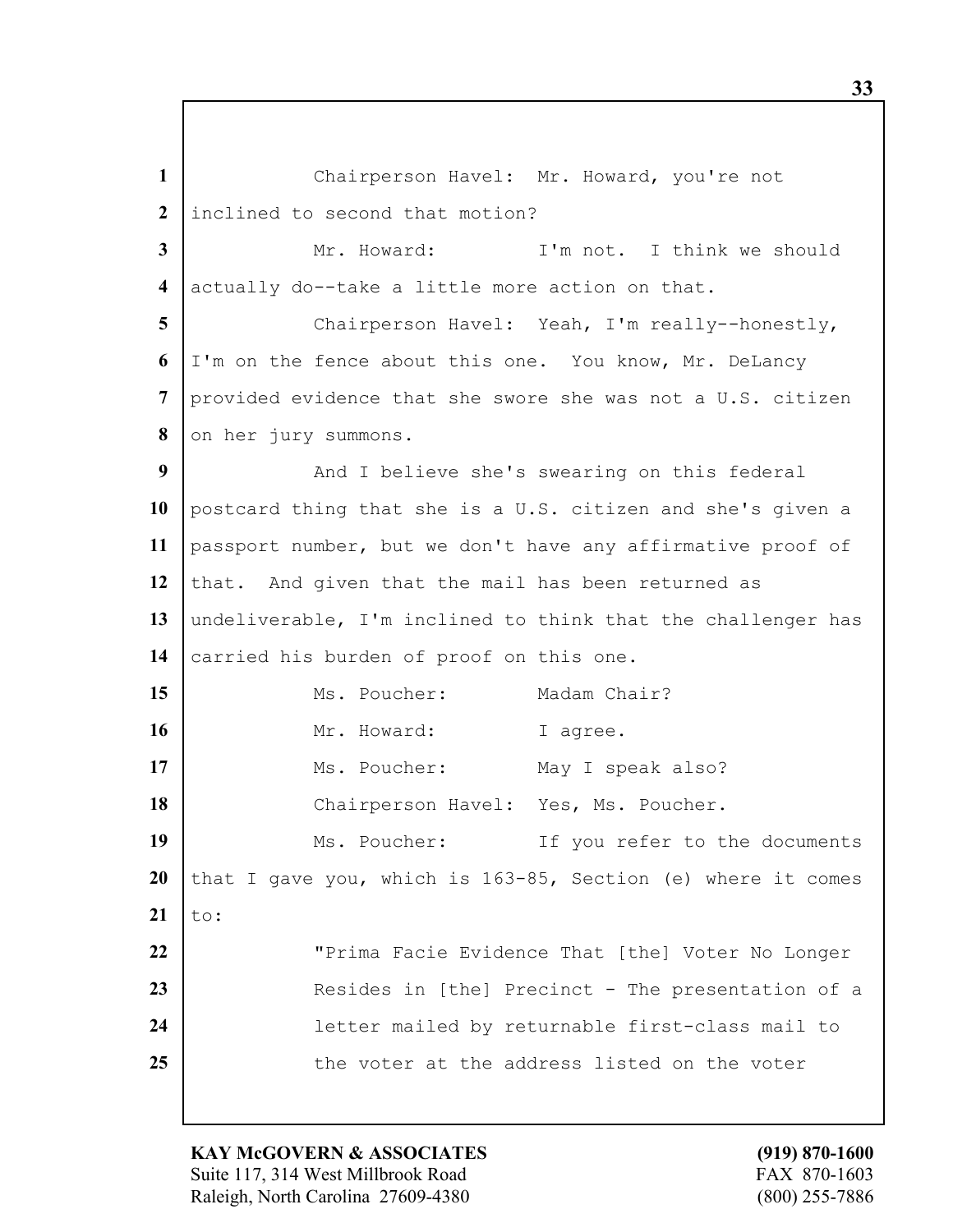**1** *registration card and returned because the person*  does not live at the address shall constitute **prima facie evidence that the person no longer example 1 resides** in the precinct." And again, one of the issues on the challenge form, which is listed in 85(c)(3), would be that a person is not a resident of the precinct--or grounds for challenge: "That a person is not a resident of the precinct in which the person is registered, provided that no such challenge [shall] be made if the person **1 11 removed his residency and the period of removal** 12 has been less than 30 days." 13 And this person has been inactive since 2009. Chairperson Havel: Well--- Ms. Poucher: (interposing) So that would be ground--that would be part of the statute to reinforce your motion. Chairperson Havel: I agree. I mean I don't--I don't think that that is controlling, however, because the 20 challenge wasn't made on the ground that she didn't reside in 21 the precinct for 30 days. The statute that the challenge was made on the ground that she was not a U.S. citizen. And I just--I see two ways that we could go about this. I mean she 24 can be removed through statutory list maintenance procedures, 25 which I believe is what you're saying.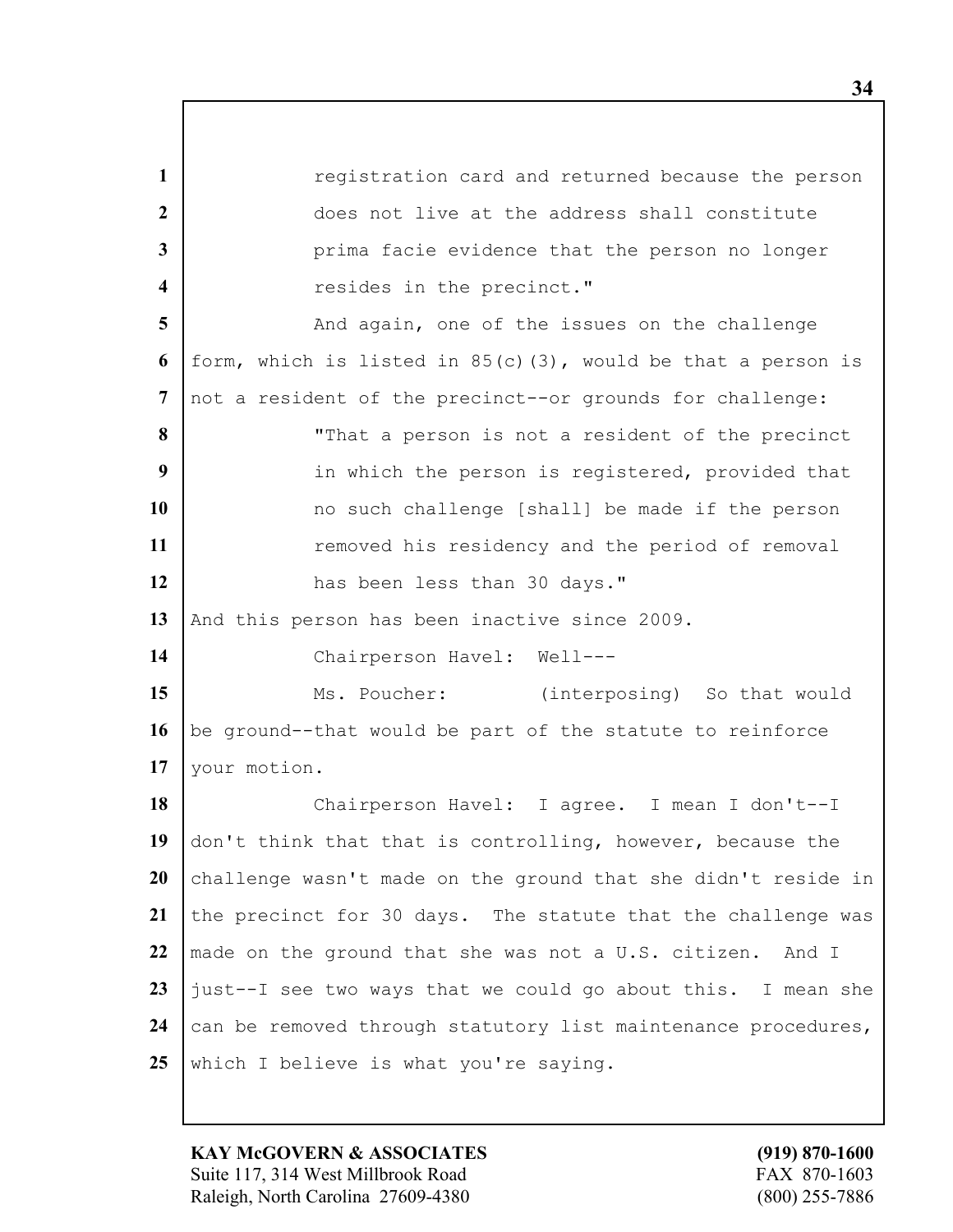1 Ms. Poucher: Yes. 2 | Chairperson Havel: That she would be removed because the first-class mail has been returned as undeliver- able. Ms. Poucher: I'm also saying that the board has the option of having the removal now because she has been inactive. And you have the evidence that she is not in the precinct. Chairperson Havel: So that she could be removed for not living in the precinct as opposed to being removed for not being a U.S. citizen? 12 Ms. Poucher: Correct. 13 Chairperson Havel: Do my colleagues have any comment on that? Mr. Howard: If you crafted a motion along 16 those lines, Madam Chair, I would second it. And I would note that I don't know that at that point the challenge would need to be dismissed as to that voter, but rather become moot. Mr. DeLancy: Could you repeat that last part he said? 22 Chairperson Havel: Could you repeat that, Mr. Howard, for Mr. DeLancy? Mr. Howard: I think if the chair were to 25 craft a motion along the lines of what Ms. Poucher just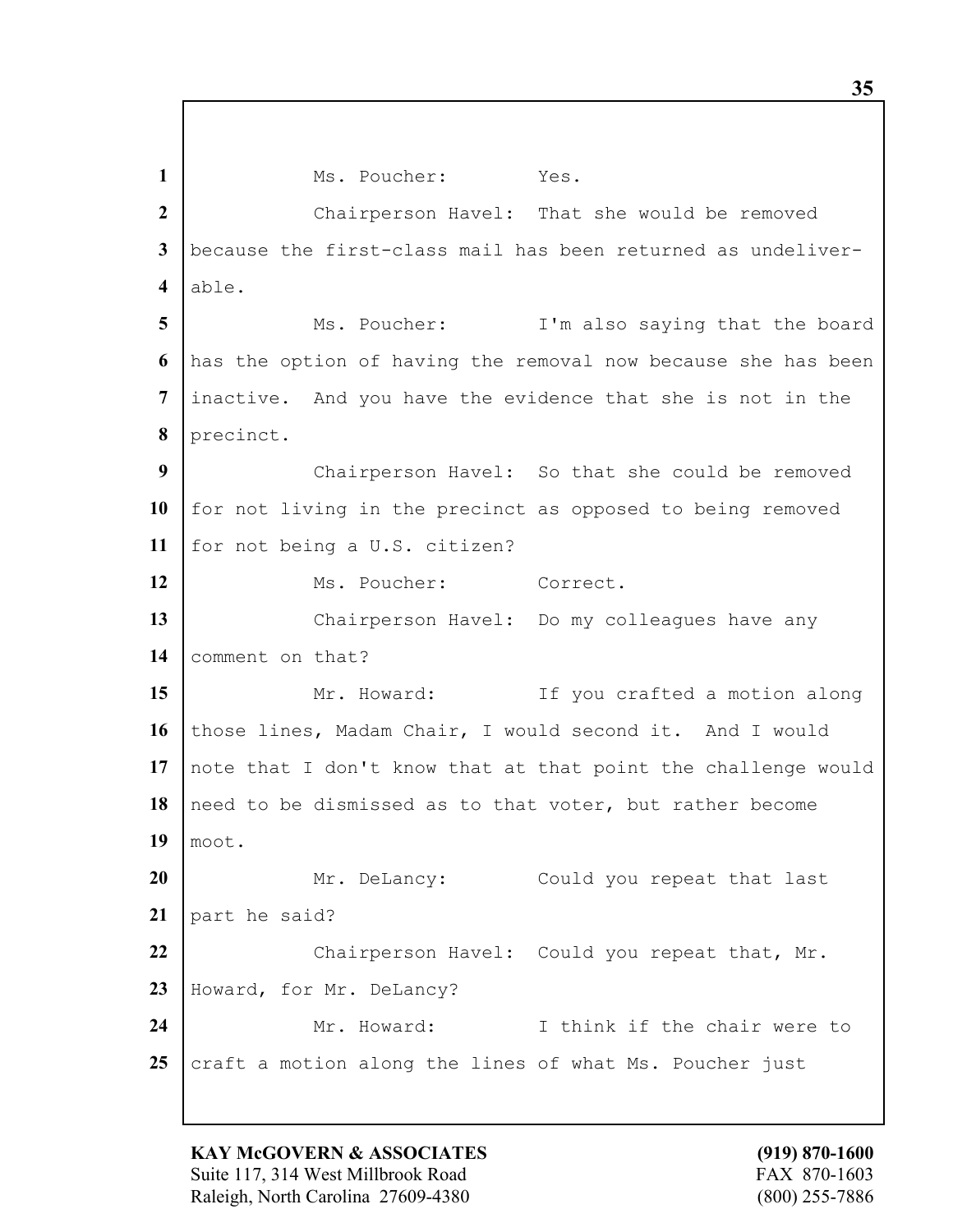explained, then we could go ahead and order the removal of 2 the voter now, effective immediately, and where that happens, I don't know that the challenge--it's just sort of an unnecessary decision to make, but I think the challenge there wouldn't necessarily be dismissed but rather--well, it would be dismissed as moot, but not because it failed that.

**7** Chairperson Havel: I believe there's still Ms. **8** Tally's motion on the table. Is there a second to that **9** motion?

**10** (Pause.)

**11** Chairperson Havel: If there is not a second to 12 that motion, then I will craft a motion that voter number 2 13 be removed as part of the standard--part of the regular list **14** maintenance procedure in Wake County for the reason that **15** first-class mail sent to her has been returned as undeliver-16 able and there's some prima facie evidence there that she no **17** longer resides in the precinct. And that is my motion. Is 18 there a second? 19 | Mr. Howard: Second; I second. 20 | Chairperson Havel: All in favor, aye. **21** (No audible response.) 22 Chairperson Havel: All opposed. **23** Ms. Tally: No. 24 | The Reporter: I didn't hear a vote from Mr.

**25** Howard.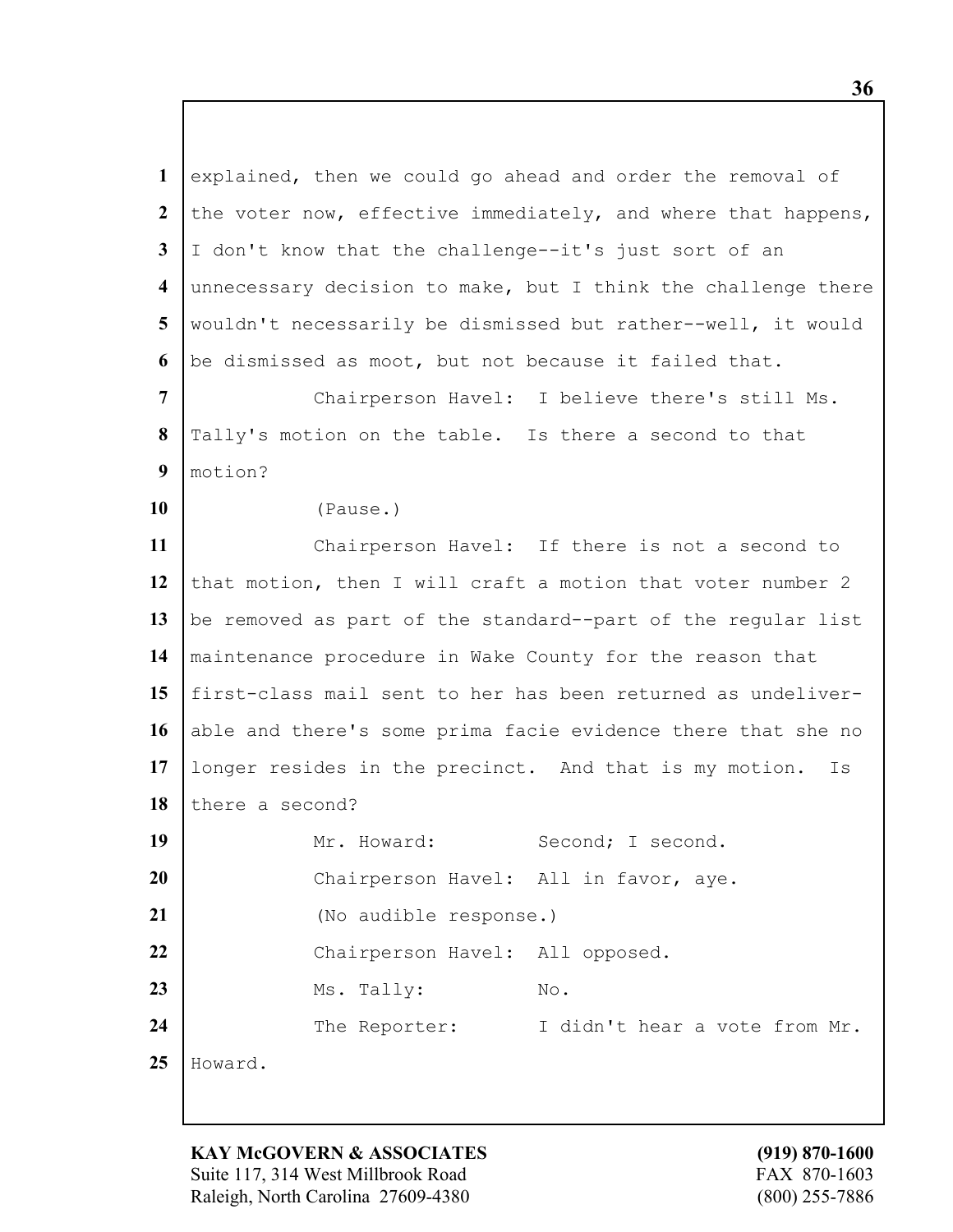**1** Chairperson Havel: Mr. Howard, I think you need 2 to vote aye or nay. **3** Mr. Howard: Oh. That was an aye, sorry. **4** Chairperson Havel: That's from the court 5 reporter. Thank you. **6** Ms. Poucher: Okay. Number---**7** Chairperson Havel: (interposing) And just one **8** quick thing. And therefore, by that vote it is my **9** understanding that the challenge to number 2 is rendered **10** moot. 11 Mr. DeLancy: Correct. **12** Chairperson Havel: All right. Number 3. **13** Ms. Poucher: Number 3---14 Mr. Howard: (interposing) Madam Chair, if **15** I may? 16 Chairperson Havel: Yes. 17 Mr. Howard: I have to go into court, so I **18** need to drop off the call now. I have provided a letter to 19 the director that I would encourage her to share with you **20** guys. I will be able to dial back in as needed probably two **21** hours from now, but--- 22 Chairperson Havel: (interposing) Hopefully we **23** won't be here, but--- 24 | Mr. Howard: Well, thank you for your **25** patience in allowing me to take part by telephone. And I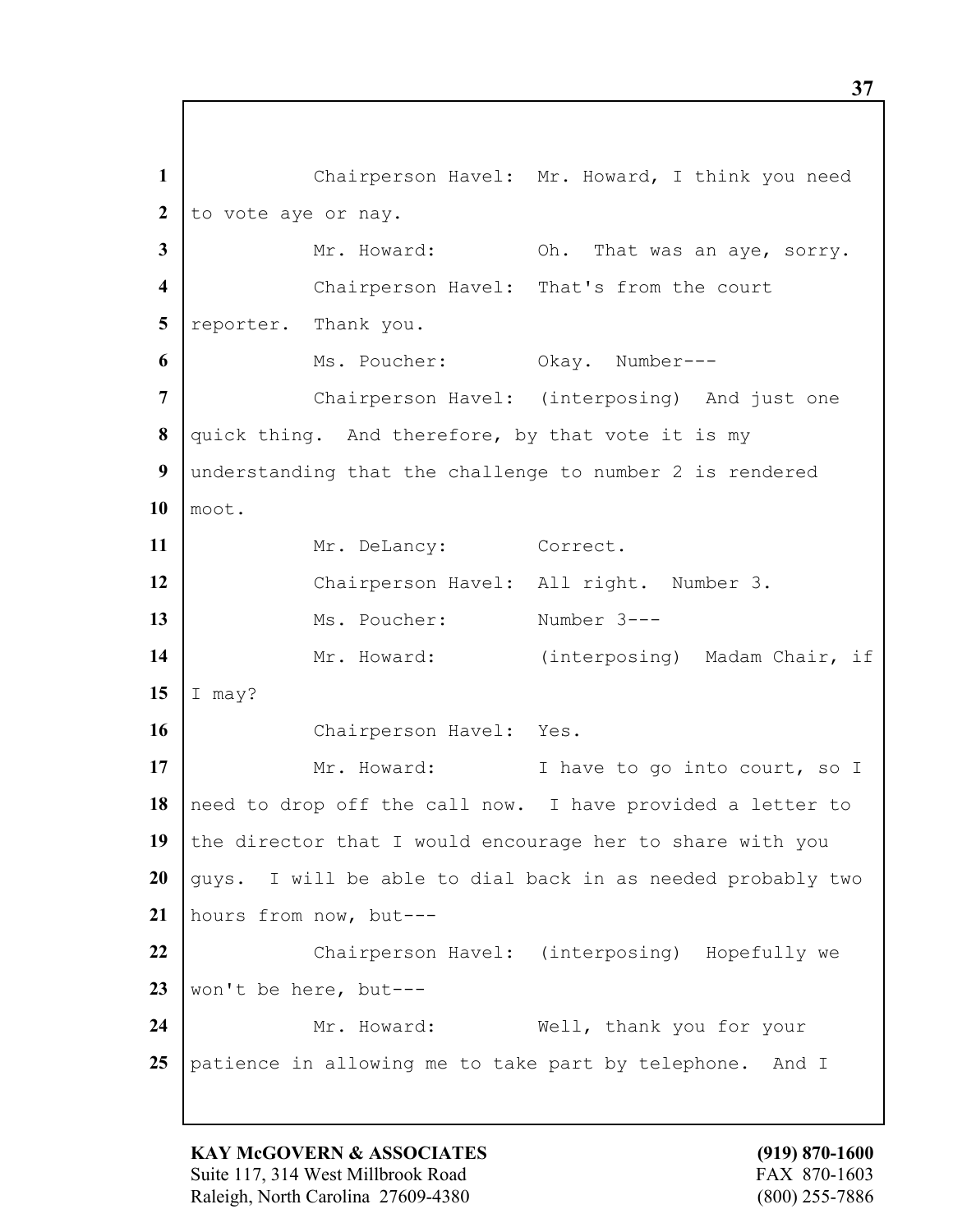**1** will check back in with Cherie as soon as I get out of court. **2** Chairperson Havel: Thank you. Good luck in **3** court. **4** Ms. Tally: Thank you, Josh. **5** Chairperson Havel: Bye bye. **6** Mr. Howard: Bye bye. **7** (Mr. Howard disconnects at 9:39 a.m.) 8 Chairperson Havel: All right, voter number 3. **9** Ms. Poucher: Voter number 3, I--this voter 10 returned a copy of their certificate of naturalization. They **11** were naturalized in June of 2011, registered to vote in 12 September of 2011. Therefore, this voter was a citizen at 13 the time they registered. 14 | Chairperson Havel: All right. Do you have any 15 questions for Ms. Poucher? **16** Ms. Tally: I would like to make a motion. 17 | Chairperson Havel: Mr. DeLancy, do you have any **18** questions? 19 | Mr. DeLancy: No questions or objections. **20** Ms. Tally: I move that we dismiss the 21 challenge for voter number 3 based on the fact that they have **22** provided information through their certificate of naturaliza-23 tion that they are citizens--that they are a citizen. 24 | Chairperson Havel: I second that motion. Voter **25** number 4.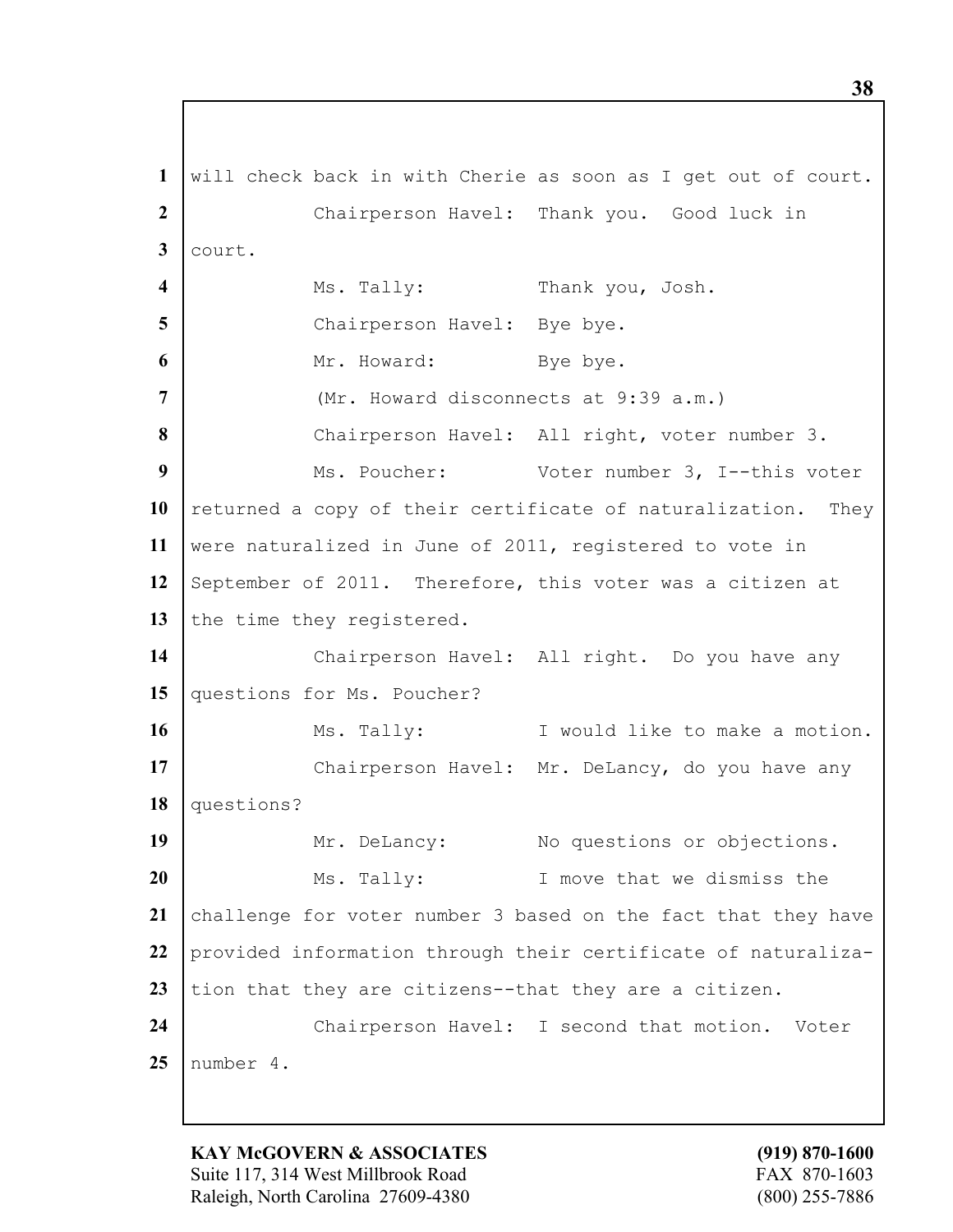1 Ms. Poucher: Voter number 4, I have 2 received their certificate of naturalization. They were **3** naturalized in July 2010. As I stated, I have received a **4** copy of the certificate. They registered to vote in January **5** 2012. Therefore, they were a citizen at the time they **6** registered to vote. 7 Chairperson Havel: Mr. DeLancy, any questions? 8 Mr. DeLancy: No questions. **9** Chairperson Havel: All right. Is there a motion? 10 | Ms. Tally: Again I think it's pretty **11** clear here. We--to--I move that we dismiss the challenge for **12** voter number 4, again, based on the fact that they have **13** provided adequate documentation through their certificate of **14** naturalization that they are a U.S. citizen and were eligible 15 to register to vote. 16 Chairperson Havel: I second that motion. 17 Ms. Poucher: Voter number 5, the first **18** mailing to them was returned undeliverable, but from the post 19 office I was able to get an updated address, and on July **20** 12th, the voter did fax back the form to us stating that she **21** was not a citizen. 22 **Her record currently is inactive--or was inactive** 23 once we got the letter back from her stating she was not a 24 citizen. Part of the letter let them know that by stating

25 no, the voter would be removed from our records. This voter

**KAY McGOVERN & ASSOCIATES (919) 870-1600** Suite 117, 314 West Millbrook Road FAX 870-1603 Raleigh, North Carolina 27609-4380 (800) 255-7886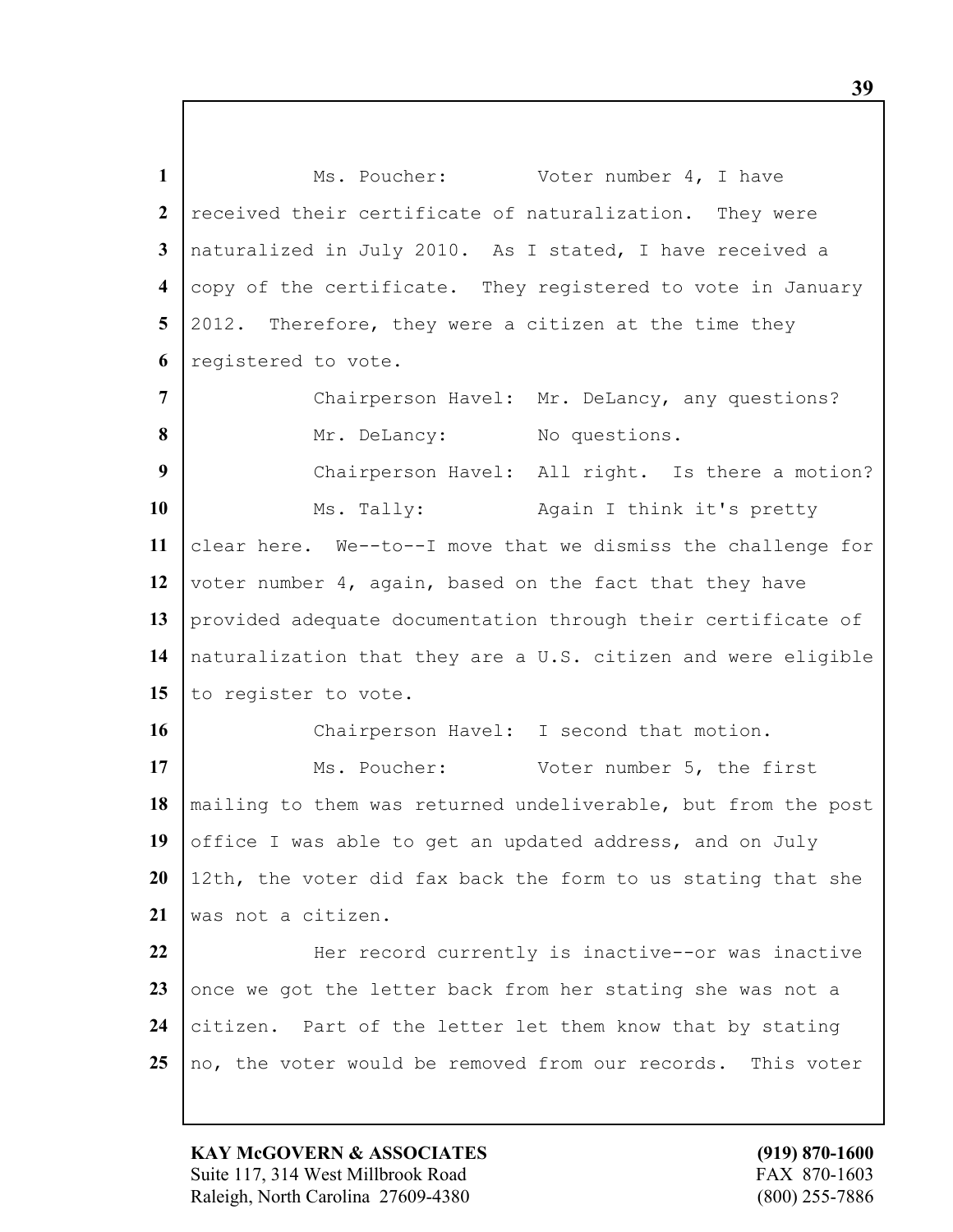**1** has never voted. 2 Chairperson Havel: Is there something in here **3** where she told you she was not a citizen? **4** Ms. Poucher: There should be---**5** Mr. DeLancy: (interposing) The very first **6** page. **7** Chairperson Havel: I see, that form. **8** Ms. Poucher: Yes. **9** Chairperson Havel: Okay. And so you have already 10 removed her from the list? 11 Ms. Poucher: She has been removed. 12 Ms. Tally: She had requested--she's 13 | requesting---14 | Ms. Poucher: (interposing) Yes. 15 Ms. Tally:  $--$  to be removed. **16** Chairperson Havel: All right. May I have a **17** motion regarding this--- 18 Mr. DeLancy: (interposing) Could I---19 | Chairperson Havel: (interposing) I'm sorry; **20** Mr.--I keep forgetting you. I'm sorry. 21 | Mr. DeLancy: The only time you do is when I **22** have a question. 23 Chairperson Havel: It's not intentional. 24 Mr. DeLancy: I know. 25 Chairperson Havel: I apologize.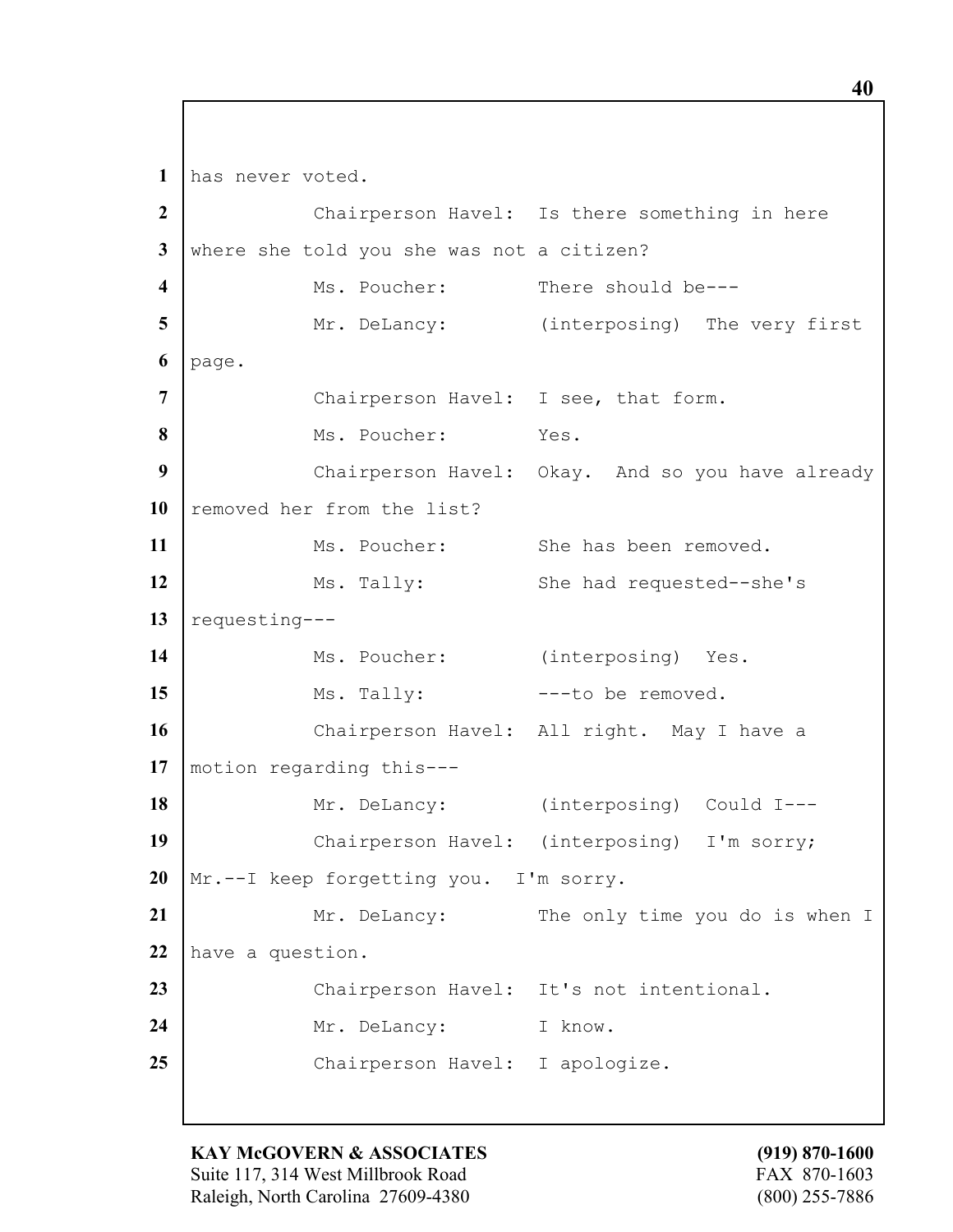1 Mr. DeLancy: I'm just curious. Any idea **2** how she registered? I can imagine a lot of scenarios where **3** she was totally innocent and someone just handed her a form. **4** Chairperson Havel: I do not speculate. **5** Mr. DeLancy: Okay. Do we have any idea? **6** Ms. Poucher: Yes, we do, but the location 7 of where a person registered to vote is also confidential. **8** Any of the agencies are--any--because of the number of **9** various agencies that people are allowed to register to vote, 10 those must remain confidential. 11 Mr. DeLancy: Is the registration form **12** itself something the public is allowed to look at? 13 Ms. Poucher: Yes, with the redacted 14 confidential information. **15** Mr. DeLancy: And I always thought by law, **16** Chapter 163 says the confidential information is the driver's **17** license number, the date of birth, and the social security **18** number. 19 Ms. Poucher: And signature. **20** Mr. DeLancy: I've never seen--okay, I'll--21 okay. I've never seen the location as one of the reasons 22 that--one of the things that would be deleted because that **23** is--that is material. 24 | Ms. Poucher: National Voter Registration **25** Act.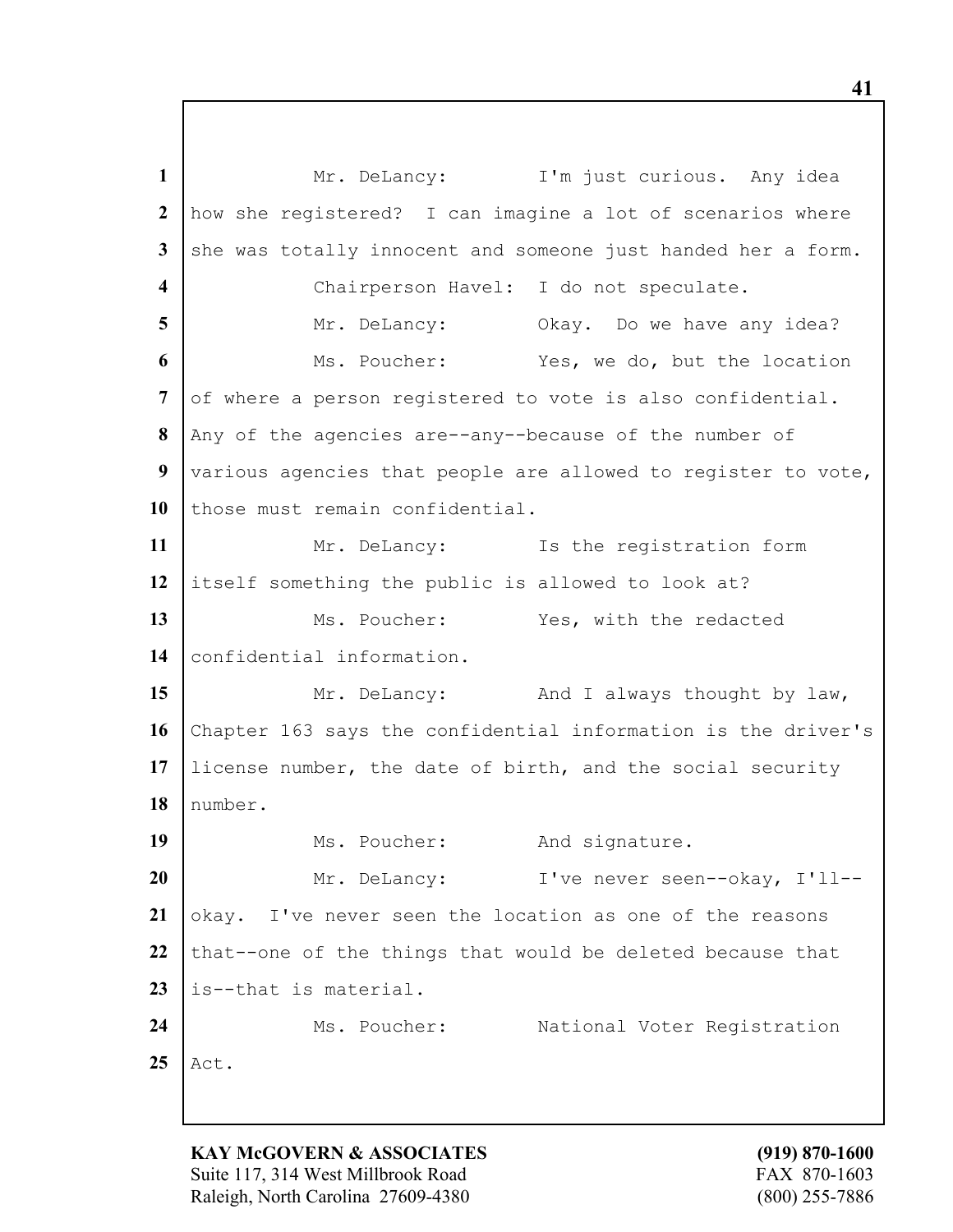1 Mr. Warren: Part of that is because some 2 of these locations are a public welfare group, human services--- Mr. DeLancy: (interposing) Well, I just need a citation. I didn't know that. I've never heard that. And it annoys me because I'm concerned about third party registration out in front of Walmart. Would that be confidential too? Ms. Poucher: There is a number at the top 10 of every voter registration application. The number is the source. If it's libraries, it's 8. If it is drives, it is 7. ESC, I think, is 1. There are several different 13 agencies. We must redact that number before that voter 14 | registration is scanned into our system. 15 When it is scanned, it is scanned in as the batch number from that particular agency because that information is necessary to complete the quarterly National Voter

 Registration Act forms for where people are registering to 19 vote, but that is confidential, correct.

 Mr. DeLancy: Okay. So the NVRA says the actual location for any agency. If it was a nonagency, if it 22 were the library for instance, would that be confidential? Ms. Poucher: The number--the forms are numbered with the number 1 through 8 or 9. If you come in and you ask for a group of voter registration forms, you're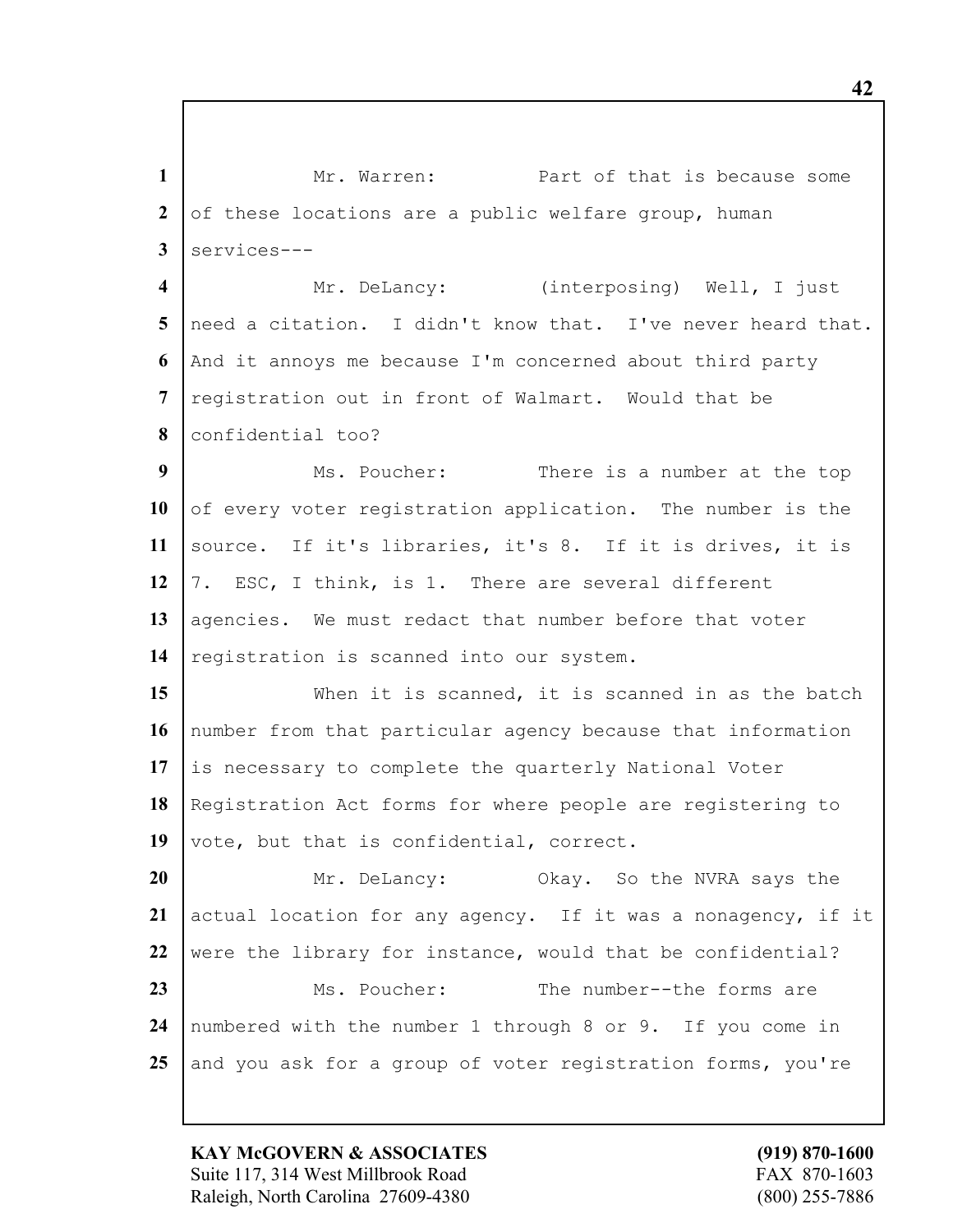going to conduct a drive, that's a 7. If you are libraries, 2 when we deliver forms to libraries, they get number 8s. Employment security gets number 1. And I cannot--I mean I can't remember all the various numbers. It's a number at the 5 top of the form. Mr. DeLancy: Okay. My question is for number 7, if an activist group goes in and says, "Give me 100, I want to register 100 people," would--would I be able to review the ones they gave, or would that be confidential 10 to even know that it was an activist group that did it as opposed to Social Services or some other organization? 12 Mr. Warren: We are getting away--and it's  $\vert$  a fair--it's a fair question.

**14** Chairperson Havel: I was going to get to that **15** point after the answer to the confidentiality---

**16** Mr. DeLancy: (interposing) Yeah, I'd love **17** to know it because the confidentiality--that alarms me that 18 we cannot find out how someone registered---

**19** Chairperson Havel: (interposing) Mr. DeLancy, I 20 think that may need to be a conversation that you have with 21 | Ms. Poucher offline.

 Mr. Warren: But if you forward that question, I will get you an answer. I'll get it--I will forward it to the State Board and let them answer it. That's 25 the best we can do on that.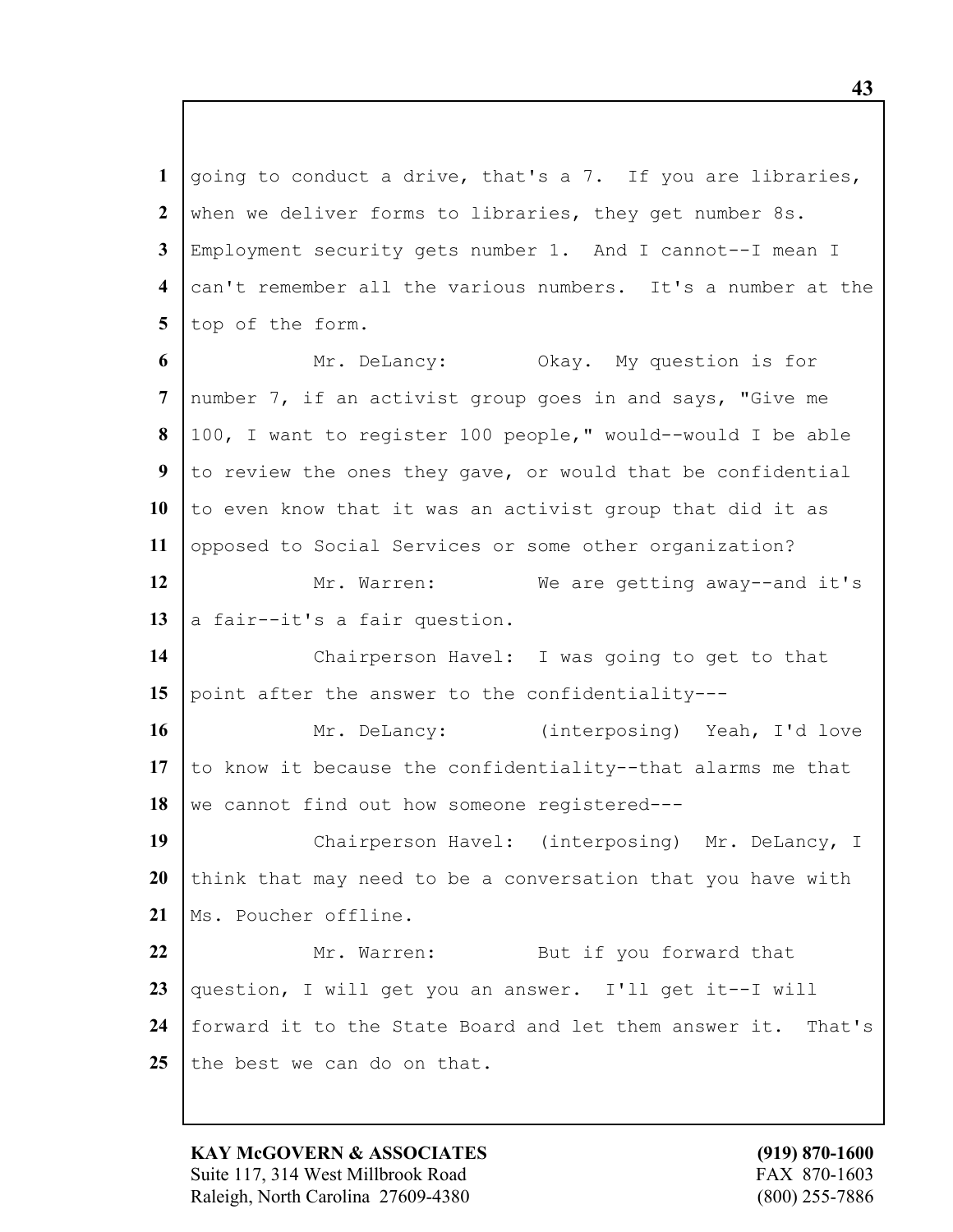1 Mr. DeLancy: I was hoping to get it on the 2 record in the transcript, but that's fair enough. Okay. **3** Chairperson Havel: I would like to keep our focus **4** kind of narrow. 5 | Mr. DeLancy: All right. **6** Chairperson Havel: I haven't been successful so **7** far, but I will keep trying. 8 Ms. Poucher: And again, I will state Wake **9** County Board of Elections follows the statute, which also **10** includes all state and federal laws when it comes to voter **11** registration, whether it be drives, groups, or agencies. 12 | Chairperson Havel: So I think we are on voter 13 | number 5. May I have a motion regarding this vote? 14 Ms. Tally: Based on the information **15** that's been presented, I move to dismiss the challenge 16 against voter number 5 given that they have requested removal **17** from the roll. They have been removed by the Wake County 18 BOE, and furthermore, they have never voted. 19 | Chairperson Havel: I second that motion. Voter **20** number 6. 21 | Ms. Poucher: Voter number 6, both mailings 22 were returned undeliverable. I did not get any type of **23** forwarding address. This voter also currently is inactive, **24** has been inactive since March of 2011. **25** I tried finding him through vehicle and other tax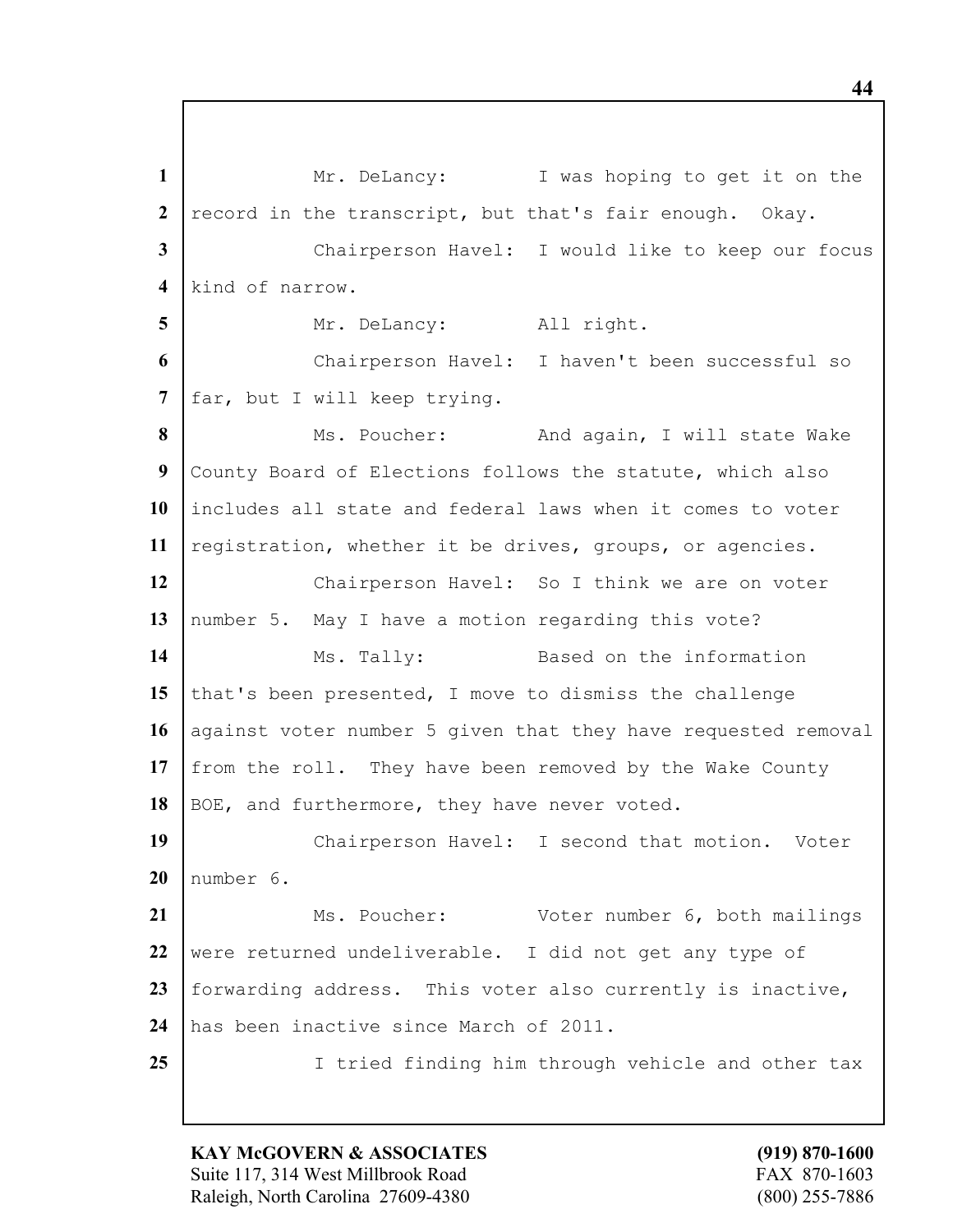information from the Wake County records to see if there was another address I had. Therefore I have received nothing. He has not voted. So it's somewhat similar to number 2 except for the fact that this person did not vote. Chairperson Havel: And this person would be removed through regular list maintenance procedures? Ms. Poucher: After the next two general, so that would be after 2012 and 2014. Chairperson Havel: Unless we direct you to remove him sooner? 11 Ms. Poucher: Correct. Chairperson Havel: Mr. DeLancy, any questions? 13 Mr. DeLancy: You said at least the same 14 reasoning as number 2 for this one. I have no other 15 questions. That's more of a statement, sorry. 16 | Chairperson Havel: Is there a motion regarding voter number 6? Ms. Tally: I move to dismiss the 19 challenge for voter number 6 given that they have been deemed inactive on the voter roll by the Wake County BOE and they've never voted. There's no record that they've ever voted. 22 Chairperson Havel: Would you be willing to include in that motion that they be removed from the rolls? 24 | Ms. Tally: I'm not inclined to do that, in keeping with precedent from number 2.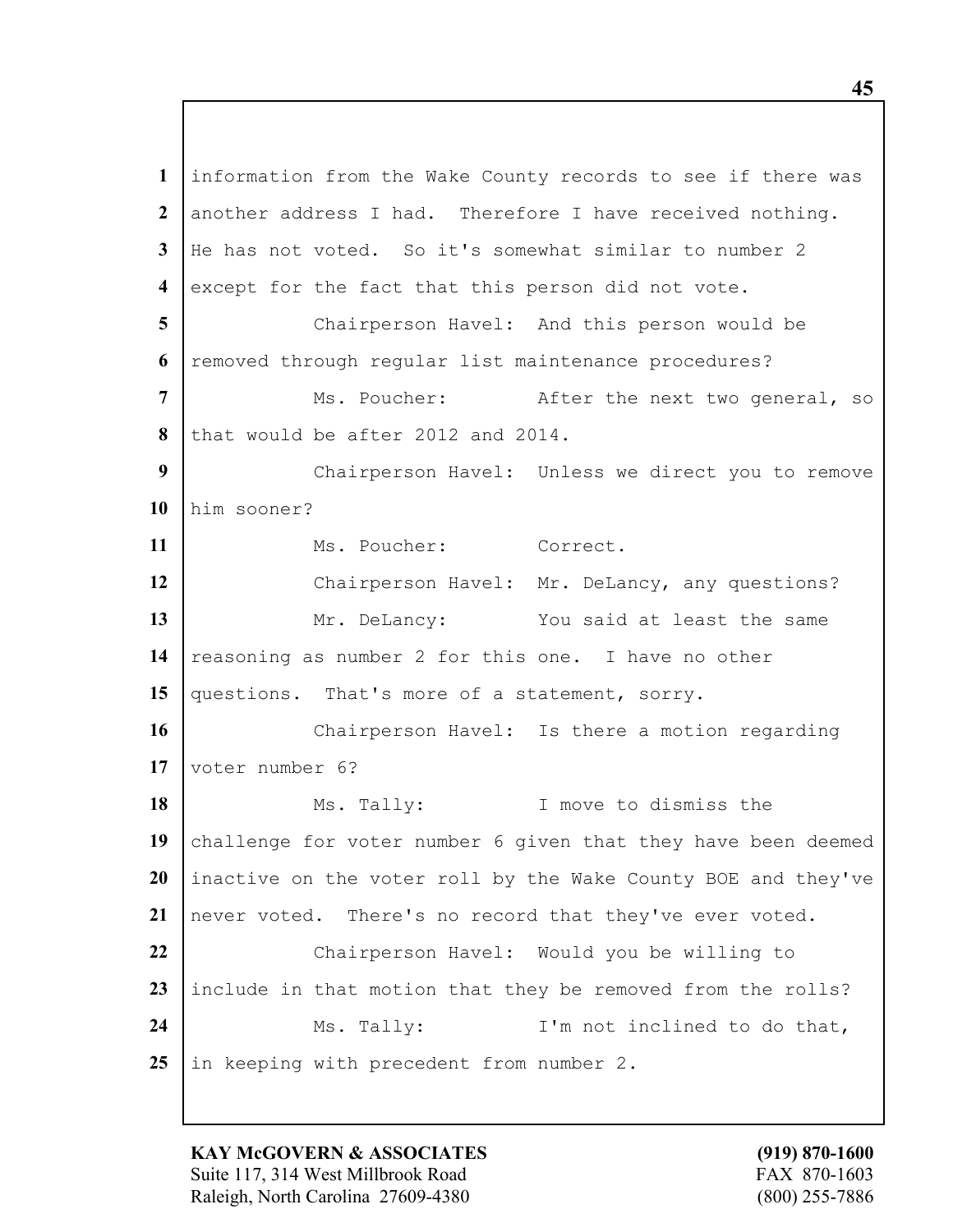1 Mr. DeLancy: I thought number 2 was removed **2** from the roll. **3** Ms. Tally: It was through--not by my **4** vote. **5** Chairperson Havel: I will second that motion, and **6** it is dismissed. Number 7. **7** Ns. Poucher: Number 7, again, I have **8** received no response to date. Both mailings were returned **9** undeliverable. This person did vote in November 2008. **10** When--on his application to vote in September of 2008, he did **11** check the box that he was a citizen of the United States. 12 And I believe you have---**13** Ms. Tally: (interposing) Do you mind 14 repeating that, what you just said? 15 Ms. Poucher: When he registered to vote in **16** September of 2008, he did check the box on the form that he 17 was a citizen of the United States. 18 | Chairperson Havel: Any questions? **19** Ms. Tally: So in terms of voter number 7, **20** if they were to present to vote, what would the process be 21 | for this one, any different---22 | Ms. Poucher: (interposing) A regular **23** voter. 24 | Ms. Tally: A regular voter, got you. 25 Chairperson Havel: Mr. DeLancy?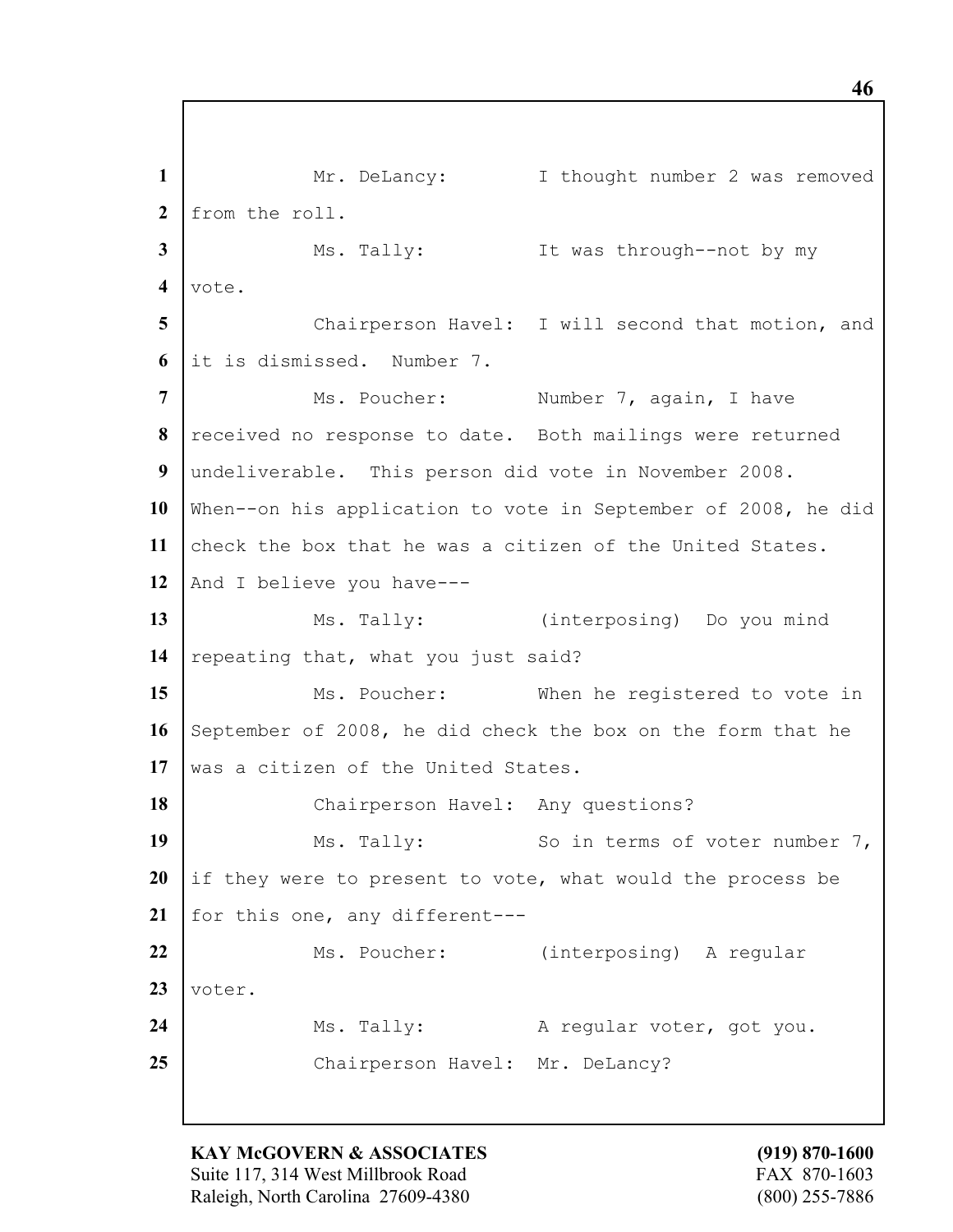1 Mr. DeLancy: Okay. This one voted in 2008, 2 and you've been unable to reach him. I would respectfully **3** request that you remove this voter from the roll because he **4** did not respond to your mail, and that was a--it's 5 considered, according to North Carolina General Statute, if **6** he doesn't respond to two mailings he doesn't live in the **7** area. **8** And if I have to turn around and walk across the **9** street and find a challenge form to fill it out saving this 10 guy doesn't live here, I will, but we can make it a lot 11 easier if you would please do that now. 12 Ms. Tally: Just for clarification, the no 13 response to date is based on the recent mailing, not the---14 | Mr. DeLancy: (interposing) Two mailings. 15 Ms. Poucher: We did not receive anything **16** from him. I mailed him a letter. We did not get anything **17** back. This voter is challenged. We gave the opportunity to 18 appear to give testimony and evidence that he was a citizen, 19 but we have not heard anything from him. **20** Ms. Tally: Did we give anyone any type of **21** deadline that they needed to present the documentation? 22 Ms. Poucher: The hearing today. 23 Chairperson Havel: We told them there was a **24** hearing today. 25 Ms. Poucher: And to present themselves at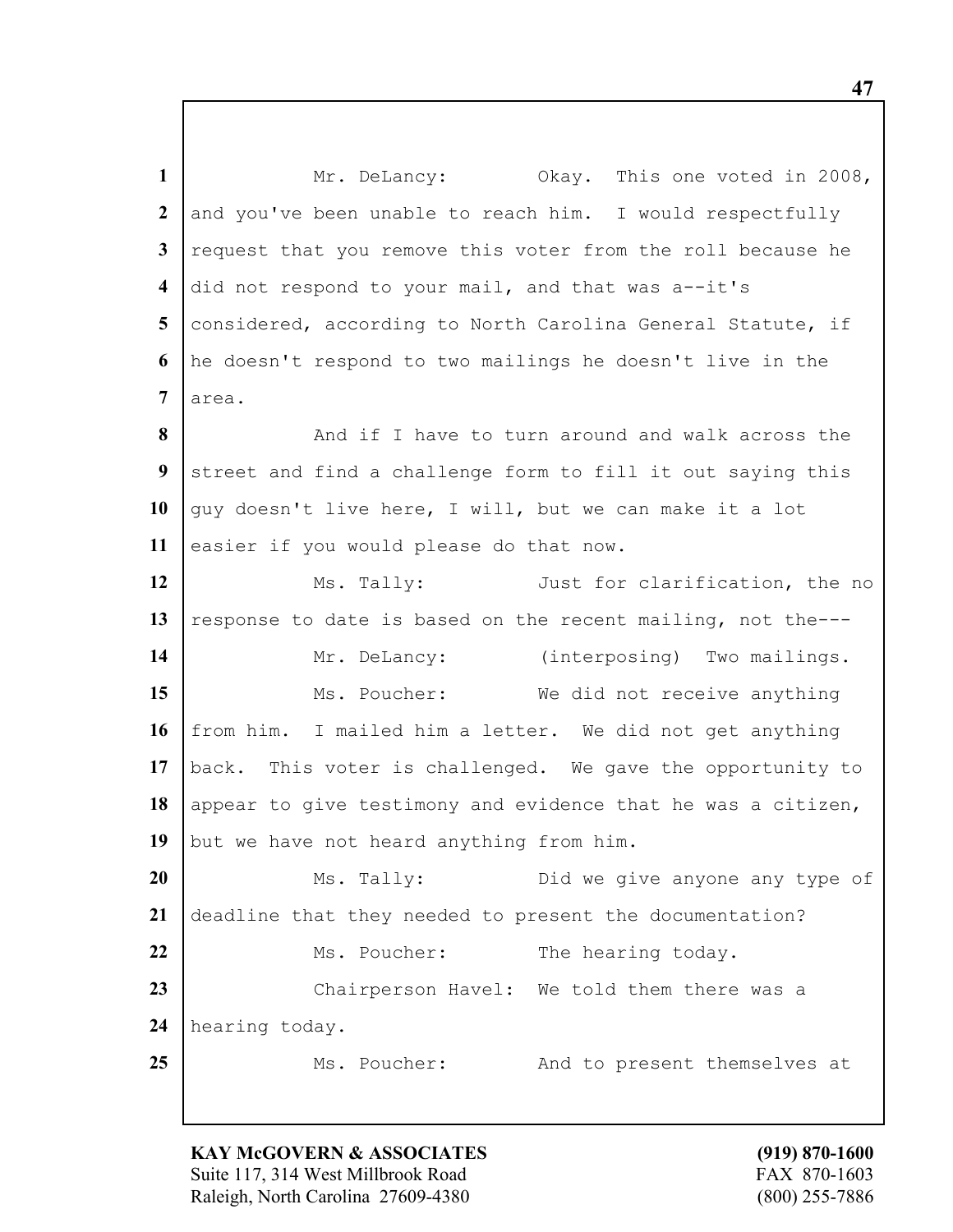**1** hearing.

**2** Mr. Warren: A reminder: the challenge **3** must be substantiated by affirmative proof. In the absence **4** of such proof, the presumption shall be that the voter is 5 properly registered. **6** Ms. Tally: Read that one more time, 7 Scott. **8** Mr. Warren: "No challenge shall be **9** sustained unless a challenge is substantiated by affirmative 10 proof. In the absence of such proof, the presumption shall **11** be that the voter is properly registered or affiliated." **12** That's 163-90.1(b). 13 Chairperson Havel: That's interesting because **14** this one is apparently one where he indicated on a jury 15 Summons form that he was not a U.S. citizen. **16** (Pause.) 17 Chairperson Havel: Mr. DeLancy, you have no other 18 evidence on this one? 19 Mr. DeLancy: No. I have no other evidence. **20** I just want to be--do I understand right, the only evidence **21** we have that he is a citizen is he checked a block on a piece 22 of paper at same day registration---23 Chairperson Havel: (interposing) Well, that's **24** how everybody--- 25 Mr. DeLancy:  $---in$  September of 2008?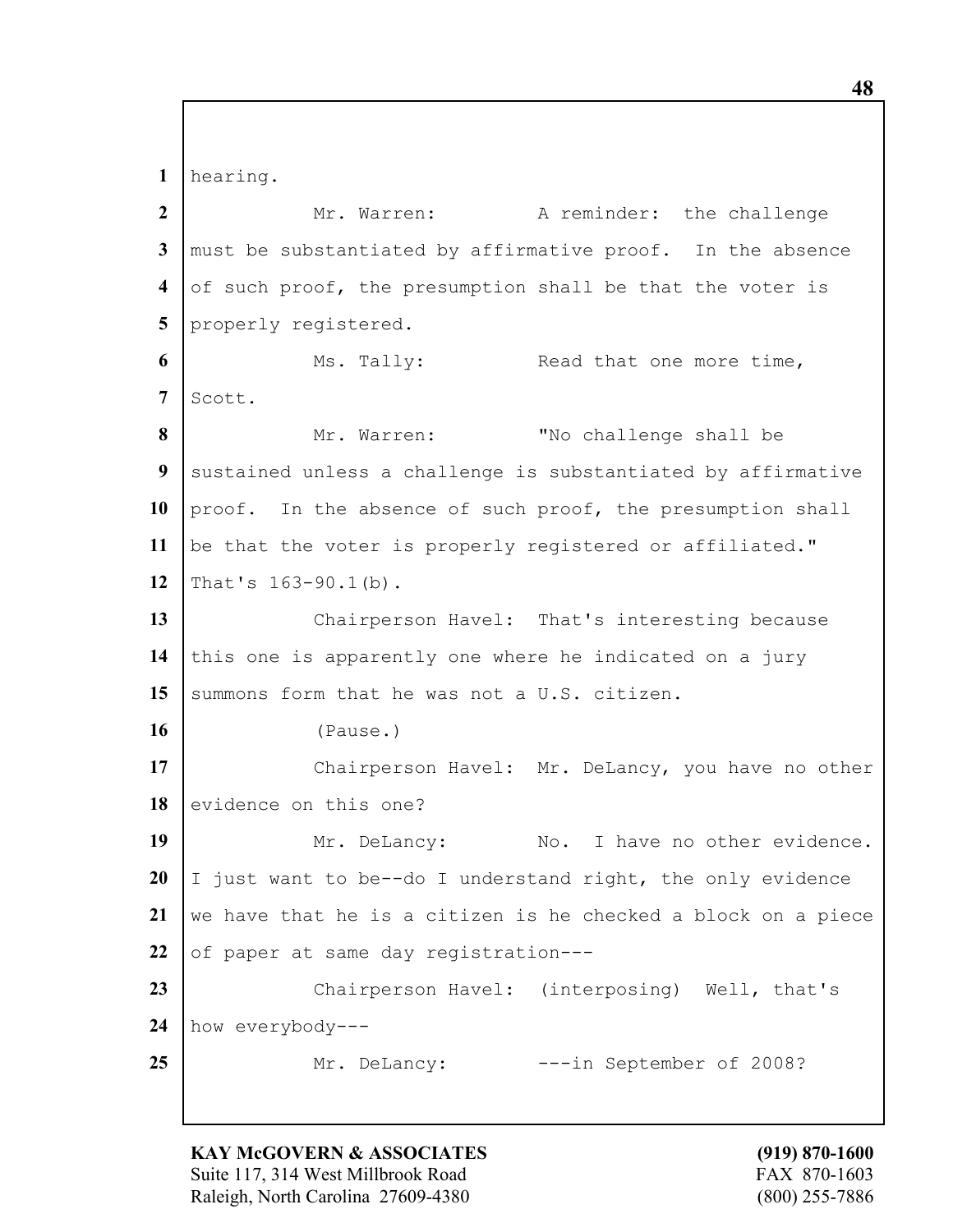1 Chairperson Havel: That's how everybody 2 registered. **3** Mr. DeLancy: He said, "Yeah, I'm a citizen **4** and therefore"--okay, I just want to be sure I understood 5 that. And then he voted in 2008 but got out of jury duty **6** after 2008 by claiming he wasn't a citizen. I just want to 7 be sure I hear that right. **8** Chairperson Havel: May I have a motion regarding **9** number 7? **10** Ms. Tally: I move to dismiss based on the 11 statute just read by the county attorney, and we don't have **12** further documentation. **13** Chairperson Havel: I agree and second that **14** motion. Voter number 8. 15 Ms. Poucher: Voter number 8, we have 16 received--the form letter has been returned to us asking to **17** be removed as a voter stating that they are not a citizen. 18 We have removed that voter, who has never voted. 19 | Chairperson Havel: I appreciate the honesty. Mr. **20** DeLancy, do you have--- 21 | Mr. DeLancy: (interposing) No further **22** questions. 23 Chairperson Havel: ---anything on that? All **24** right. May I have a motion regarding voter number 8? 25 Ms. Tally: I move to dismiss the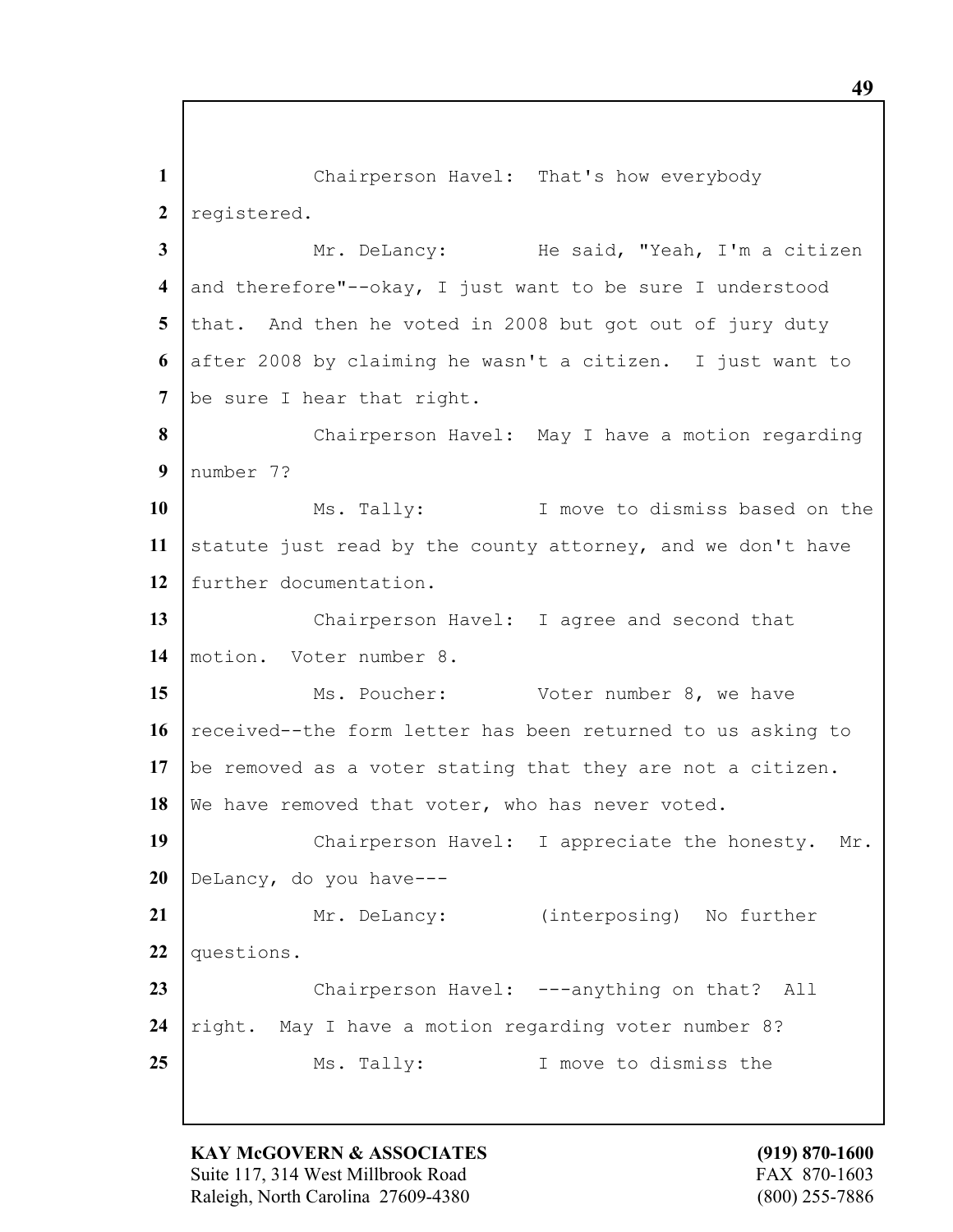challenge against voter number 8 given that the Wake County BOE has provide due diligence by removing the voter from the roll, the voter has stated that they are not a citizen and have requested to be removed, and they have never voted. Chairperson Havel: I second. Ms. Poucher: Voter number 9, I have not received any response to the letter mailed to them. They registered in 2005. They are now inactive but have never voted. 10 | Ms. Tally: I move to dismiss--- (Mr. DeLancy exits at 9:55 a.m.) Mr. Warren: (interposing) Hold on a 13 second. We need to note on the record that the challenger left at 9:55, and he is no longer present for the hearing. Ms. Tally: So is the hearing--I mean---16 Mr. Warren: (interposing) The hearing is still going on--- Chairperson Havel: (interposing) We still--- 19 | Mr. Warren: ---unless there's been--- Chairperson Havel: (interposing) We're going to finish this--- 22 Mr. Warren: ---a formal recess. 23 Chairperson Havel: We're going to finish this hearing. (Pause.)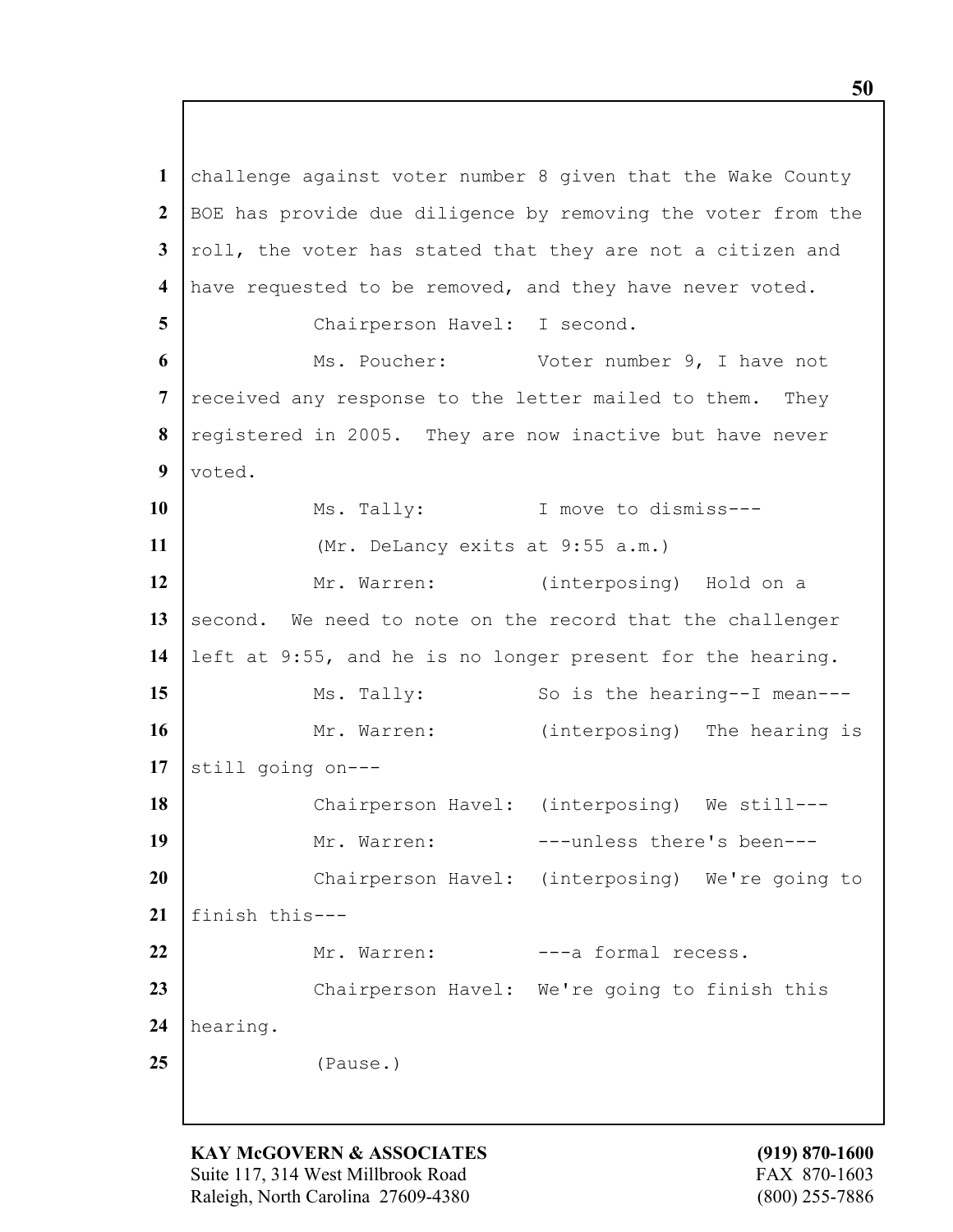1 Ms. Tally: All right. Where were we? Ms. Poucher: We were on number 9. Chairperson Havel: I believe we were on number 9. Ms. Tally: Yeah. I move to dismiss based 5 on the same precedent and the same statute for voter number 7, that we have not received further documentation. Chairperson Havel: I second that motion. Voter number 10. Ms. Poucher: Voter number 10, we have received the certificate of naturalization. She was naturalized in September of 2010, and registered to vote in October 2010. Therefore, she was a citizen at the time she 13 registered to vote. Chairperson Havel: And I believe this is the one 15 that Mr. DeLancy actually requested that we---16 | Ms. Poucher: (interposing) Correct. 17 | Chairperson Havel: ---dismiss, so--- Ms. Tally: (interposing) Right. Chairperson Havel: ---I'm sorry he left before the one that we were all in agreement on. May I have a motion regarding this voter? Ms. Tally: Yes, I move to dismiss the 23 challenge against voter number 10 given that they have provided proper verification through their certification of naturalization that they are a U.S. citizen.

**KAY McGOVERN & ASSOCIATES (919) 870-1600** Suite 117, 314 West Millbrook Road FAX 870-1603 Raleigh, North Carolina 27609-4380 (800) 255-7886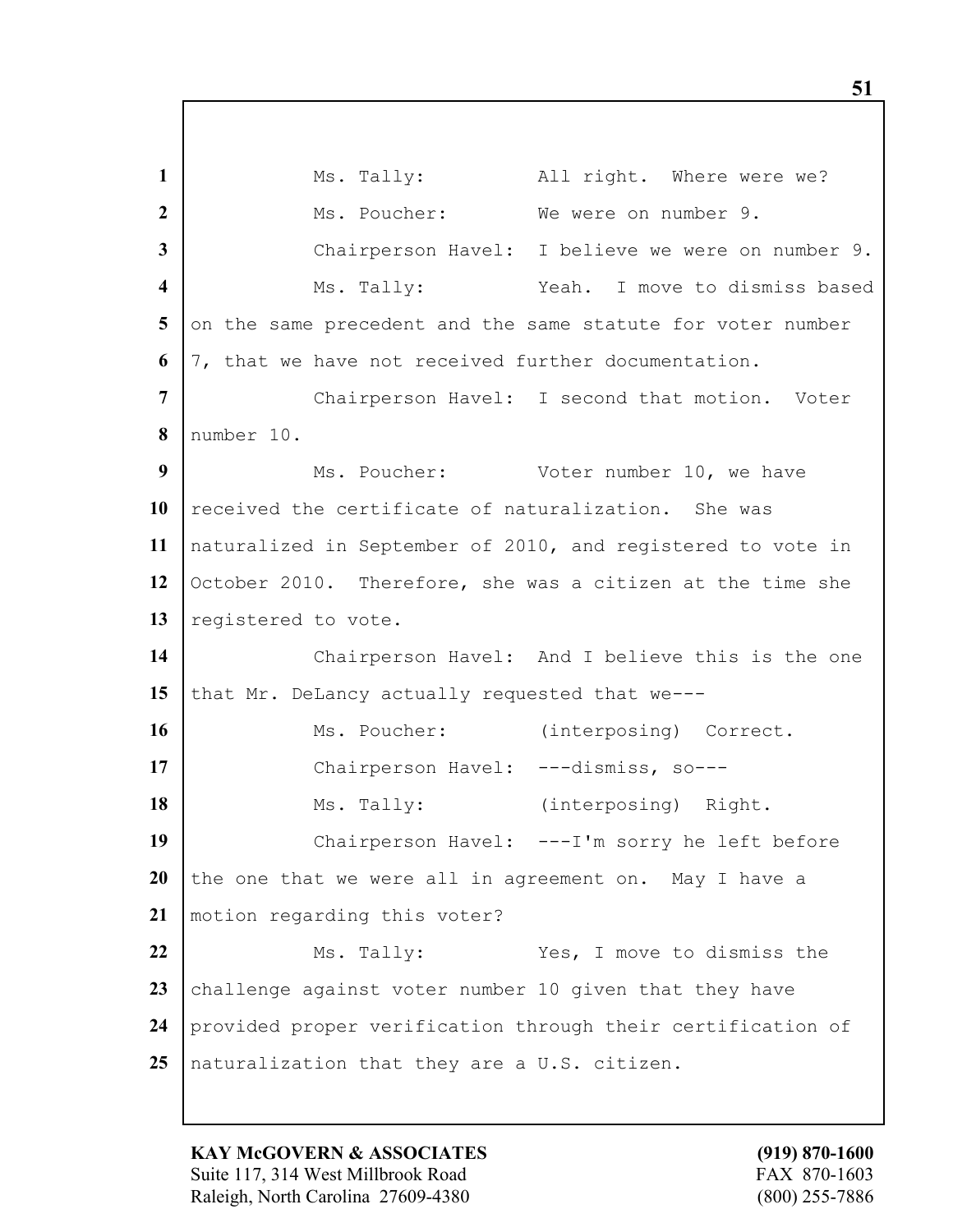Chairperson Havel: I second the motion. Ms. Poucher: Number 11, I have received no response to the letter that we mailed to them. This voter has never voted. Ms. Tally: I move to dismiss voter number 11 on the same precedent that--and the statute for number 9 and number 7 that we have not received further documentation. 8 Chairperson Havel: I second that motion. Ms. Poucher: Number 12, this voter returned the form with certificate of naturalization. The voter was naturalized in August 2010, registered to vote in September 2010, therefore was a citizen at the time they registered to vote. 14 | Chairperson Havel: May I have a motion? 15 Ms. Tally: I move to dismiss the 16 challenge against voter number 12 based on the fact that they have proven with verification of their certification of naturalization that they are a U.S. citizen. 19 | Chairperson Havel: I second that motion. | Ms. Poucher: Number 13, I have two returned mailings from Mr. Patel. He is currently inactive. This 22 gentleman did vote in 2004. Ms. Tally: I move to dismiss the 24 challenge against voter number 13 based on the same precedent 25 of number 9 and number 7 and the statute read by the county

**KAY McGOVERN & ASSOCIATES (919) 870-1600** Suite 117, 314 West Millbrook Road FAX 870-1603 Raleigh, North Carolina 27609-4380 (800) 255-7886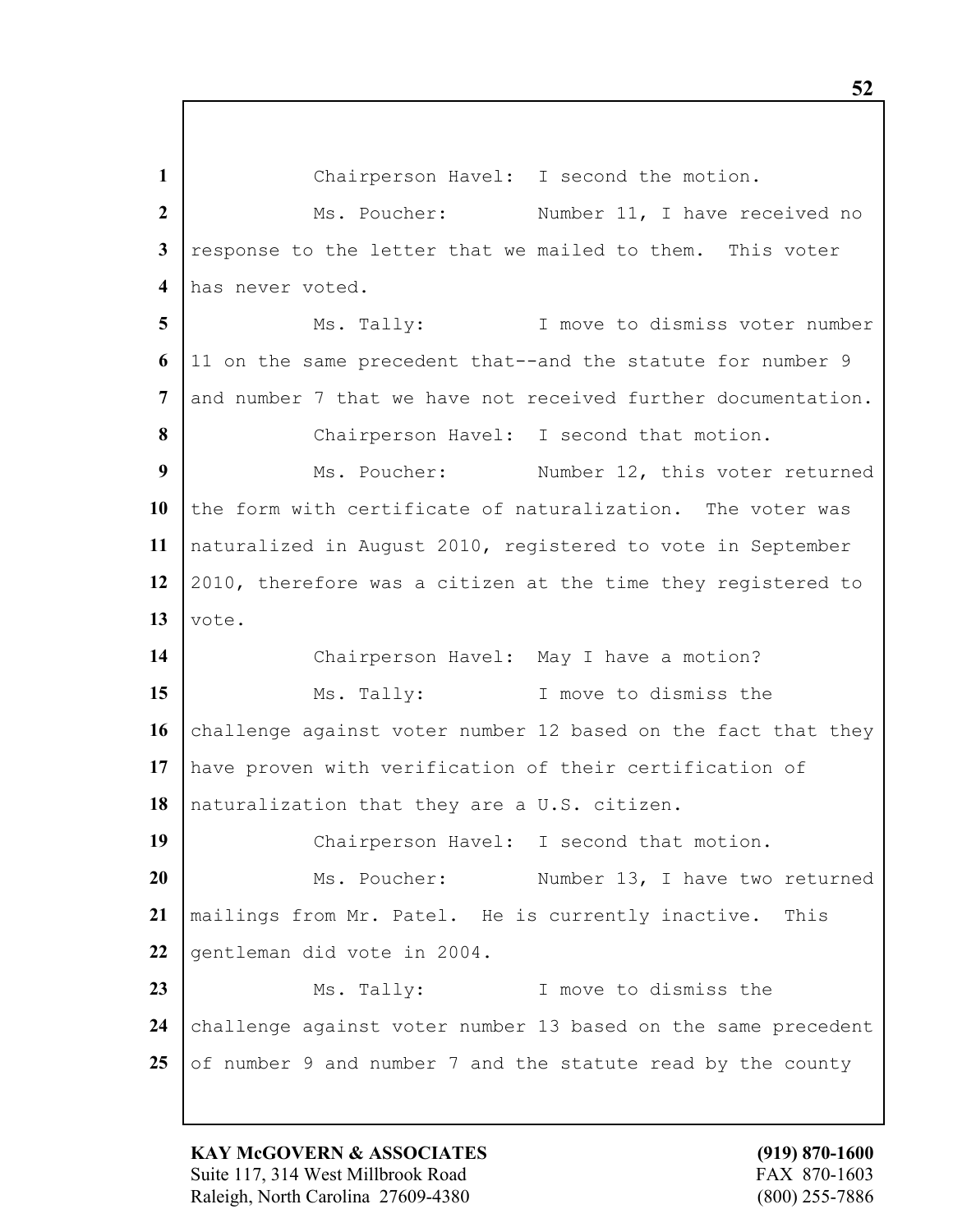**1** attorney, and that we have not received further **2** documentation. **3** Chairperson Havel: Is he going to be removed with **4** regular list maintenance? 5 | Ms. Poucher: Yes. Anybody inactive will  $6$  after---7 | Ms. Tally: (interposing) After 2012, **8** yeah. **9** Chairperson Havel: All right. I second that **10** motion. 11 | Ms. Poucher: Number 14, in this mailing I **12** have mailed the voter two letters, both to the same address. **13** We did not get an updated address. They were both returned **14** undeliverable. He is in a confirmation pending status **15** because this was done prior to the primary, where we cannot 16 change a voter from confirmation pending to inactive 60 days **17** before an election. So this voter will become inactive and **18** has never voted. 19 Ms. Tally: I move to dismiss the **20** challenge against number 14, voter number 14, based on the **21** fact again that we have not received further documentation 22 and they've never voted. 23 Chairperson Havel: I second that motion. 24 | Ms. Poucher: Number 15, this voter did send 25 in the certificate of naturalization in July 2002, and he

**KAY McGOVERN & ASSOCIATES (919) 870-1600** Suite 117, 314 West Millbrook Road FAX 870-1603 Raleigh, North Carolina 27609-4380 (800) 255-7886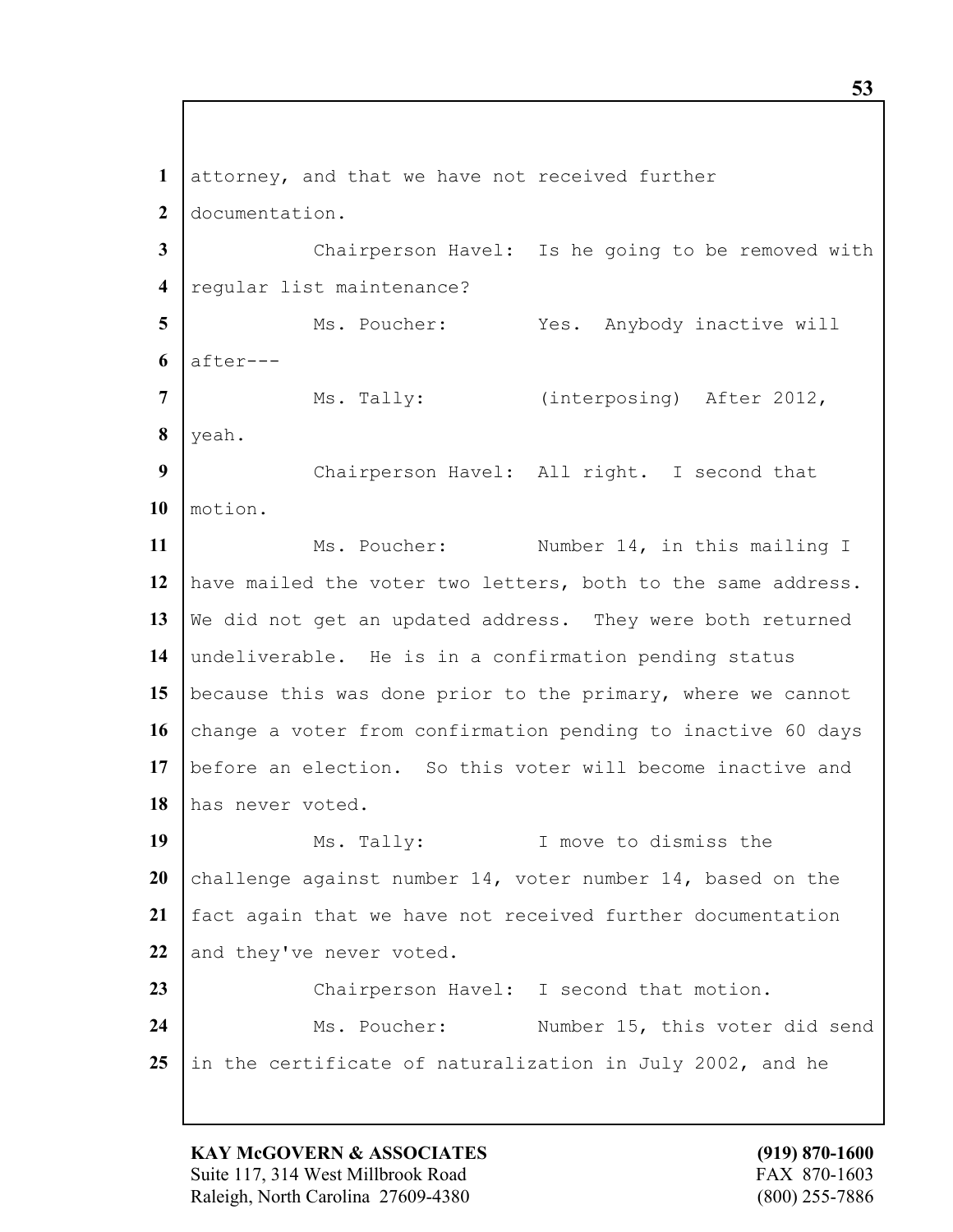registered to vote in October 2002. Therefore, he was a citizen at the time he registered to vote. Ms. Tally: I move to dismiss the challenge against voter number 15, given that they have provided verification through their certificate of naturalization that they are a U.S. citizen. Chairperson Havel: I second that motion. Ms. Poucher: Number 16, this gentleman did return the form stating that he was not a citizen, and because of that we have removed him. He registered to vote in 1997 and voted in 2001. His status now is removed since he stated he was not a citizen. 13 Ms. Tally: I move to dismiss the challenge against Number 16 given that the Wake County BOE has proven here that we have followed the North Carolina law 16 by removing the voter from the roll given that they did not 17 vote for two consecutive presidential elections. Chairperson Havel: I second that motion. I guess I'm confused because of the name that's printed on this form is a little different--- 21 | Ms. Poucher: (interposing) Yes. 22 Chairperson Havel: ---from the form, but--it's 23 actually a female, I think. They're registered as a female 24 on the voter profile. 25 Ms. Poucher: That's the one that--yes,

**KAY McGOVERN & ASSOCIATES (919) 870-1600** Suite 117, 314 West Millbrook Road FAX 870-1603 Raleigh, North Carolina 27609-4380 (800) 255-7886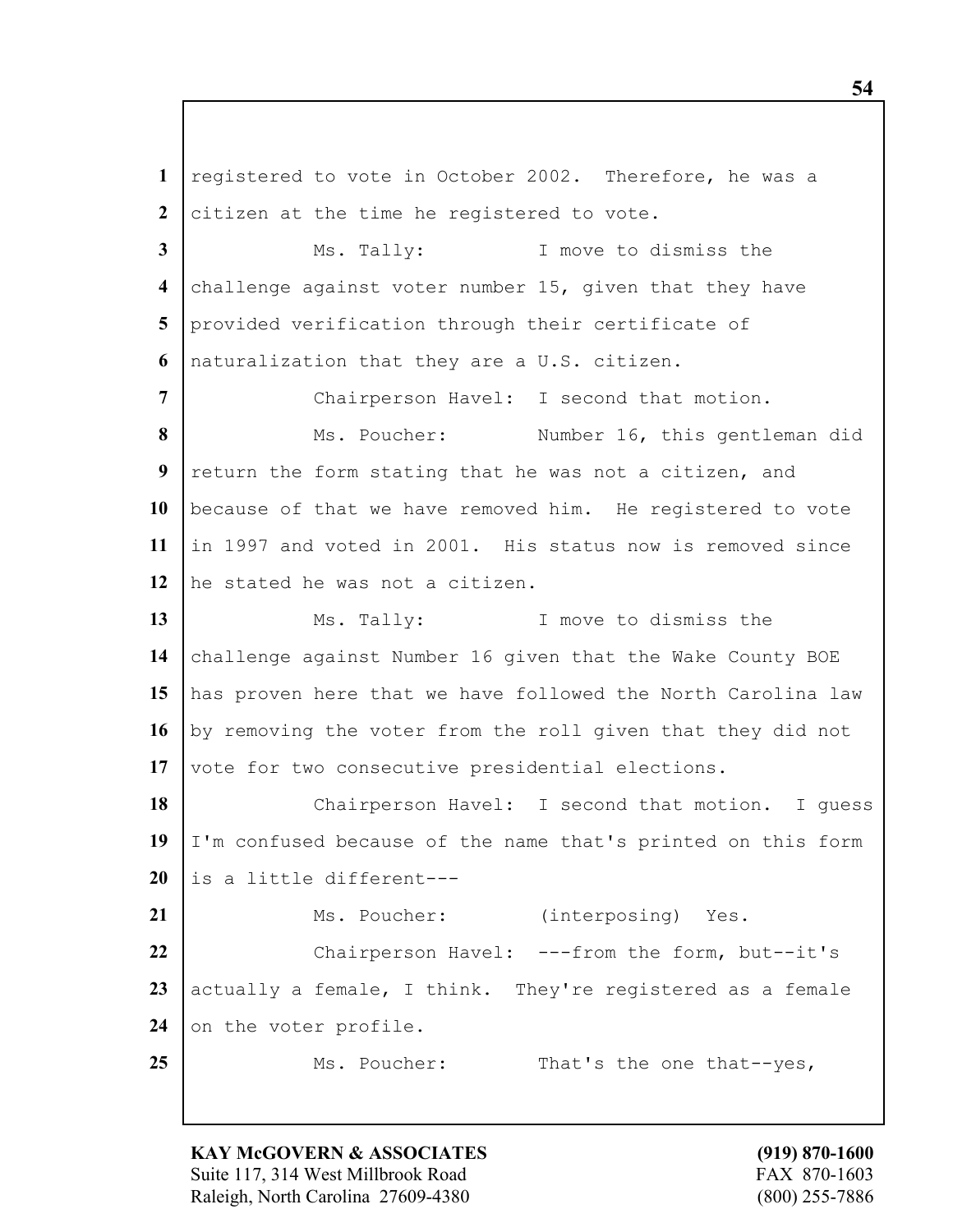Hedwig. We got it back from Heidi. But look at the 2 signature. Chairperson Havel: We're not dealing with a husband and wife, are we? 5 | Ms. Poucher: Hedwig signed it. Chairperson Havel: Okay. But it's a female 7 that's registered. **F**emale Voice: Hedwig is a feminine first name. Ms. Poucher: Hedwig is a female, and Hedwig is the one that signed the form that came back to us. Look 12 on the first--the bottom of the first page. Chairperson Havel: I see that, but I don't see where--I don't see anything to match that to, so--- 15 Ms. Poucher: You have the vote--- Chairperson Havel: (interposing) I just want to make sure that this isn't two people. That's what--- 18 | Ms. Poucher: (interposing) Yeah, I know, 19 the voter profile. Chairperson Havel: Right. All right. I think I already seconded that motion. If not, I will second that motion. All right, number 17. 23 | Ms. Poucher: Number 17, this individual was naturalized, and I do have a copy of their certificate of naturalization. They were naturalized in August 2011, and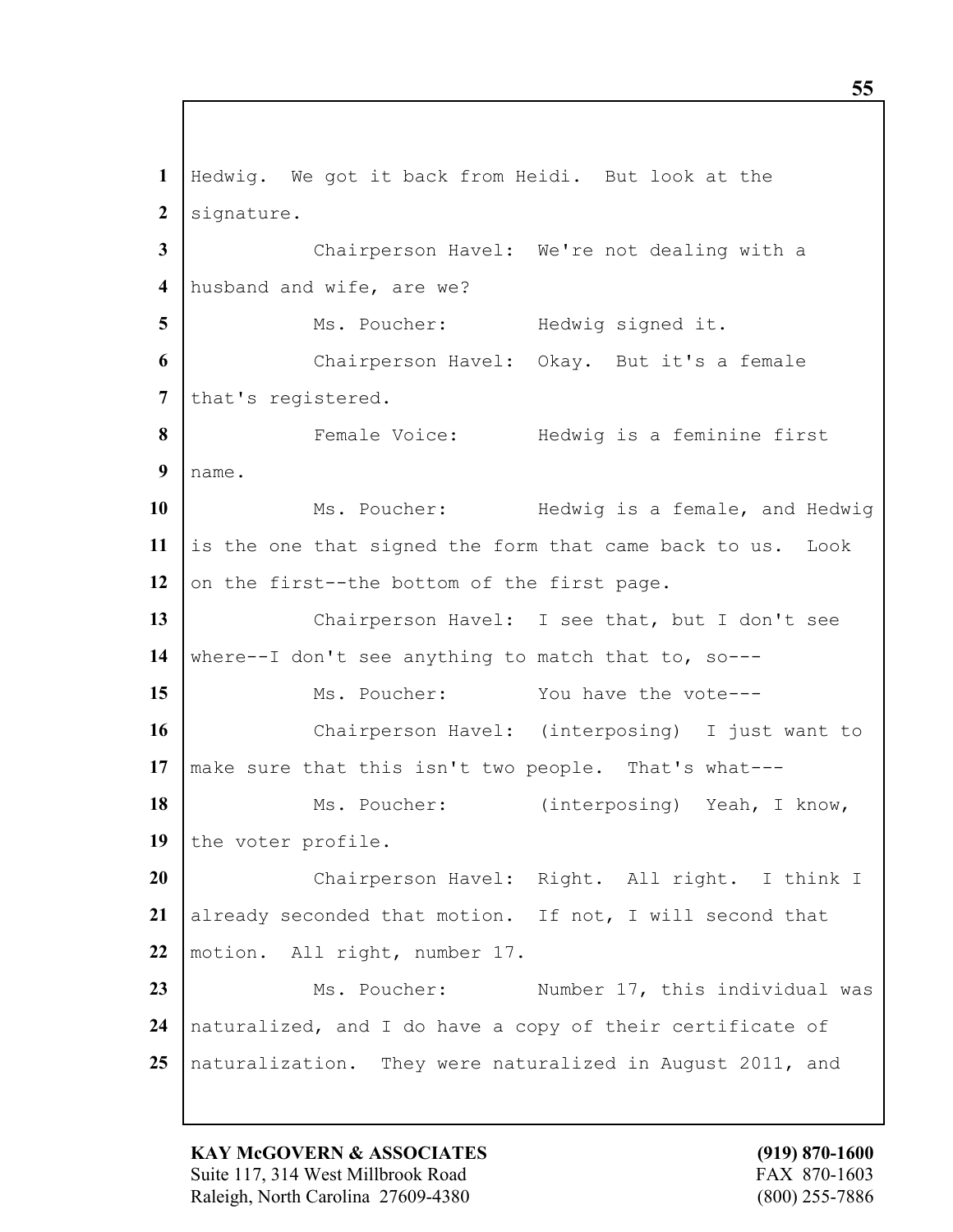they registered to vote in April 2012. Ms. Tally: I move to dismiss the challenge against voter number 17, given that they have provide verification through their certificate of naturalization that they are a U.S. citizen. Chairperson Havel: I second that motion. Ms. Poucher: Number 18, for this voter we have two mailings that were returned undeliverable. The voter has already--is already inactive. This voter voted in  $10 \ \ 2008.$  Chairperson Havel: In an election year. 12 Ms. Tally: I move to dismiss the 13 challenge against voter number 18 based on the same precedent for the previous voters of 13, 9, and 7, and the statute read 15 by the county attorney that we don't have further documentation, and they've been rendered inactive on the 17 voter roll. 18 | Chairperson Havel: I second that motion. And just as a brief recap, I believe we have dismissed 17 of 20 these 18, and with respect to number 2, that one was rendered moot. (Pause.) Mr. Warren: Does the board want to take any action with those who stated that they were a citizen---25 Ms. Poucher: (interposing) Or not.

**KAY McGOVERN & ASSOCIATES (919) 870-1600** Suite 117, 314 West Millbrook Road FAX 870-1603 Raleigh, North Carolina 27609-4380 (800) 255-7886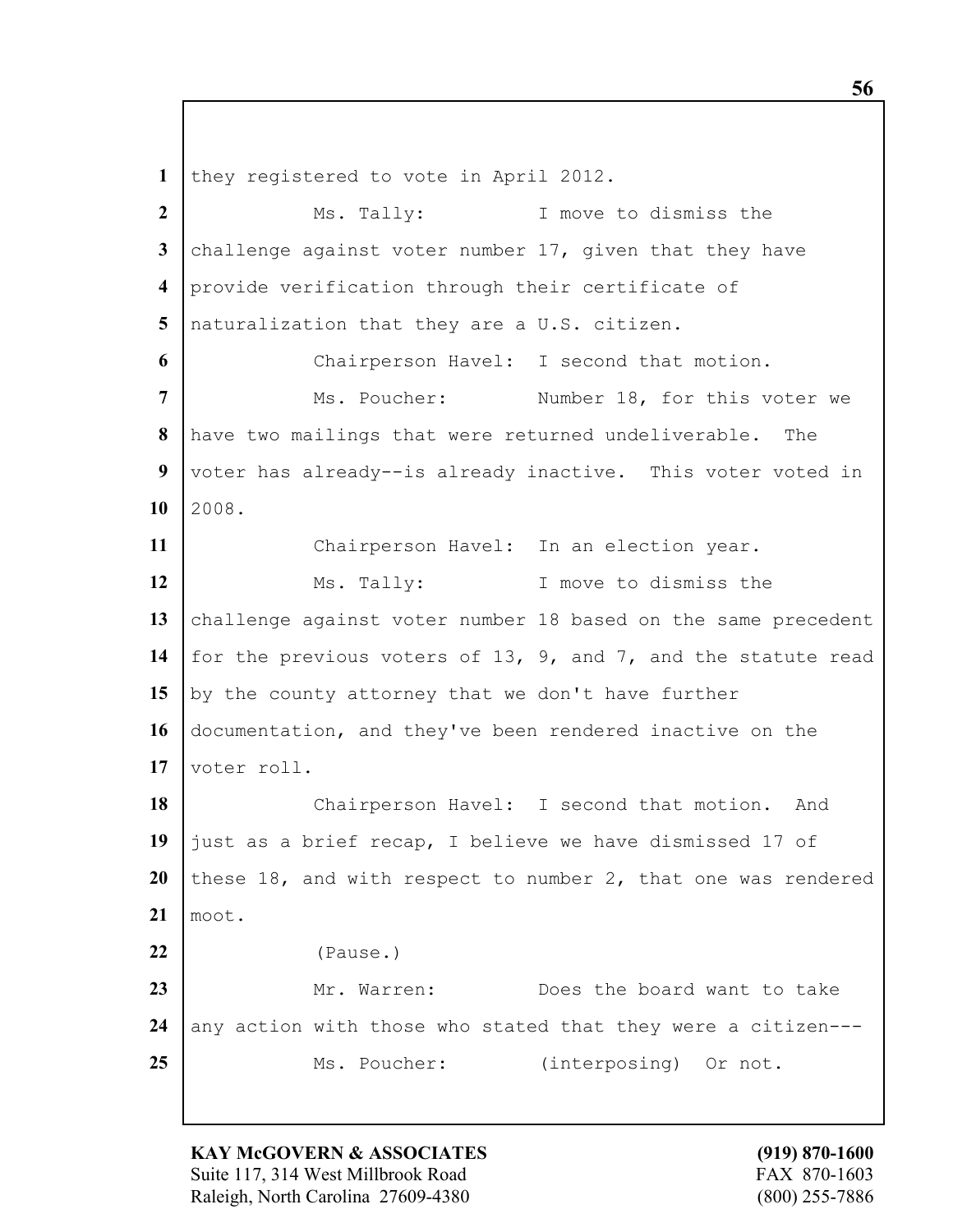1 Mr. Warren: ---or not? 2 Ms. Tally: No, I believe the board has done their due diligence. Mr. Warren: And Mr. Howard wanted his letter--- Chairperson Havel: (interposing) I would be inclined to refer them to the D.A. for prosecution. Mr. Howard is not here, which complicates it. What would the county attorney recommend? Mr. Howard: You could take action on that 11 | at a subsequent meeting. I think he needs to be here to vote on that. 13 Chairperson Havel: Are there any further matters in this hearing, any further comments or motions from my colleague? Ms. Tally: I think that we have done 17 everything we needed to do. 18 | Chairperson Havel: Any further comments--any further comments from the--- Mr. Warren: Mr. Howard wanted his letter into the record. Chairperson Havel: All right. Is there a motion 23 to introduce Mr. Howard's letter into the record? 24 Ms. Tally: So move. Chairperson Havel: I second that. His letter is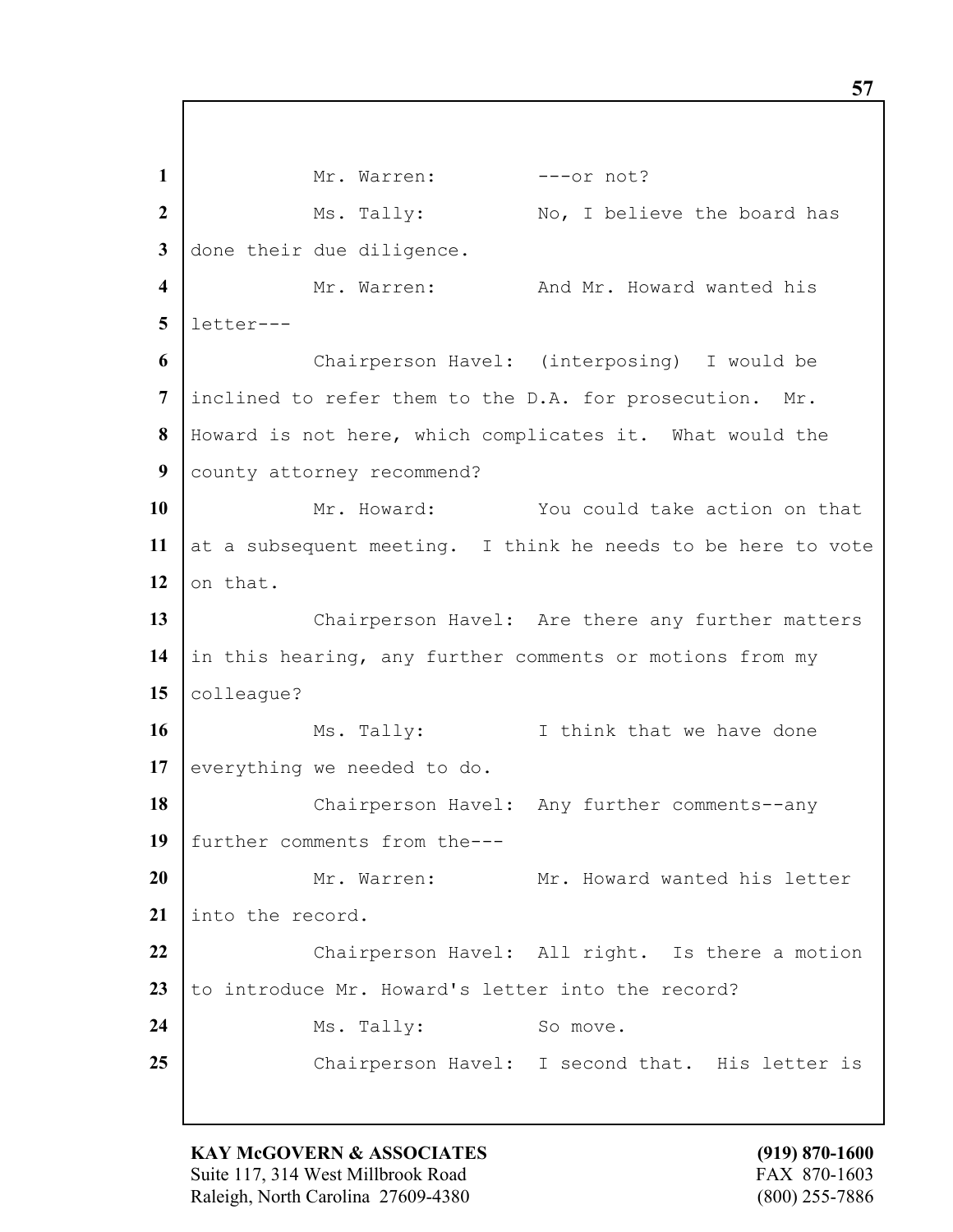**1** part of the record. 2 Mr. Warren: That's the letter dated August **3** 20th. **4** Chairperson Havel: And at this point I believe we 5 are adjourned. Thank you. **6** (The hearing was adjourned at 10:06 a.m.)